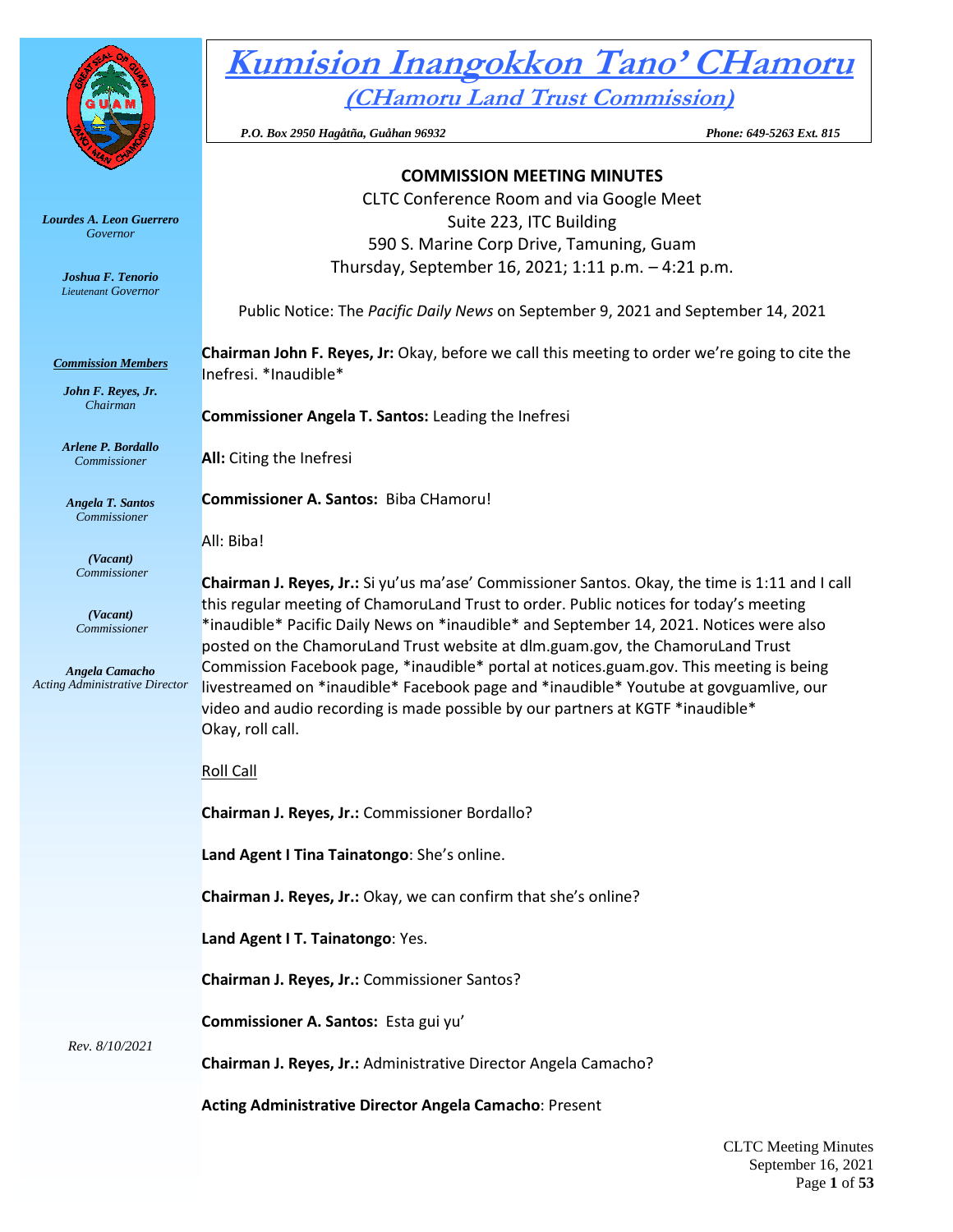**Chairman J. Reyes, Jr.:** Attorney Toft?

**Legal Counsel Nicolas Toft:** Present

**Chairman J. Reyes, Jr.:** Okay, thank you. Attorney Toft, could you confirm that we do have a quorum?

**Legal Counsel N. Toft:** We do.

**Commissioner A. Bordallo:**\*inaudible\*

## Approval of Minutes

**Chairman J. Reyes, Jr.:** Okay, first item on the agenda is the Approval of Minutes for the August 19, 2021, Regular CLTC Meeting. I'll give the Commissioners a couple of minutes to review.

**Commissioner A. Bordallo:**I'm here. I'm here listening.

**Chairman J. Reyes, Jr.:** Tina, I just wanted to point out \*inaudible\* some spelling \*inaudible\* this one for an example, page 28, the last… \*inaudible\* "proposing" just minor things \*inaudible\*

Long pause

**Chairman J. Reyes, Jr.:** Commissioner Bordallo, I see that your back, could you hear us okay?

**Commissioner A. Santos:** \*inaudible\* Saina. Gos adahe' hao please.

**Commissioner A. Bordallo:**Okay. Can you hear me now?

**Chairman J. Reyes, Jr.:** Yes, thank you.

**Commissioner A. Bordallo:**Pardon me Commissioner Santos. Can you repeat?

**Commissioner A. Santos:** \*inaudible\* manu na gaigue hao? Kao malagmagi hao?

**Commissioner A. Bordallo:**I am coming over. I am on airport road.

**Commissioner A. Santos:** Okay, Saina. I think \*inaudible\* and drive safely here \*inaudible\*

**Chairman J. Reyes, Jr.:** \*inaudible\* it's okay.

**Commissioner A. Santos**: Oh, okay.

**Chairman J. Reyes, Jr.:** \*inaudible\* No just listen

**Commissioner A. Bordallo:**I can see you guys.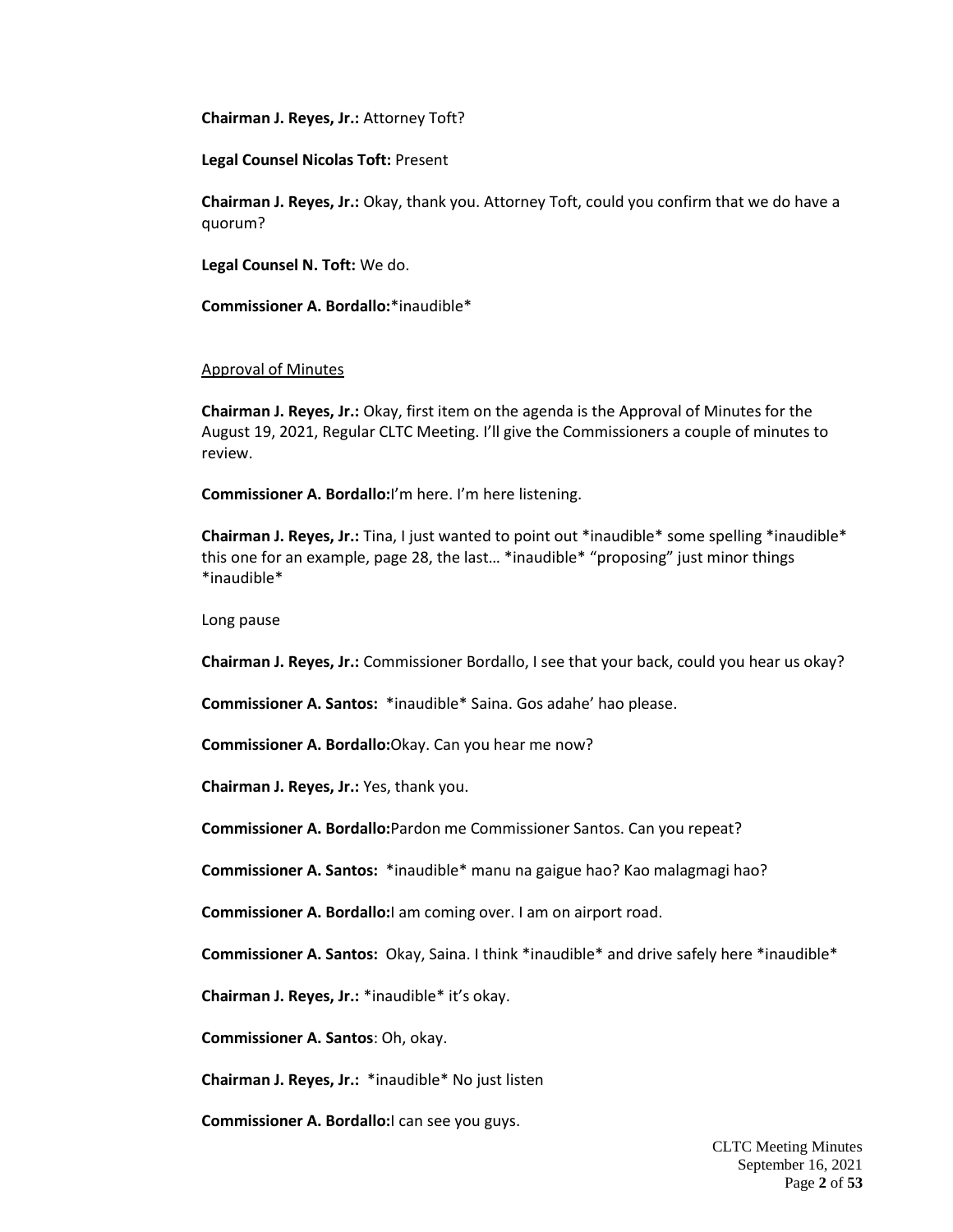**Chairman J. Reyes, Jr.:** Okay, we can proceed.

**Commissioner A. Bordallo:**I think with the minutes…

**Chairman J. Reyes, Jr.:** Yes, we're still on the minutes. With the minutes, we can bring that back up when I get there.

# Null and Void Updates

**Chairman J. Reyes, Jr.:** Okay, sounds good so \*inaudible\* we'll continue with our discussions. So the next item on the agenda would be an update on the Null and Void leases as well as an update on the SOP's. So, Ms. Taleu, I'll pass this over to you.

**Land Agent I Lydia Taleu:** Okay, good afternoon Commissioners.

**Chairman J. Reyes, Jr.:** \*inaudible\* if you could turn on your camera so we can see you please.

**Land Agent I L. Taleu**: Oh, sure.

**Commissioner A. Santos:** Thank you, Ms. Taleu.

**Land Agent I L. Taleu**: Is my camera on… okay. Hafa Adai, Commissioners.

**Commissioner A. Bordallo** and **Commissioner A. Santos:** Hafa adai!

**Land Agent I L. Taleu**: Hafa Adai, Commissioner Bordallo. So, at the last board meeting the number of cases have been adjudicated \*inaudible\* brought forth. But between that time and this time Ms. Topasna who handles… who's on the administration side; her and I have reviewed the files and have discovered there was an…actually there were six cases that were adjudicated that I did not claim it is. So the adjudicated cases for the null and voids have increased to twenty-three which brings down the cases waiting to be adjudicated to eightyone which twenty-three plus eighty-one equals the number of cases which is a hundred and four.

**Chairman J. Reyes, Jr.:** Okay so that extra six Ms. \*inaudible\* if you can walk us through that from the findings.

**Land Agent I L. Taleu**: Sir, hold-on someone is talking to me.

**Chairman J. Reyes, Jr.:** Sure.

**Land Agent I L. Taleu**: Sorry. Is my camera on? Okay, I thought I clicked it, my apologies. Okay, so one of the things is because we have to do the follow-throughs if they didn't follow through then sometimes we didn't update the google drive. So in reviewing it, we have discovered that cases that were adjudicated were never followed through so what we're trying to do is make sure follow-throughs are going forward therefore the numbers are being corrected.

> CLTC Meeting Minutes September 16, 2021 Page **3** of **53**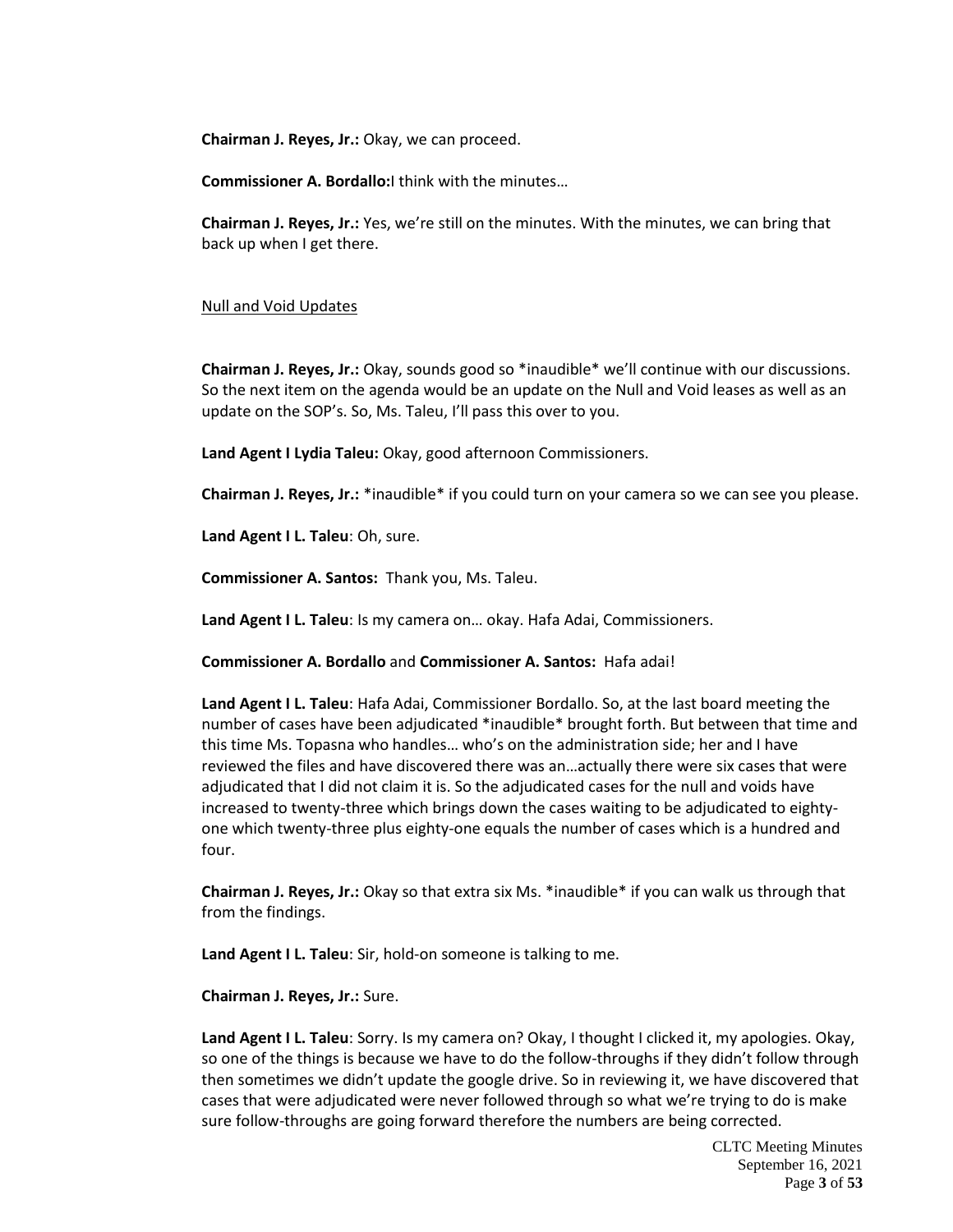**Commissioner A. Santos:** \*inaudible\*

**Chairman J. Reyes, Jr.:** And so Ms. Lydia can you walk us through the \*inaudible\* **Land Agent I L. Taleu**: I'm sorry, can you repeat that?

**Chairman J. Reyes, Jr.:** \*inaudible\*

**Land Agent I L. Taleu**: You know what, let me physically walk over, okay?

**Chairman J. Reyes, Jr.:** Okay, thank you.

\*back ground muffling\*

**Land Agent I L. Taleu**: Okay, so can you repeat the question for me?

**Chairman J. Reyes, Jr.:** \*inaudible\*

**Land Agent I L. Taleu**: Okay, so what it is and I will use a case that I prepared that Mr. Hattig had me removed from the null and void simply because it didn't fit \*inaudible\* that shouldn't have been the case so therefore, \*inaudible\* requesting for it to be removed. So...

**Chairman J. Reyes, Jr.:** Okay.

**Commissioner A. Santos:** So was it an overlook or just a… \*inaudible\* and just didn't follow up.

**Land Agent I L. Taleu**: Yes, it was a failure on my part as a land agent that I need to do my follow through.

**Commissioner A. Santos:** Okay. Thank you, Ms. Taleu.

**Chairman J. Reyes, Jr.:** Understood.

**Land Agent I L. Taleu**: Okay. Now, when we look at the application which is where it's application stage no lease \*inaudible\* in reviewing, three applications were done correctly \*inaudible\* the law. Thirteen need to be reverted, it was either a transfer of application type or switch and transfer so those need to be reverted. And then we had one case that was actually a transfer to a minor, so that needs to be reviewed. And as far as cases that have leases that \*inaudible\* ratified none of those. So overall the total number of application files that have been reviewed is seventeen with a hundred and twenty-six prior taking it up to a hundred and forty \*inaudible\* files that have been reviewed.

**Commissioner A. Santos:** By yourself?

**Land Agent I L. Taleu**: Yes.

**Commissioner A. Santos:** And you are a part of…? What do you \*inaudible\* agency?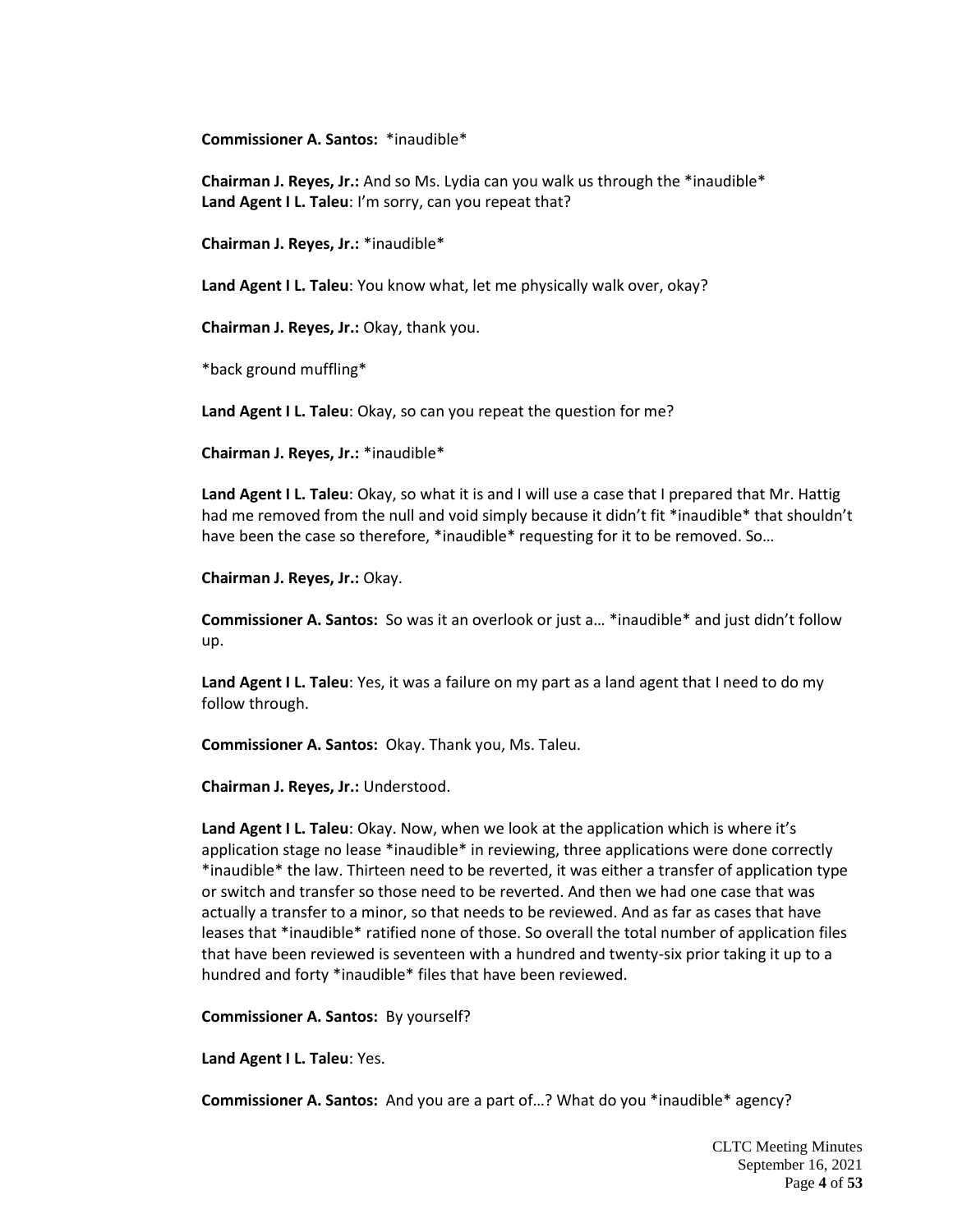**Land Agent I L. Taleu**: I'm a Land Agent I

**Commissioner A. Santos:** Alright.

**Land Agent I L. Taleu**: So basically, I have to look at the file and track the applications rights transferred within the law. \*inaudible\* person that transferred it were they alive when they did it or were they deceased. \*inaudible\* I need to double check all the supporting documents \*inaudible\* correctly as required by public law. Or it was a switch and transfer then in that case \*inaudible\* be done. So basically I'm confirming what was done correctly and if it wasn't done in a timely manner those also need to go before the board. And also, remember there was a time when cases we were doing approval of transfer of application \*inaudible\* the board was not meeting whether they didn't have enough board members or whatever so those cases actually need to come back just so we can make sure that we can say, yes, it was board approved.

**Commissioner A. Santos:** Thank you very much. \*inaudible\*

**Land Agent I L. Taleu**: Okay. So that's the end. See you in a bit.

**Commissioner A. Santos:** Thank you. Ms. Taleu, if you don't mind just coming back to the table when \*inaudible\*

**Land Agent I L. Taleu**: Thank you.

Back ground muffling

**Chairman J. Reyes, Jr.:** \*Inaudible\*

**Legal Counsel N. Toft:** \*inaudible\* do everything then \*inaudible\* instead of piece

**Chairman J. Reyes, Jr.:** \*inaudible\* the goal is to address the remaining eighty some

**Legal Counsel N. Toft:** Right

**Chairman J. Reyes, Jr.:** Okay, alright.

**Commissioner A. Santos:** \*inaudible\* right now

**Legal Counsel N. Toft:** \*inaudible\* that could potentially take up \*inaudible\* depending on the steps

**Commissioner A. Santos:** \*inaudible\* in front of us, do we need to get an amendment or a suggestion \*inaudible\* reimbursed, if they were not reimbursed they were granted a right of entry \*inaudible\* reimbursed would not be considered.

**Legal Counsel N. Toft:** If they were granted a right of entry then that would still be… still would not affect any potential options. \*inaudible\*

**Commissioner A. Santos:** \*inaudible\* thank you, Attorney Toft.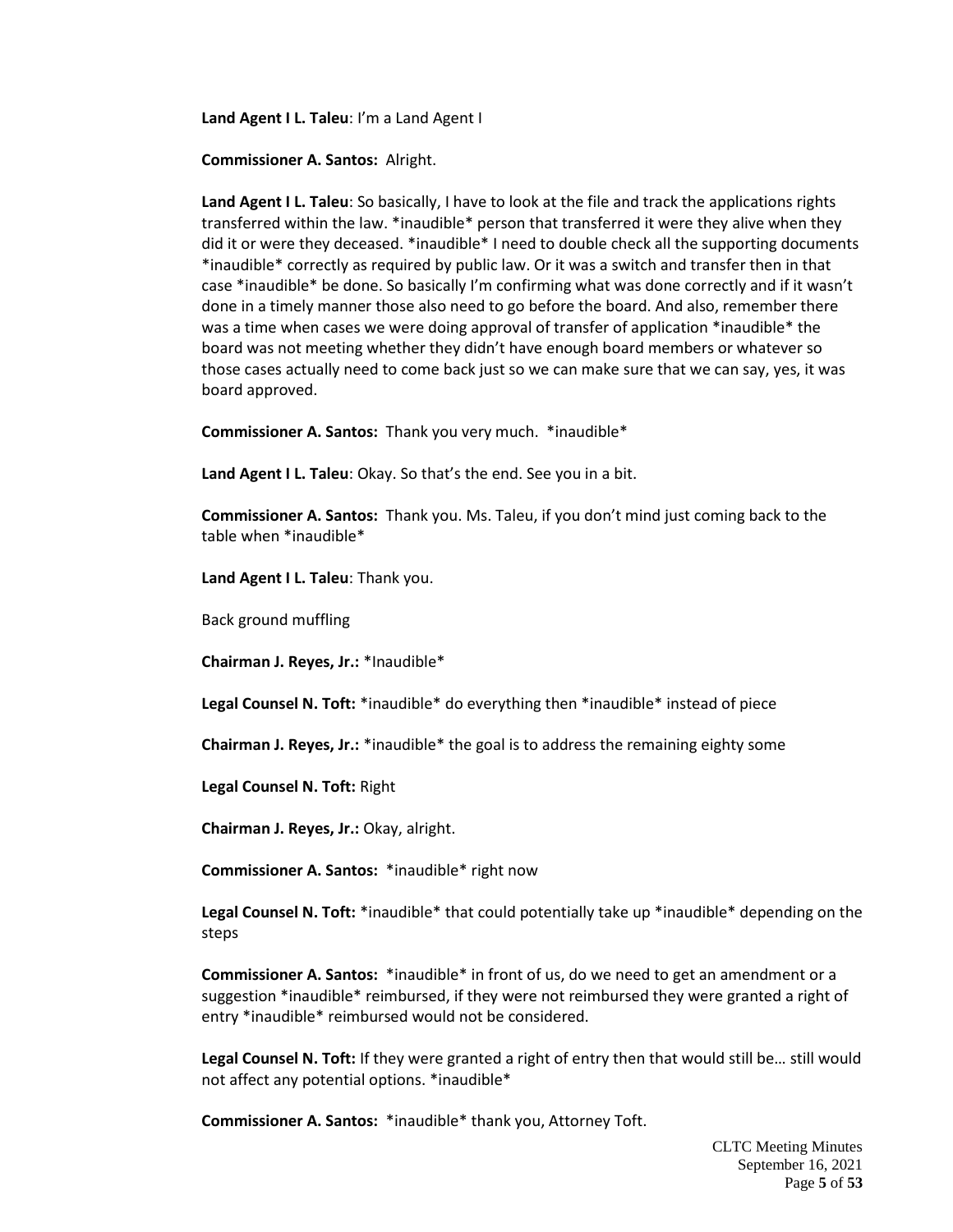**Chairman J. Reyes, Jr.:** So we'll do this….we'll table this…

**Commissioner A. Santos:** SOP

**Chairman J. Reyes, Jr.:** SOP to be \*inaudible\* second option to be reviewed \*inaudible\* Thank you.

#### New Business; Constituent Matters

## *Isaias Tenorio Eay*

**Chairman J. Reyes, Jr.:** Okay, so we're going to move down to our New Business which is our Constituent Matters and I'll pass it over to Ms. Eileen. Ms. Eileen, can you hear me? You're on mute.

**Land Agent II Eileen Chargualaf**: Okay, the first case is Isaias Tenorio Eay and that will be presented by Jessica Dayday.

**Chairman J. Reyes, Jr.:** Thank you. Ms. Jessica, will you be joining us?

**Commissioner A. Santos:** \*inaudible\*

**Land Agent I Jessica Dayday:** Hafa Adai, Commissioners. I'm Jessica Dayday a land agent for the ChamoruLand Trust Commission.

**Commissioner A. Santos:** Buenas.

**Land Agent I J. Dayday:** So the case I bring before you is Isaias Tenorio Eay. The applicant's date and time is December 6, 1995, 12:19 p.m. Application number is 1467, application type is residential, he is a priority 1, not a pre-occupier and the complaint issue is no designated successor.

The chronology on September 28, 2017, Isaias Tenorio Eay requested to transfer application rights to his niece Cherylynn Tudela Eay. A notarized letter of relinquishment was dated September 26, 2017. On March 1<sup>st</sup> 2018, Cherylynn Tudela Eay submitted a notarized CLTC application qualifying documents copy of her identification and successor's birth certificate. On March 1<sup>st</sup> 2018, Jhoana Casem, Land Agent to interview Cherylyn Tudela Eay and the applicable information that was listed is parent's birthplace, parent's date of birth and Cherylynn Eay put down her father's information which was provided. Grandmother's information was also provided, her employer's information was also provided, she's not a land owner, there was a check on the tax roll so she's priority one. Structure to be build is a three bedroom concrete, household size is 2 adults 2 children, the notes and remarks that was put on the interview sheet is pending lot issuance for A, A means applicant. And then on the checklist applicant is a native Chamorro, applicant is not a CNMI citizen all the documents that were submitted applicant's birth certificate, parent's birth certificate and then there was no further check necessary. Ms. Eay had designated a beneficiary and submitted their qualifying documents. On April 3rd 2018, Deputy Director David Camacho approved the request to transfer the application right for Isaias Tenorio Eay to Cherylynn Tudela Eay. On April 16, 2018, application rights was transferred from Isaias Tenorio Eay to Cherylynn Tudela Eay. On April

> CLTC Meeting Minutes September 16, 2021 Page **6** of **53**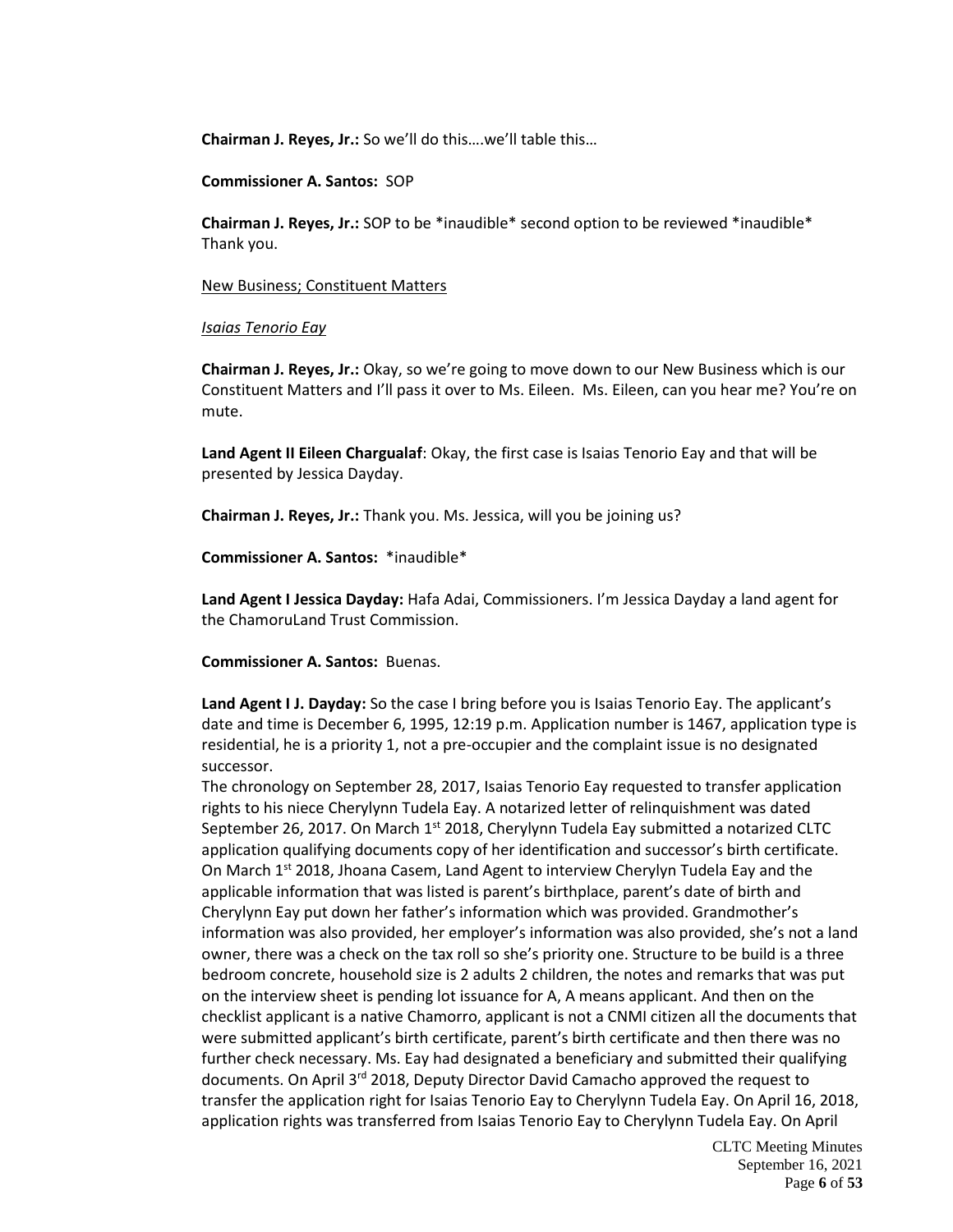16, 2018, Cherylynn Tudela Eay submitted a notarized recorded power of attorney on April 20, 2018, Land Agent Jhoana Casem requested to put Cherylynn Tudela Eay on Lot 16, Block 3 REM, Tract 100C in Dededo. On April 20, 2028 (verified date with Land Agent should be April 20, 2018) land agent requested for a lease and a survey authorization for Lot 16, Block 3 REM, Tract 100C, Dededo, map scheme number is M05-S035 and that's in the file for reference. On April 24<sup>th</sup> 2018, a residential lease was prepared and survey authorization for Lot 16, Block 3 REM, Tract 100C, Dededo under Cherylynn Tudela Eay. On April 25<sup>th</sup> 2018, Administrative Director Michael Borja signed residential lease and survey authorization. On May 4<sup>th</sup> 2018, Cherylynn Tudela Eay signed a residential lease. On May 25<sup>th</sup> 2018, Administrative Director signature was crossed out on the residential lease which was signed on April 24<sup>th</sup> 2018, that request was done by the Administrative Director Michael Borja to cross out his signature. On May 30, 2019, a staff report was compiled by staff for June 6, 2019, Board of Commissioners meeting. The complaint and the request was to review a pre-moratorium lease list transfer of application rights. On June  $4<sup>th</sup>$  2019, Isaias Tenorio Eay submitted a letter requesting emergency transfer to Cherylynn Tudela Eay for health reasons and requesting for the commission to approve the transfer. The health reasons are stated on the letter. On June 6<sup>th</sup> 2019, the Board of Commissioners approved the request to revert the application to Isias Tenorio Eay. June 6, 2019, a Consanguinity of Affinity Relationship disclosure form was submitted. On June 23<sup>rd</sup> 2020, Cherylynn Eay submitted a notarize letter requesting successor claim to the application rights and death certificate of Isaias Tenorio Eay. On September 2<sup>nd</sup> 2020, *(note: verified with staff report- indicates September 2, 2021)* Cherylynn Eay submitted notarized CLTC application, affidavit of eligibility successor designation form, marriage certificate and copy of ID. So her name is now Cherylynn Franquez.

# **Commissioner A. Santos:** Cherylynn what?

Land Agent I J. Dayday: Franquez. On my findings, on April 3<sup>rd</sup> 2018, the transfer of application rights from Isaias Eay to Cherylynn Eay is not in accordance of Public Law 23-5.8 *(Note: correction to public law said, should be Public Law 23-38, Section 5.8)* Mr. Eay was still alive at the time. Residential lease was approved administratively, application was reverted back to Isaias Eay but there was a pending interview to determine if Isaias Eay is priority one to move forward with the issuance of a residential lease. There was no follow through on the part of CLTC. Isaias Eay requested to transfer the application of lease rights to Cherylynn Eay due to health conditions. Mr. Eay also submitted in writing a request for the emergency transfer. Unfortunately, Mr. Eay passed away and he wasn't able to designate a successor. Cherylynn Eay did submit in writing a request to be successor to Isaias Eay's application, that request was submitted before the 180 days along with the death certificate. Cherylynn Eay is the daughter of Isaias Eay's brother. So our request is to designate Ms. Cherylynn Melanie Eay Franquez to be the successor to Isaias Eay Tenorio's application rights under Public Law 23-38, Section 5.8.

**Commissioner A. Santos:** May I?

**Chairman J. Reyes, Jr.:** Go for it.

**Commissioner A. Santos:** Ms. Dayday, who is the consanguinity form for?

**Land Agent I J. Dayday:** For CLTC staff.

**Commissioner A. Santos:** CLTC staff member that is employed right now?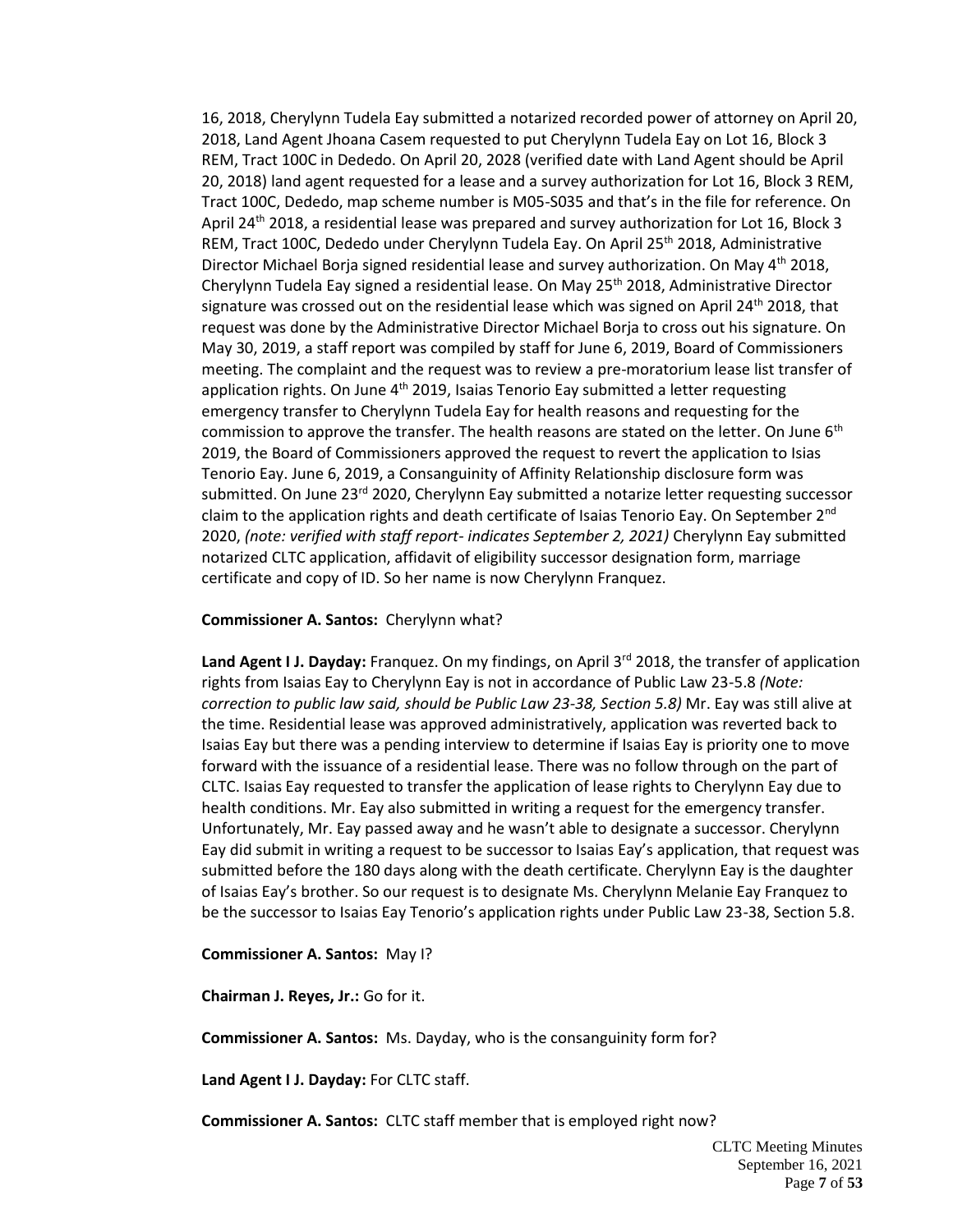**Land Agent I J. Dayday:** Correct.

**Acting Administrative Director A. Camacho:** Chairman, may I ask a question?

**Chairman J. Reyes, Jr.:** Yes. Yes.

**Acting Administrative Director A. Camacho:** Ms. Dayday, throughout the report I see that documents were notarized however on May 30… no, I'm sorry, that's on June 4th Isaias Tenorio Eay submitted a letter requesting emergency transfer to Cheylynn Tudela Eay; may I ask how that was submitted.

**Land Agent I J. Dayday:** It was mailed. It was mailed in. So at the time Mr. Eay was off island that was the reason why he wasn't able to come back and do the designation.

**Commissioner A. Santos:** When did he pass away?

**Land Agent I J. Dayday:** April

**Acting Administrative Director A. Camacho:** So I have a follow up question to that if you don't mind.

**Chairman J. Reyes, Jr.:** Sure

**Acting Administrative Director A. Camacho:** Was that letter notarized?

**Land Agent I J. Dayday:** Yes, it was. I'm sorry Commissioner Santos, I thought I put it on my report. Mr. Eay passed away…

**Chairman J. Reyes, Jr.:** April 27, 2020, is that correct? I do see it on the number 4 summary.

**Land Agent I J. Dayday:** April 27, 2020.

**Chairman J. Reyes, Jr.:** Okay thank you. And I just want to acknowledge that we do see on our Google meet, Cherylynn Eay is present. Ms. Eay, could you hear us and could you confirm your attendance?

**Cherylynn Eay:** Yes. I can hear it's just a little bit \*inaudible\*

**Commissioner A. Santos:** Thank you, Ms. Eay…. Mrs. Franquez. And you said this was within the 180 days, correct?

**Land Agent I J. Dayday:** Correct. And it's just that last year we were going through the Public Health Emergency and our office was not open at that time that these documents were submitted that we were informed that Mr. Eay had passed away.

**Commissioner A. Santos:** April 27, 2020…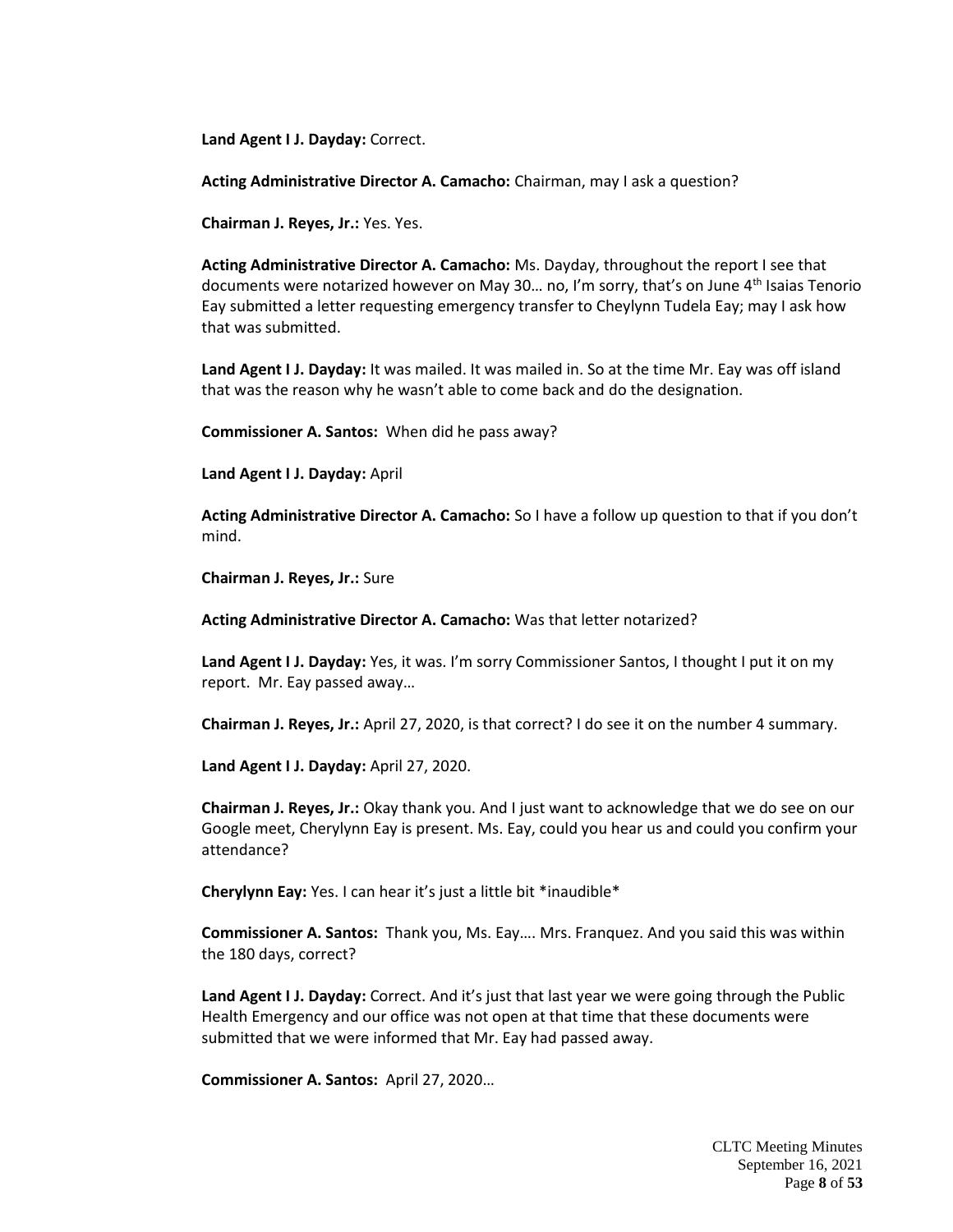**Chairman J. Reyes, Jr.:** Do you have the date when Mrs. Franquez submitted the request to be the successor?

**Land Agent I J. Dayday:** June 23rd 2020

**Commissioner A. Santos:** Ms. Dayday, could you explain on May 30, 2019, the complaint request review of pre-moratorium leases?

**Land Agent I J. Dayday:** So those were the leases that were x'd out by the former administrative director. I'm really not sure why those leases were crossed out… all I know is that the switch of transfer of application rights was just not according to the law.

**Legal Counsel N. Toft:** Yeah, those were subsequent to the AG's opinion coming out but before some of them had been fully executed.

**Commissioner A. Santos:** Okay. So this was a part of that that they thought was a part of the moratorium the whole time?

**Legal Counsel N. Toft:** Yes.

**Commissioner A. Santos:** Thank you.

**Chairman J. Reyes, Jr.:** So just to confirm and follow what that is… in 2018 there was an actual lease, is that correct?

**Land Agent I J. Dayday:** Correct

**Chairman J. Reyes, Jr.:** And so then it was crossed out… signature crossed out?

**Land Agent I J. Dayday:** Yes.

**Commissioner A. Bordallo:**\*inaudible\*

**Chairman J. Reyes, Jr.:** The prior Administrative Director Michael Borja.

**Commissioner A. Santos:** Do we know why that was crossed out?

**Land Agent I J. Dayday:** I did ask about it but I was just told that he crossed out a bunch of these leases and that there was a listing of it.

**Chairman J. Reyes, Jr.:** Yeah. Attorney Toft, can you add to that.

**Legal Counsel N. Toft:** Yeah, those were a part of the….

**Chairman J. Reyes, Jr.:** Same thing?

**Legal Counsel N. Toft:** Yeah, same thing.

Engineering Tech II Pierce Castro: The moratorium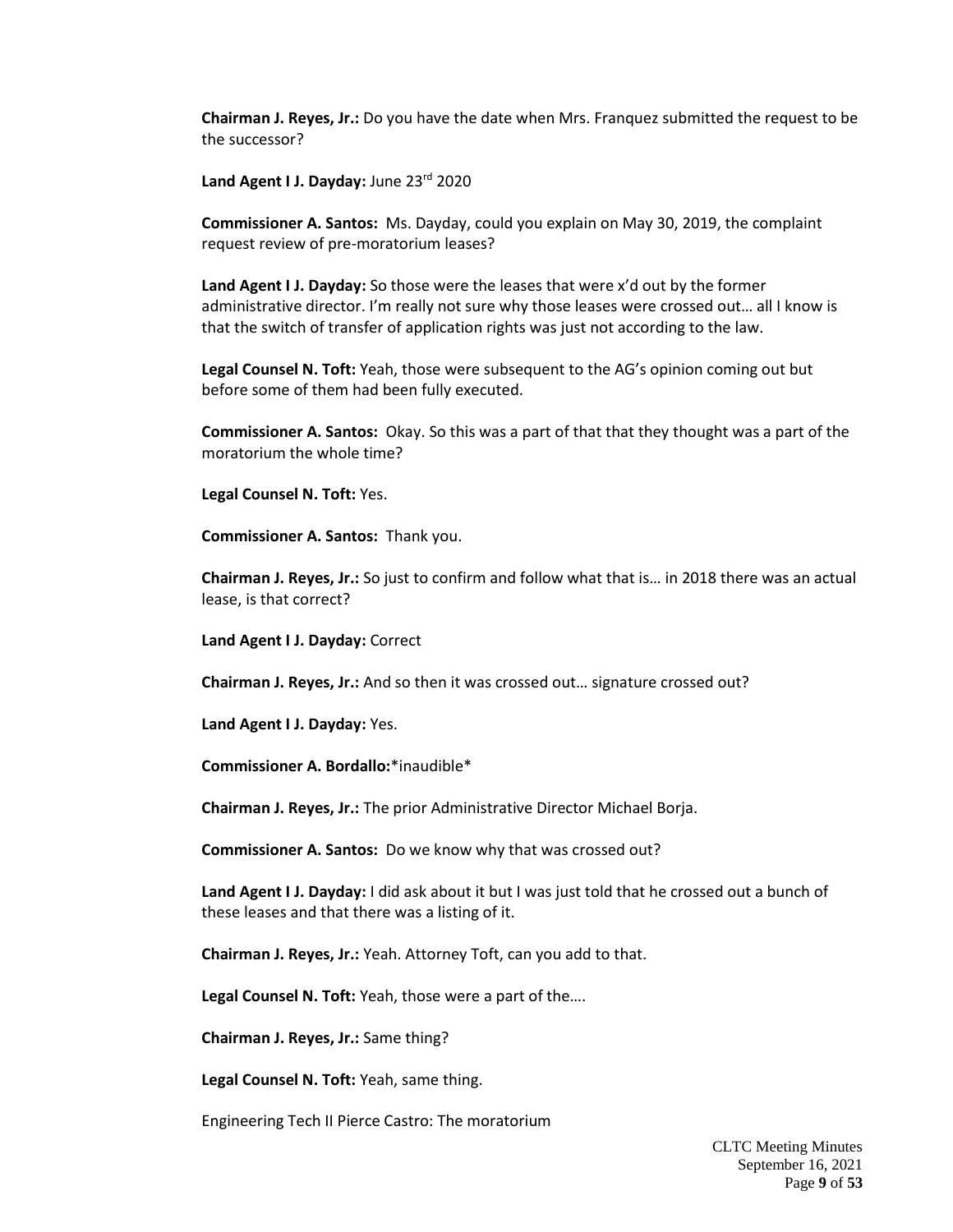**Legal Counsel N. Toft:** The moratorium and the combination with the null and voids too.

**Commissioner A. Bordallo:**So why did he…\*inaudible\*

**Legal Counsel N. Toft:** So I think the request here is that there was a lease that was voided and before the board now is the option because he's passed away it's no longer under the status of transfer of living rights it's under the 5.8, if applicant has died it can go to a set family member as listed in 5.8 or the Board has the discretion to name a successor under subsection 1 if there are other applicant's for succession so it could fall under either one of those at this point if the Board approved it.

**Land Agent I J. Dayday:** On June 6, 2019, when this case was brought to the Board it was reverted back however an interview and research to be done to see if he is a priority one or if he owned private property so that never went… there was no follow through it was supposed to go back before the board to give her the lease. And that never happened.

**Chairman J. Reyes, Jr.:** Okay and so that's no longer now an issue?

**Land Agent I J. Dayday:** That's not the issue, yeah.

**Commissioner A. Santos:** What's no longer an issue?

**Chairman J. Reyes, Jr.:** The fact whether or not Mr.….the deceased Isaias Eay is…

**Commissioner A. Santos:** Priority one? Correct one?

**Chairman J. Reyes, Jr.:** Right.

**Land Agent I J. Dayday:** That's not the issue however the research was done and it showed that he wasn't on the tax roll.

**Chairman J. Reyes, Jr.:** Right okay. I also got a few more questions. Mrs. Franquez, do you have anything any questions or comments for the Commissioners?

**Mrs. Cherylynn Eay Franquez:** I just wanted some clarity it was a little distorted on my end so I just wanted to clarify. One was the next step on my end to do with this? I didn't hear so if it was mentioned, I do apologize but I didn't hear \*inaudible\* because I had submitted the documents for my great grandparents for the land takings from the US Government, I also submitted the death certificate for my great great grandmother and my great grandmother. I didn't hear \*inaudible\* and I also submitted \*inaudible\* notarized letter from my Uncle Isaias \*inaudible\* which is requesting for his niece which is myself to take over the application right. This was submitted on I believe on June of last year and I just noticed that I didn't hear any of that so I was wondering if this is going to be an issue?

**Chairman J. Reyes, Jr.:** Ms. Dayday.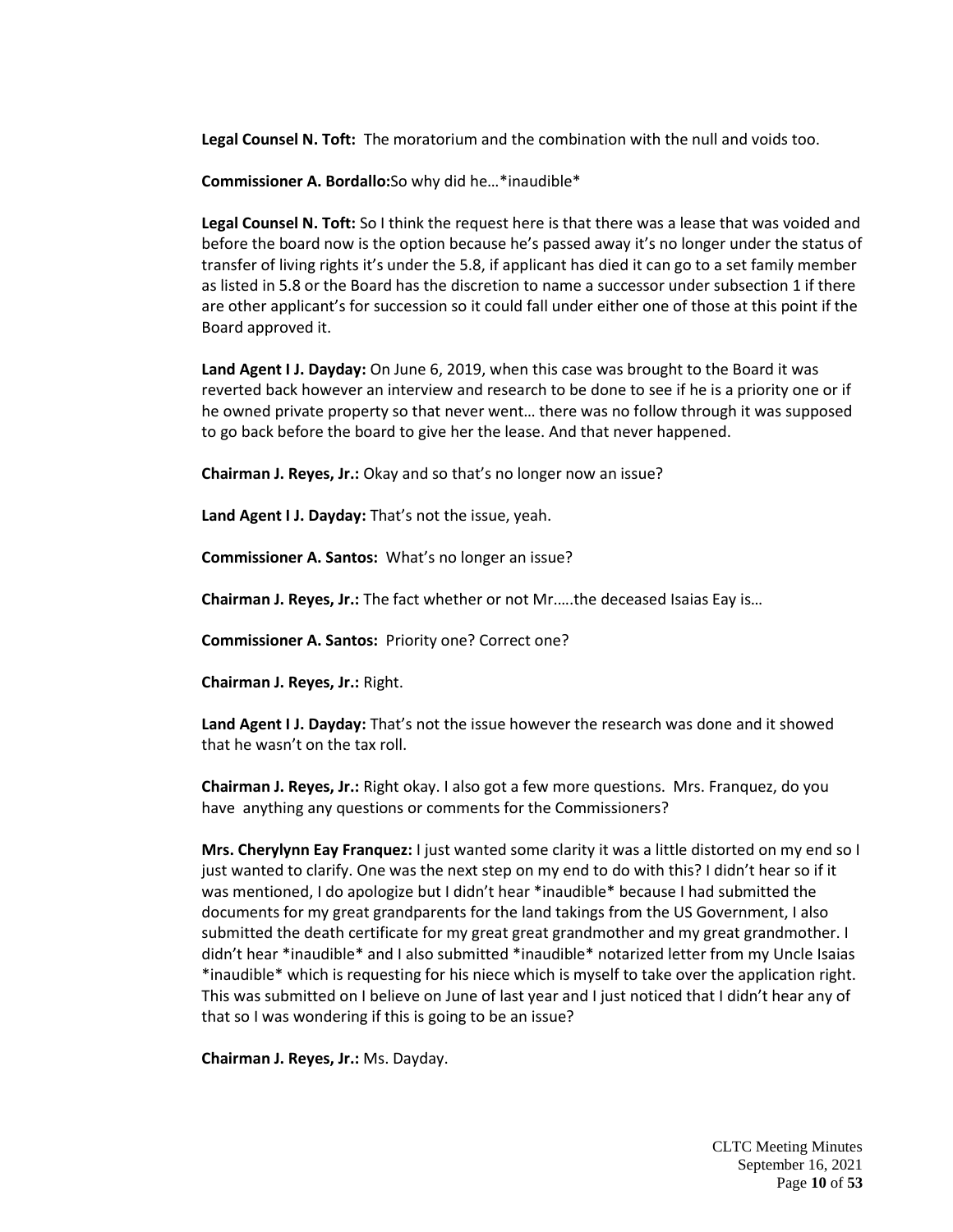**Land Agent I J. Dayday:** No, everything was submitted on June 23, 2020 that's when she submitted the request for successor claim and the death certificate. All of that was submitted including the letter from Mr. Eay.

**Chairman J. Reyes, Jr.:** Okay. Alright.

**Land Agent I J. Dayday:** Her qualifications she did submit the one under 75A, those were all submitted.

**Chairman J. Reyes, Jr.:** Okay, and everything checks out?

**Land Agent I J. Dayday:** Yes.

**Chairman J. Reyes, Jr.:** So yes, Mrs. Franquez, I think Ms. Dayday is confirming that all that has been received and your eligibility has checked out.

**Mrs. Cherylynn Eay Franquez:** Okay perfect thank you. I just wanted to verify if I need to resubmit the documents again because I just didn't hear.

**Chairman J. Reyes, Jr.:** Okay we're good. Okay so from that perspective the eligibility is confirmed and checks out and so now I don't have any additional questions but basically we as the Commissioners need to approve that Mrs. Franquez is a successor to Mr. Eay for his application rights, correct?

**Land Agent I J. Dayday:** Correct

**Chairman J. Reyes, Jr.:** Okay. Now, that's just for the application rights. Do we need to move, then we continue the process?

**Land Agent I J. Dayday:** Well that's what I wanted to bring up is was the lease because she was already issued… I mean, there was a lease in place and yes it was canceled or voided but what happens then?

**Commissioner A. Santos:** But… can I interject? I wanted to ask another question, Ms. Cherylynn Tudela Eay submitted in 2018 a \*inaudible\* notarized recorded power of attorney, who was the power of attorney for, ma'am? If you don't mind me asking? Mrs. Franquez?

**Mrs. Cherylynn Eay Franquez:** I'm sorry, can you repeat that?

**Commissioner A. Santos:** Who was the… in 2018 you submitted a notarized recorded power of attorney but who was your power of attorney for? Was it for your uncle?

**Mrs. Cherylynn Eay Franquez:** That was my dad who submitted it, he's my POA.

**Commissioner A. Santos:** I'm sorry, go ahead.

**Land Agent I J. Dayday:** So when the approval to switch for her to have the application from Mr. Eay when she submitted all her documents she also gave a power of attorney to her father so at that time the application everything was already transferred to Ms. Franquez so she designated her successor she did a power of attorney for her not for Mr. Isaias Eay for her.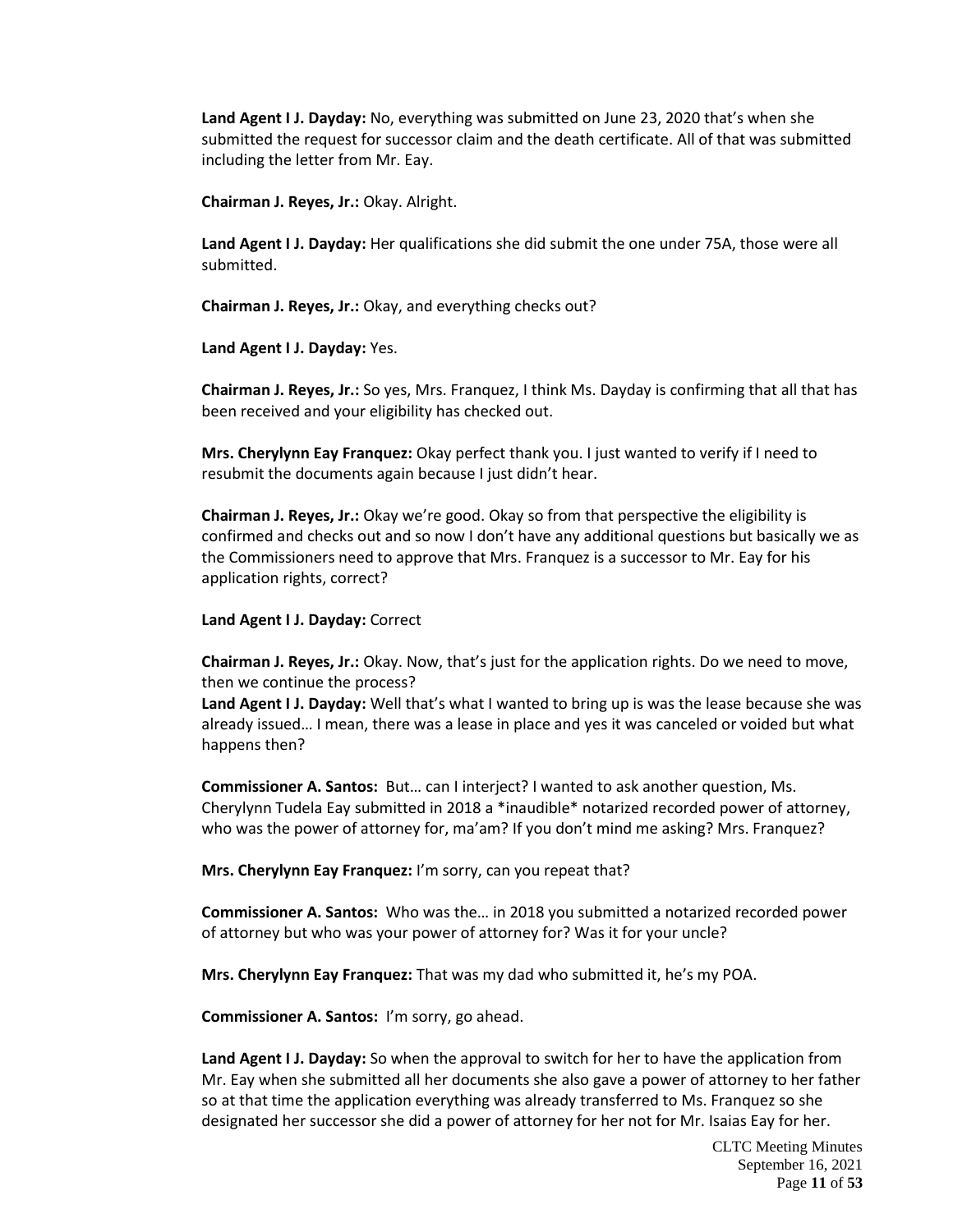**Commissioner A. Santos:** I mean it's in here but I'm just wondering because it doesn't say power of attorney for and everything else is you know detailed so if that one was missed out I just want to know why that wasn't stated for her dad and not for Isaias… who is Isaias to her, that's her uncle, right? We want to make sure that everything is on point, we don't want to come back to this later…. to many of that already so power of attorney for her dad, what was it for? For her?

**Land Agent I J. Dayday:** It's for her. She named… she gave her dad power of attorney to speak on her behalf so she like her dad can come in and submit the documents and sign for her.

**Chairman J. Reyes, Jr.:** If needed.

**Land Agent I J. Dayday:** If needed. She's the one that gave power of attorney to her father to speak on her behalf.

**Commissioner A. Santos:** Okay, thank you for the clarification.

**Commissioner A. Bordallo:**So this Lot 16, Block 3 REMAINDER, Tract 100C, Dededo, is it still available?

**Land Agent I J. Dayday:** I haven't gone out to do a site inspection for that. Not surveyed. Subject to survey.

**Chairman J. Reyes, Jr.:** Alright at this juncture I don't think that even if there was a lease already signed and was voided that we would even entertain that as I think they need to go begin the process over again. I don't want to necessary take on that lease and kind of hop over the process even if there was one already there. Whatever reason that it was crossed out and again as part of the moratorium I think Commissioners if we decide that we grant the successor as Mrs. Franquez the process begins step number 2.

**Land Agent I J. Dayday:** So that's what Mrs. Franquez was asking, what's the process? What's the next step?

**Chairman J. Reyes, Jr.:** Yeah, so Mrs. Franquez the first step is that we make sure that the Commission… if the Commissioners decide that you will… to grant the designation as you as the successor and then you work with Ms. Dayday on what the next steps are. But again, that's going to be step one.

**Mrs. Cherylynn Eay Franquez:** Thank you.

**Chairman J. Reyes, Jr.:** Any questions on that, ma'am?

**Mrs. Cherylynn Eay Franquez:** No, I have no questions.

**Chairman J. Reyes, Jr.:** Okay, thank you. Commissioners, any additional questions on this?

**Commissioner A. Bordallo:**\*inaudible\* to approve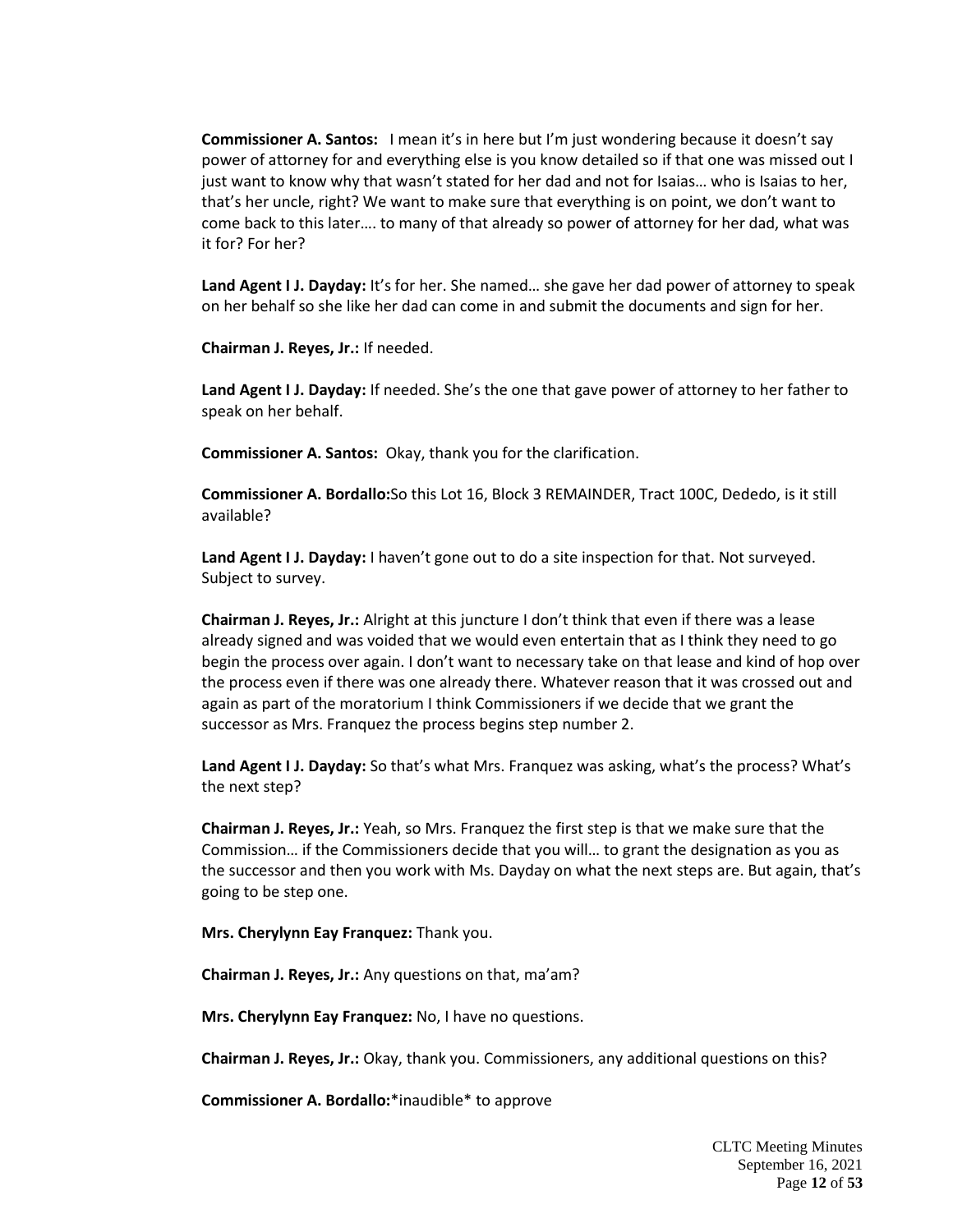**Chairman J. Reyes, Jr.:** You want to go through the motion, Saina?

**Commissioner A. Bordallo:**Okay. I would like to make a motion that Cherylynn Melanie Eay Franquez is the successor to Isaias Tenorio Eay (deceased) application rights under Public Law 23-38, 5.8 (1)

**Chairman J. Reyes, Jr.:** Thank you, Commissioner Bordallo. May I get a second?

**Commissioner A. Santos:** I second that motion

**Chairman J. Reyes, Jr.:** Thank you, Commissioner Santos. Any objections?

**Commissioner A. Bordallo:**Okay, hearing none.

**Chairman J. Reyes, Jr.:** Motion passes, that designates Cherylynn Melanie Eay Franquez as a successor to Isaias Tenorio Eay's application rights under Public Law 23-38 Section 5.1 Okay, thank you, Ms. Eay for your presence today.

**Mrs. Cherylynn Eay Franquez:** Thank you. You guys have a good day

**Chairman J. Reyes, Jr.:** Okay and then you can work with Ms. Dayday on what are the next steps. Yes, Ms. Dayday?

**Land Agent I J. Dayday:** Can you repeat that again? Did you say 5.8 or 5.1?

**Chairman J. Reyes, Jr.:** 5.8 Section 1

**Commissioner A. Bordallo:**As stated on the public law.

**Chairman J. Reyes, Jr.:** Alright. Ms. Eileen, next up please?

## *Rosalia Evangelista Guanzon*

**Land Agent II E. Chargualaf:** Okay, the next person is Rosalia Evangelista Guanzon and it's by Jhoana. Just to let you guys know it's kind of muffled on my end of the….my end I can't really hear it's muffled.

**Chairman J. Reyes, Jr.:** Okay, where's the mic? \*inaudible\* that's kind of where I was going…can everyone hear us?

**Commissioner A. Santos:** Everybody online, can you all hear us?

Unknown: I'm struggling with audio too.

**Commissioner A. Santos:** So we have to be louder

Land Agent I T. Tainatongo: When I turn mine on…that happens. Jho, how did you do it the last time when….?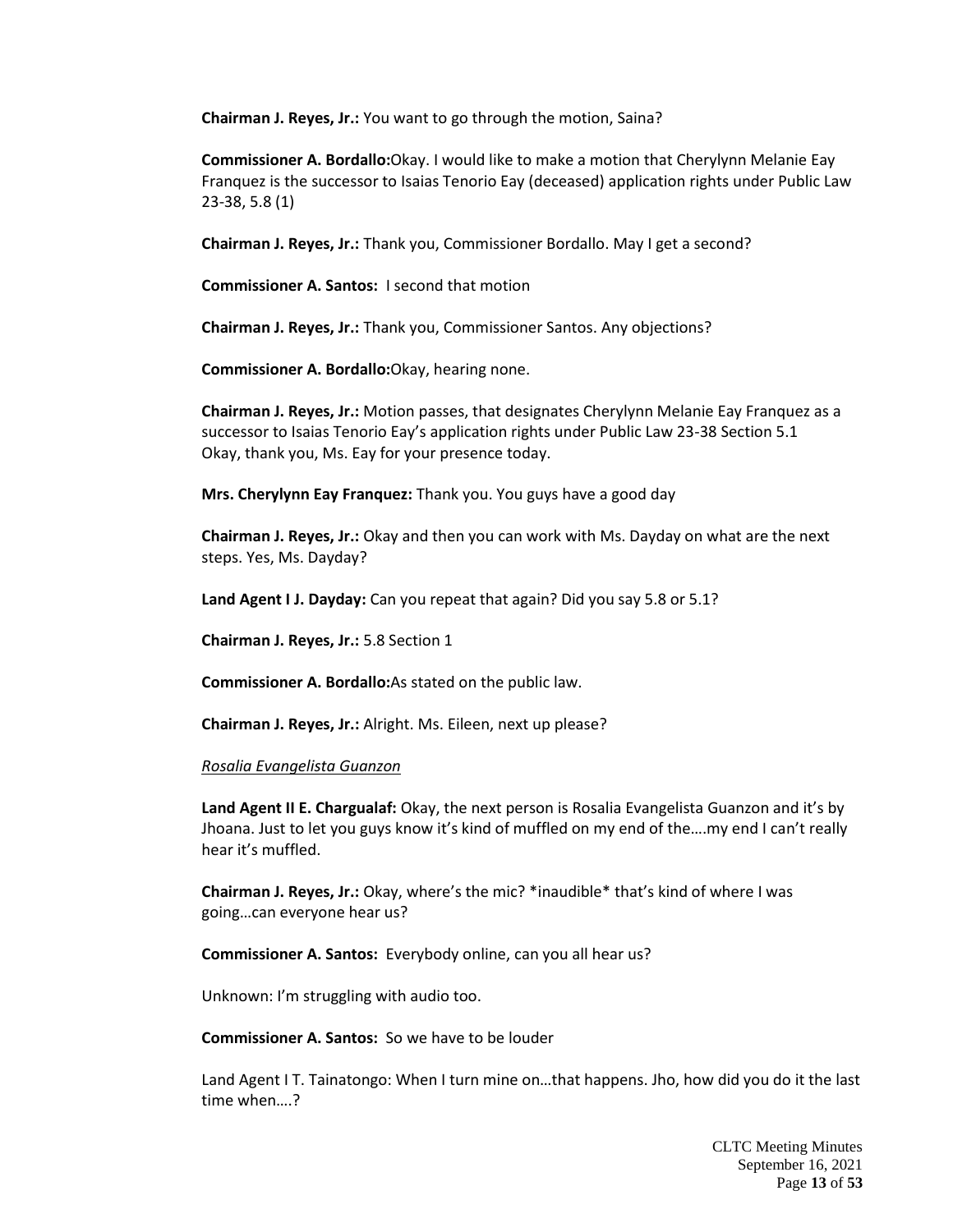**Land Agent II Jhoana Casem**: So they turn this one off because they were able to stream on their end…PBS

Multiple conversations

**Commissioner A. Santos:** So we're hearing them from the speakers over here?

**Chairman J. Reyes, Jr.:** So do you have a mic there?

**Engineering Tech II Melvin Javier**: No

**Chairman J. Reyes, Jr.:** There's no mic there?

**Engineering Tech II M. Javier**: No

**Chairman J. Reyes, Jr.:** So everyone on the line, if you could hear me **we're** just going to take a quick pause and figure out our audio. So where's the mic? I mean where's the microphone for everyone to hear us?

(Pause for technical difficulties)

**Chairman J. Reyes, Jr.:** Alright, let's move on. Sorry, about that, we had to take a few minutes just so that everyone can hear us on the line. Hopefully it is a little better and we can try to speak a little louder. So next up, Ms. Eileen?

**Land Agent II E. Chargualaf:** Rosalia Evangelista Guanzon and that will be Jhoana to present.

Land Agent II Jhoana Casem: Oh it's okay, I'll speak loud. Buenas and Hafa Adai. This case is Ms. Rosalia Evangelista Guanzon she is deceased. We have her daughter Ms. Sandra Jean Evangelista as one of the named successors who is requesting to take over her mother's lease. So for her case here, there were two named successors. On the designation of beneficiary, we have Ms. Guanzon who is a December 2<sup>nd</sup> applicant she is number 240 residential, priority 1 not a pre-occupier she was also issued a lease on a portion of Lot 10122-R18, Dededo for a half-acre. On December 18<sup>th</sup> of 2001, a residential lease was issued to Rosalia Evangelista Guanzon and signed by Administrative Director Ronald E. Teehan Jr. October  $1^{st}$  2009, land agent BG indicated that Ms. Guanzon is deceased and pending submission of documents from beneficiary. July 20, 2011, Ms. Sandra Jean Evangelista daughter of Ms. Guanzon followed with CLTC in regards to her takeover. June  $10<sup>th</sup>$  2021, Ms. Sandra Jean Evangelista requested to take over her mother's CLTC lease as submission of an affidavit was submitted to the ChamoruLand Trust Commission for the request to takeover. Based on our findings in regards to this case within 23-38, section 5.8 transfer of application rights, an applicant may designate a relative qualified under the Act to include husband, children, widows or widowers of the brothers and sister or nieces and nephews to succeed the applicant's application rights upon the death of an applicant. Also under Public Law 23-38, Section 9.1 designation of successors, a lessee shall upon execution of the lease designate the person in whom lessee directs the interest of the tract vest upon death such person must be qualified to succeed to ChamoruHomelands as provided by the Act and these rules. A lessee may elect to provide for the surrender of the lot upon death and may select a recipient for the proceeds from the surrender. A lessee's designation under this section may be changed at any time by the lessee. (B) such designation

> CLTC Meeting Minutes September 16, 2021 Page **14** of **53**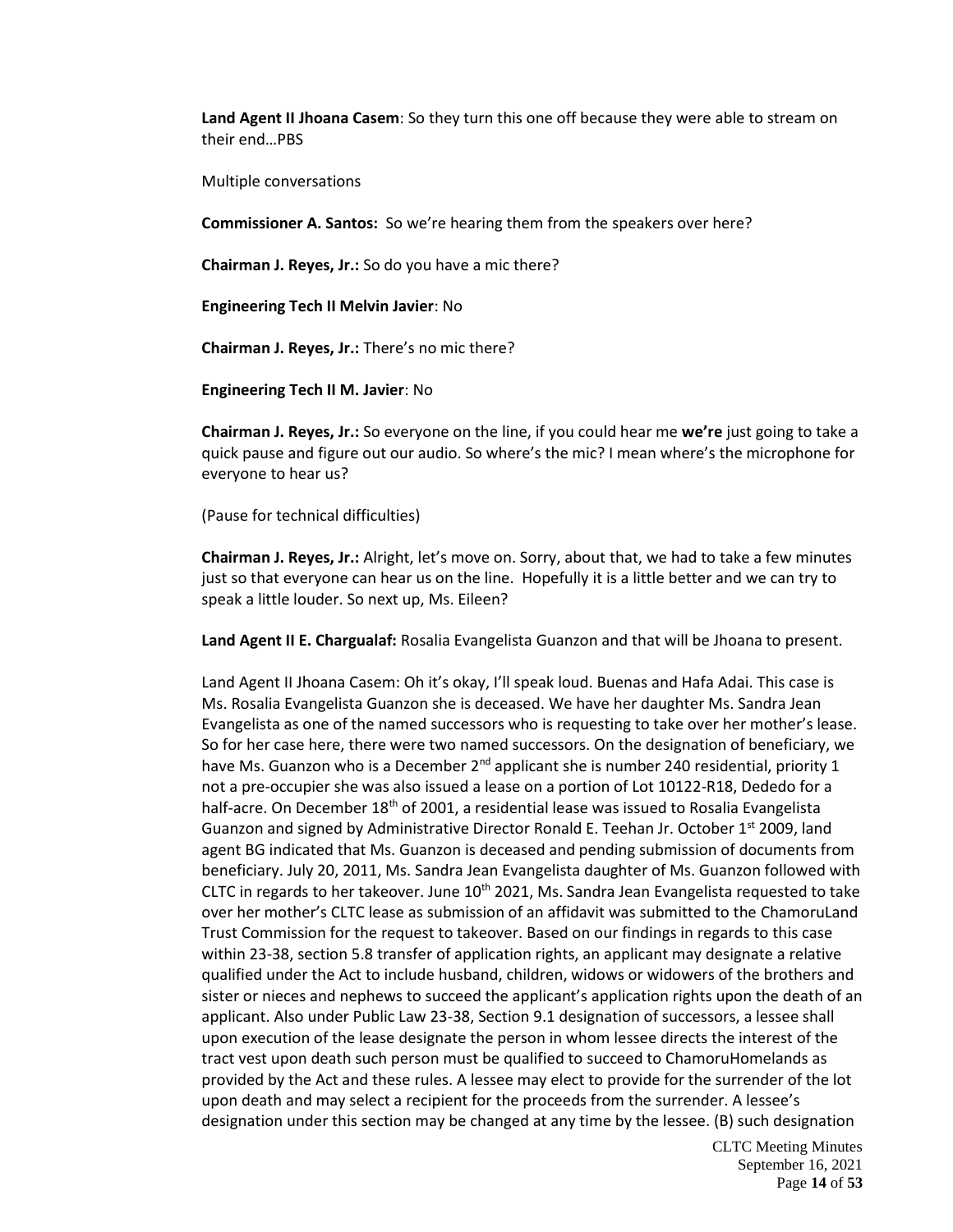shall be made as specified in the Act the right in the lessee to change the beneficiary at any time if filed with approved by the commission. Based on ChamoruLand Trust Commission SOP 2020-01, Section 4.2 Beneficiary Transfer of lessee (3) if the official certificate of death or notarized written request of claim and legal transfer is not submitted within 180 days it shall be subject to the approval of the commission in accordance with the law. Based on CLTC Resolution 2018-08, Ratified lease listing Ms. Rosalia Evangelista Guanzon is listed on the Ratified Lease Listing. Based on Directive 2019-02, survey lease issuance, Ms. Sandra Evangelista will need to fulfill her survey prior to the addendum issuance. To sum it all up, Ms. Guanzon was issued a lease back in 2001 however it is with great regret that she was not able to occupy a piece of property because she simply didn't know where her lot was. Many years have passed and her daughter is now requesting to inherit the residential lease so she can pursue to build a foundation for herself and her family. Based on our Rules and Regulations Section 5.8 (a) a grandchild is not mentioned as a qualified takeover therefore Sandra Jean Evangelista the only child to Rosalia Evangelista Guanzon would be the only qualified successor with that being said, Ms. Evangelista has fulfilled all the requirements to be named as a successor to her mother's residential lease.

**Chairman J. Reyes, Jr.:** Just one quick question just to clear the clarification…Ms. Evangelist from eligibility standpoint where does she \*inaudible\* 75 or 75A?

**Land Agent II J. Casem**: She's under 75, yes.

**Chairman J. Reyes, Jr.:** And so the task or the action for the Board is to designate Ms. Evangelista as the successor to the deceased Ms. Guanzon?

**Land Agent II J. Casem**: Yes, sir.

**Chairman J. Reyes, Jr.:** Okay. And then are there any other conditions before this transfer of the lease be completed?

**Land Agent II J. Casem**: She would have to complete a survey authorization or a survey. Right now, we're pending a lot issuance due to her mother's lease only being on a portion of. From my understanding they are not aware exactly where this lot maybe so we have to allocate a property for her. I know that she did mention that they would like to fulfill to build a residential so there are other possible options that we can offer to Sandra should she go through Guam Housing, we can offer her one for the land for the landless properties to help with the infrastructure so it's the matter now of us upon the approval of the Board we can move forward with the other necessary steps.

**Chairman J. Reyes, Jr.:** \*inaudible\* receive the request for successor within the 180 days?

**Land Agent II J. Casem**: Because there was already… she was a named successor, okay? So based on the SOP that 180 days so the 180 actually surpassed but this was a request that she has been coming to our office for the longest time. So you know, she has worked with other land agents but it's just never been closed out so that's why we advised her to write this request so that the Board can approve her as the successor because she is the only child. Her mom did name three but those are her two children who are the grandchild so based on our 5.8 the grandchildren do not qualify.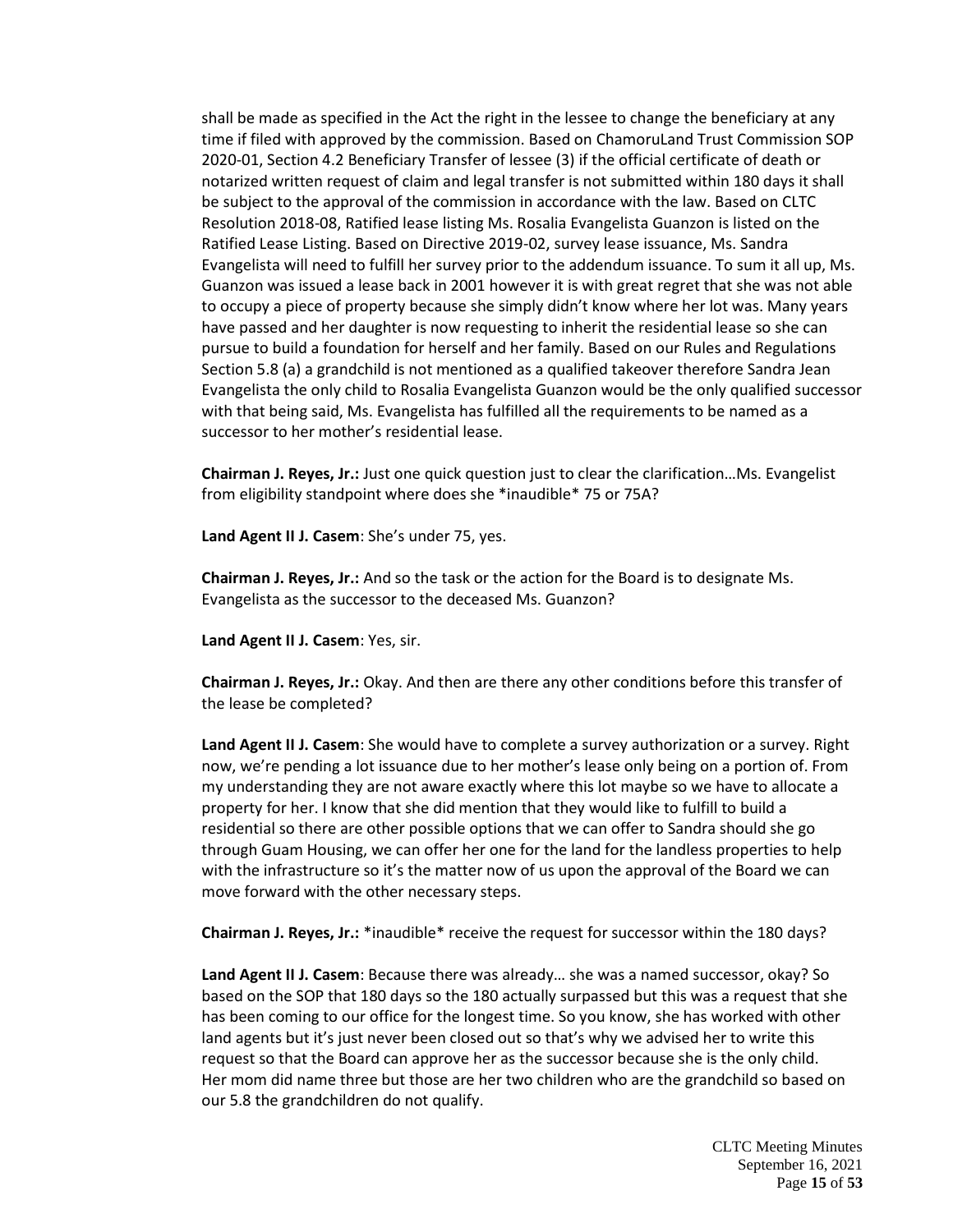**Commissioner A. Santos:** Wait…so two of the three are her grandchildren?

**Land Agent II J. Casem**: So the three that are named is her and Ms. Sandra's two kids.

**Chairman J. Reyes, Jr.:** So let me just clarify though right, so you did in the facts, no designated successor?

**Land Agent II J. Casem**: On F?

**Chairman J. Reyes, Jr.:** Yeah

**Land Agent II J. Casem**: The Land Use Permit?

**Chairman J. Reyes, Jr.:** Sorry, I was looking at the wrong one, please disregard.

**Commissioner A. Santos:** No land use permit or nor a survey map?

**Land Agent II J. Casem**: No the lease that is in file indicates a portion of so that's where we had older leases meaning they were supposed have been given a certain lot and then upon their survey they would have been issued an addendum to reflect that actual lot of survey. However, it didn't go that far so we're still \*inaudible\* a portion of.

**Chairman J. Reyes, Jr.:** Can we just make sure that it's on a survey…. on a registered property.

**Land Agent II J. Casem**: Of course.

**Chairman J. Reyes, Jr.:** Commissioners, any other questions?

**Commissioner A. Bordallo:**\*inaudible\*

**Chairman J. Reyes, Jr.:** No because there's no land yet….there's no land designated so we should just do the designation of successor.

**Land Agent II J. Casem**: Yes.

**Chairman J. Reyes, Jr.:** Attorney Toft anything to….?

**Legal Counsel N. Toft:** Just to comment, 5.8 wouldn't apply here because there was already a lease so it just goes under 9.1 under designation of successors so the board just needs to choose between the three as far who would be the person to succeed and it just make the most logical sense for the daughter and not the grandkid \*inaudible\*

**Chairman J. Reyes, Jr.:** Okay, thank you, sir I just wanted to make sure we didn't miss anything.

**Commissioner A. Santos:** \*inaudible\* on file, do we have her certificate of death?

**Land Agent II J. Casem**: Yes

**Commissioner A. Santos:** Alright, and everything is within the law?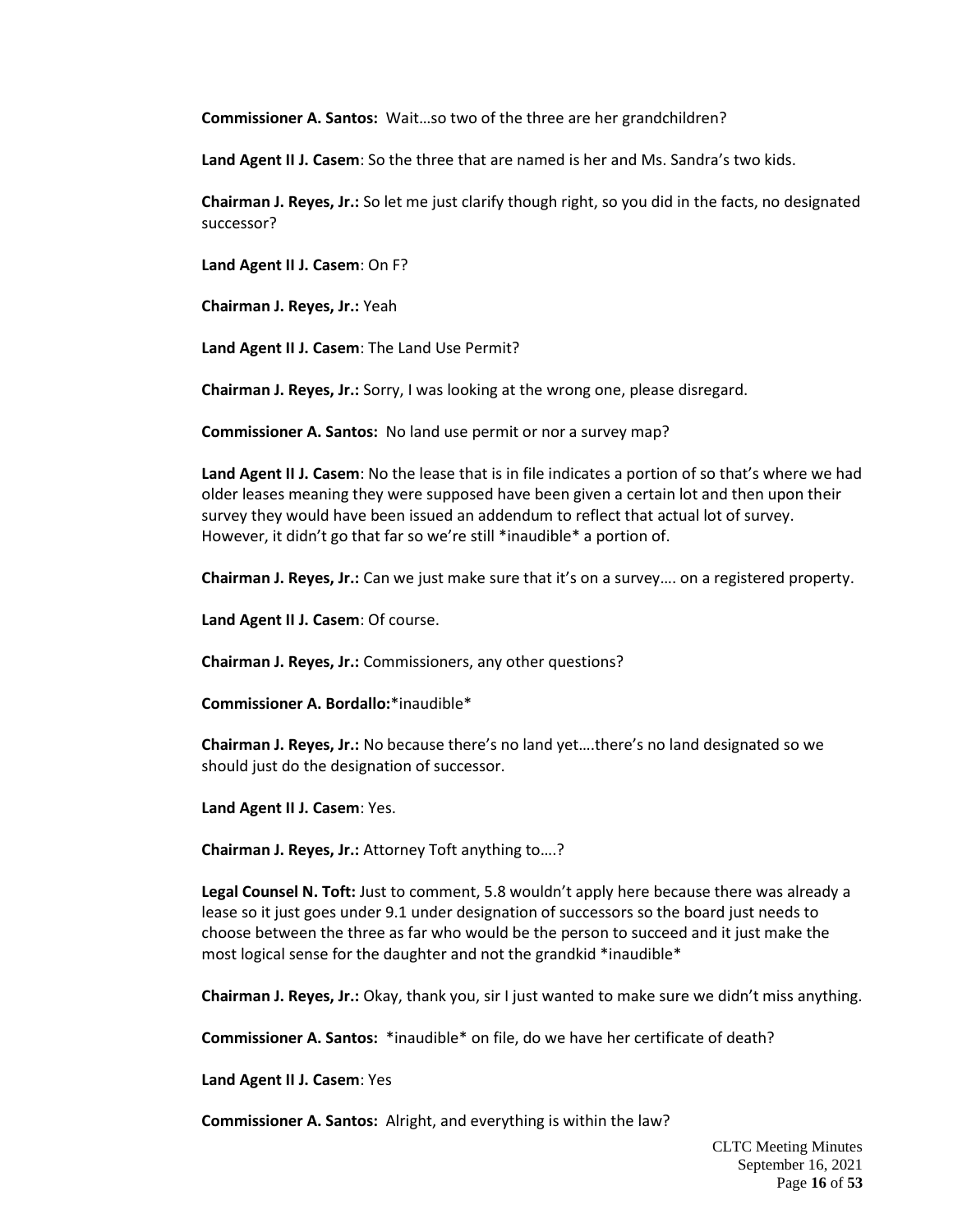**Land Agent II J. Casem**: Yes.

**Commissioner A. Santos:** Okay.

**Land Agent II J. Casem**: Okay, I'm sorry, I just wanted to clarify that right, attorney, so you mentioned in 9.1 so you're saying in this case it's a 9.1 versus a 5.8? **Legal Counsel N. Toft:** Correct, because when the original applicant passed there was already a lease that was that was \*inaudible\* so if the has issued then 5.8 is out the window it's all under 9.1.

**Land Agent II J. Casem**: Okay, thank you.

**Chairman J. Reyes, Jr.:** Did you have any clarifications on that Jhoana?

**Land Agent II J. Casem**: Oh, he clarified it for me sir, yes, thank you.

**Chairman J. Reyes, Jr.:** Okay, I have no further questions.

**Commissioner A. Santos:** Just one more…just to make sure that we received that certificate before the 180 days.

**Legal Counsel N. Toft:** The death certificate?

**Commissioner A. Santos:** Yes.

**Land Agent II J. Casem**: So with the death certificate it was submitted but with this case as Attorney Toft validated it's under a 9.1 so the 180 days as indicated on the second page was based on the SOP that previous Director Hattig put down that the Board approved so that's where I referred to that reference.

**Chairman J. Reyes, Jr.:** Okay, but it doesn't apply here?

**Land Agent II J. Casem**: yes.

**Commissioner A. Santos:** As long as we're in the parameters of the law. Alright I make a motion to designate Ms. Sandra Jean Evangelista as the successor of Rosalia Evangelista Guanzon on lot…. or….how would this be?

Multiple conversation

**Commissioner A. Santos:** That's it right? Okay.

**Commissioner A. Bordallo:**I second

**Chairman J. Reyes, Jr.:** Thank you, any objections?

**Commissioner A. Santos:** None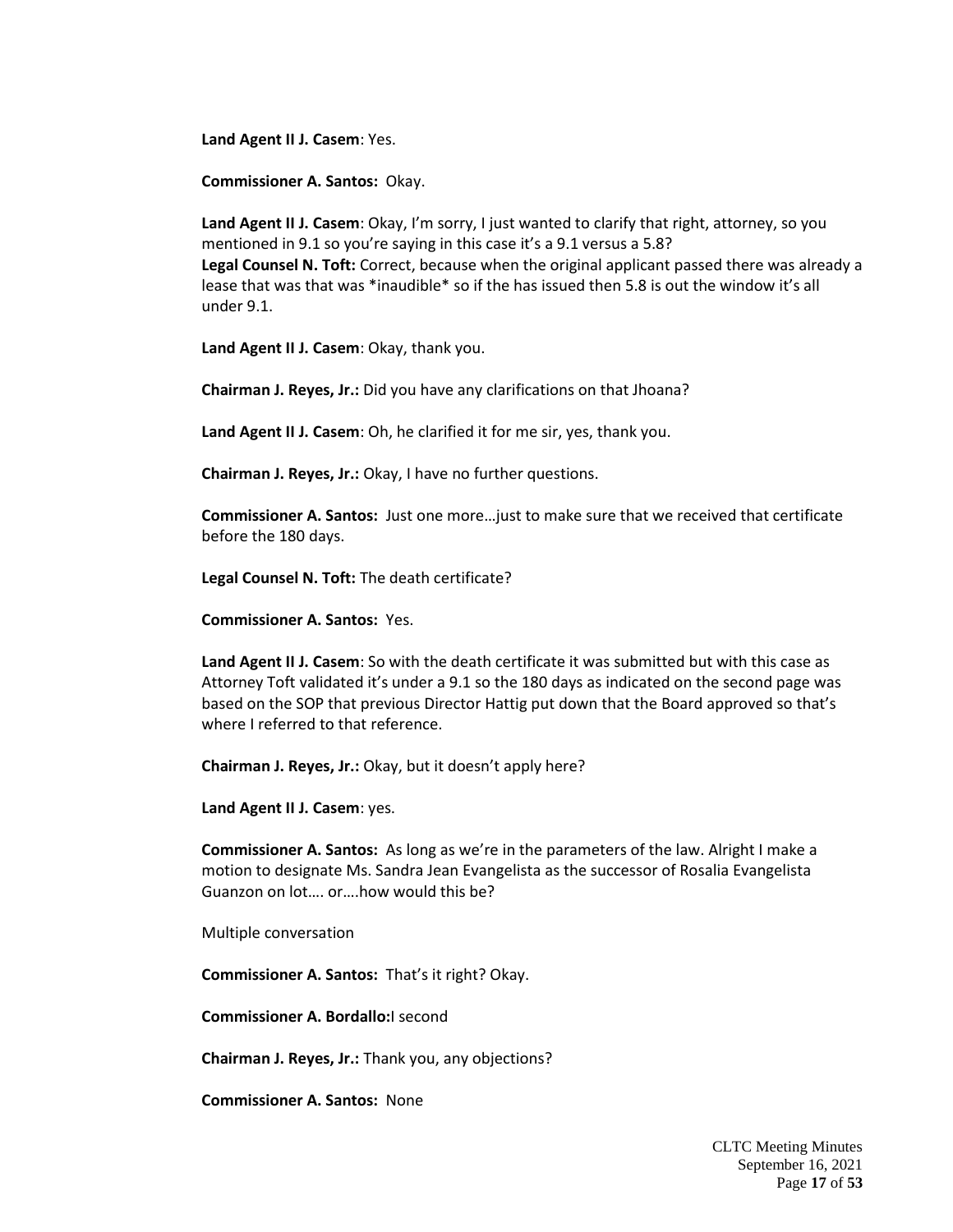**Chairman J. Reyes, Jr.:** Alright, hearing none the motion passes to designate Ms. Sandra Evangelista as the successor for Ms. Rosalia Evangelista Guanzon. Thank you, Ms. Evangelista for your presence do you have any questions or additional concerns and you'll be working directly with Ms. Casem.

Ms. Sandra Evangelista: Alright thank you.

**Chairman J. Reyes, Jr.:** Okay, have a good day thank you for your presence.

**Commissioner A. Santos:** Thank you Ms. Evangelista.

**Commissioner A. Bordallo:**I have a question because we're coming across portions of lot… \*inaudible\* those lot that….\*inaudible\*

**Legal Counsel N. Toft:** That's been discussed many times over the years and a lot of it…. Part of it has been the cost of us doing preliminary surveys part of it is the land \*inaudible\* there are pre-occupiers that are claiming pieces of land and then we don't know until we get out there sometimes \*inaudible\* so some of these larger lots and a lot of pre-occupiers scattered around what the practice back then was to just a allow a person to kind of find their and also \*inaudible\* it could be with the land too, sometimes there's wetlands on the main lot you don't want to give them something that's \*inaudible\* not buildable and then we're back to square one again. And so in the interest of this kind of \*inaudible\* it's been the practice to just have the person survey it out of the larger lots themselves. Long-term, it would be wonderful if we could you know half the time personnel would need to go out there \*inaudible\* all this and I think that has been the eventual plan but a lot of it is just getting the money into the survey and infrastructure fund which that's what commercial leases are designed to do is to kind of lay the ground work for that in the future.

**Land Agent I L. Taleu**: Mr. Toft you might want to move your mic a little closer.

**Legal Counsel N. Toft:** I just realized \*inaudible\* and my mic is over here.

**Land Agent I L. Taleu**: Only because I came from the other side so… but just real quick on that note though there is a public law that does say that it's a prerequisite before a lease issuance that there is a recorded survey map and that's why they get their seven years tax deduction because if they go government they're taxed from the beginning. So if they do a survey then they don't have to worry for seven years especially if build within the one year because once the house is built they'll be assessed a building tax which actually has a tendency to be higher than the land value.

**Commissioner A. Santos:** Good information Ms. Taleu thank you.

**Chairman J. Reyes, Jr.:** Okay, next up Ms. Eileen?

*Isabel Taijeron Sahagon*

**Land Agent I L. Taleu**: It's me she sent me over.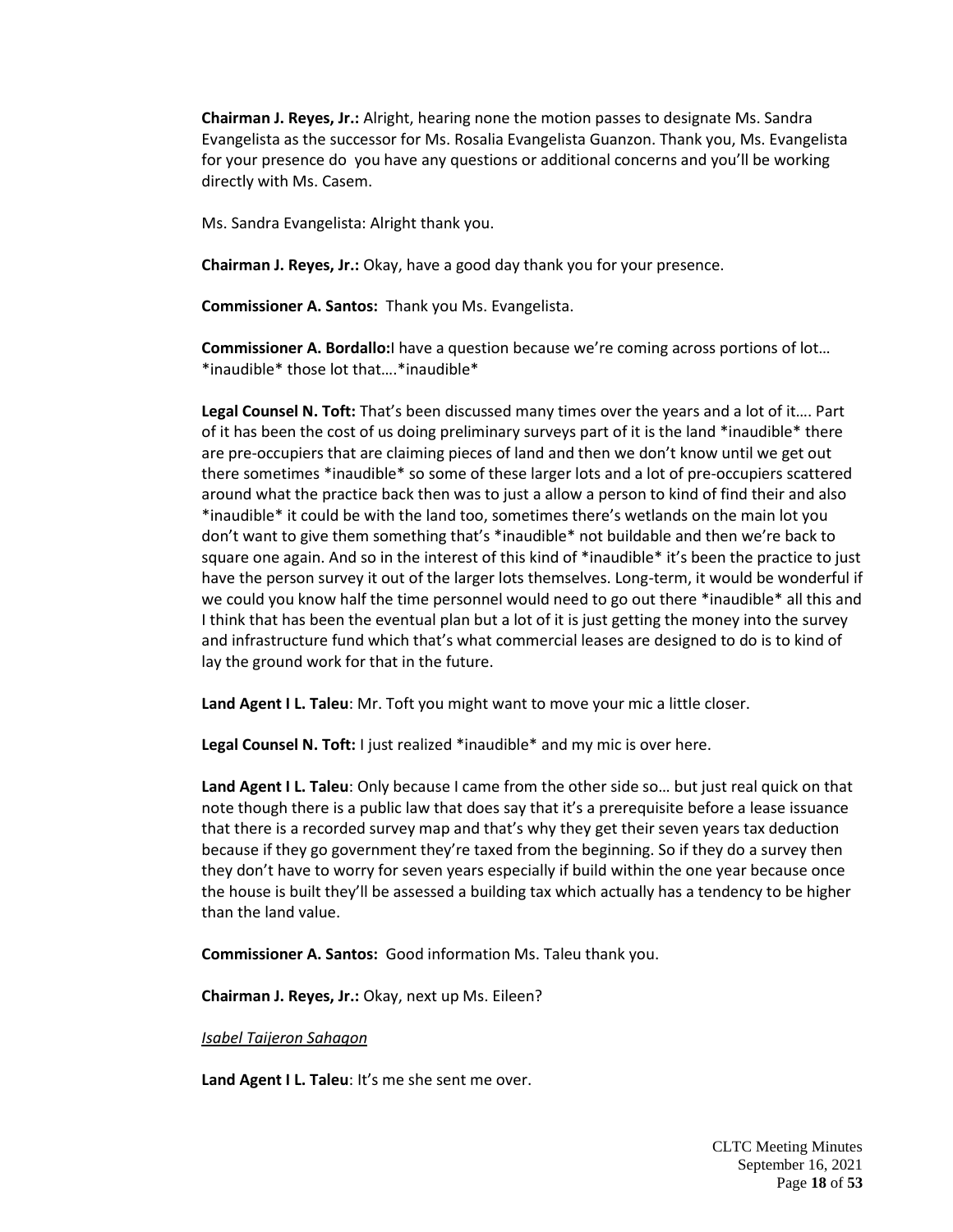**Land Agent II E. Chargualaf:** \*inaudible\* is supposed to be presented by Glenn but do to unfortunate circumstance Lydia is going to present the case.

**Land Agent I L. Taleu**: And just so you know the person who is online is Victoria Camacho so back in December this case went before the Board. And so the original applicant is Isabel Sahagon. She did apply in December '95 and then she had designated her granddaughter so she passed it had been several years then the granddaughter came in to make her claim for her mother's application I'm sorry her grandmother's application and because it was in that grey area she had met with the director we created a staff report and I presented on behalf of Eileen who was on leave. So, in part I feel kind of at fault because one of the questions that was asked was, do you recommend or basically I was asked the question is, are we asking approval for her to be designated as the successor? Well my personal opinion is this is the wishes of the grandmother, however, public law does not support it, 5.8 limits it to the spouse, the children and the widows and widowers of the siblings. The SOP extends it but the way I look at it is, we have to refer back to public law and even in the SOP it doesn't include grandchildren. So while I sympathize with Ms. Camacho, I understand that if we need to rescind it because it doesn't follow the Act that's what is. Because we need to look at the long term effect, if she moves forward and she gets a lease, will it affect her? Will she moved back in 10 – 15 years she will be on null and void list and because it's residential if she gets a loan guaranty, if she has put all this effort into getting this property building on it only for us to have to pull it away, is that fair? So, it's up to the Board, do they want to go ahead to confirm the approval naming her as a successor or will the Board be rescinding the approval made in the December Board Meeting?

**Commissioner A. Santos:** First, can I ask a quick question? Why is this made \*inaudible\* right now to us when… if you're looking at it and there was a motion and…

**Land Agent I L. Taleu**: So when we as land agents after the Board meeting we're supposed to take the minutes or the motion summary and we to submit it to the admin side for the file to be updated in the database. One of the things admin does is to make sure what we are doing is in accordance with the law. It's our back up system, it's the check and balance that we have.

## **Commissioner A. Santos:** Get it.

**Land Agent I L. Taleu**: And in the past, we weren't doing that. So this is kind of one of the informal things that we kind of implemented as land agents with the Admin Division to make sure how we're adjudicating cases or moving forward is done within the law. So this got kicked back to the land agent therefore we need to resolve it.

**Commissioner A. Bordallo:**\*inaudible\*

**Land Agent I L. Taleu**: Yes, she did, she passed away.

**Commissioner A. Bordallo:**Both grandma and \*inaudible\*

**Land Agent I L. Taleu**: The grandmother passed away but before she died she designated her granddaughter who is coming forward to make claim. We approved it, however, admin is saying you need to take it back to the Board, grandchildren are not allowed under Public Law 23-38 Section 5.8 to be designated as a successor. The only way that I can see us going about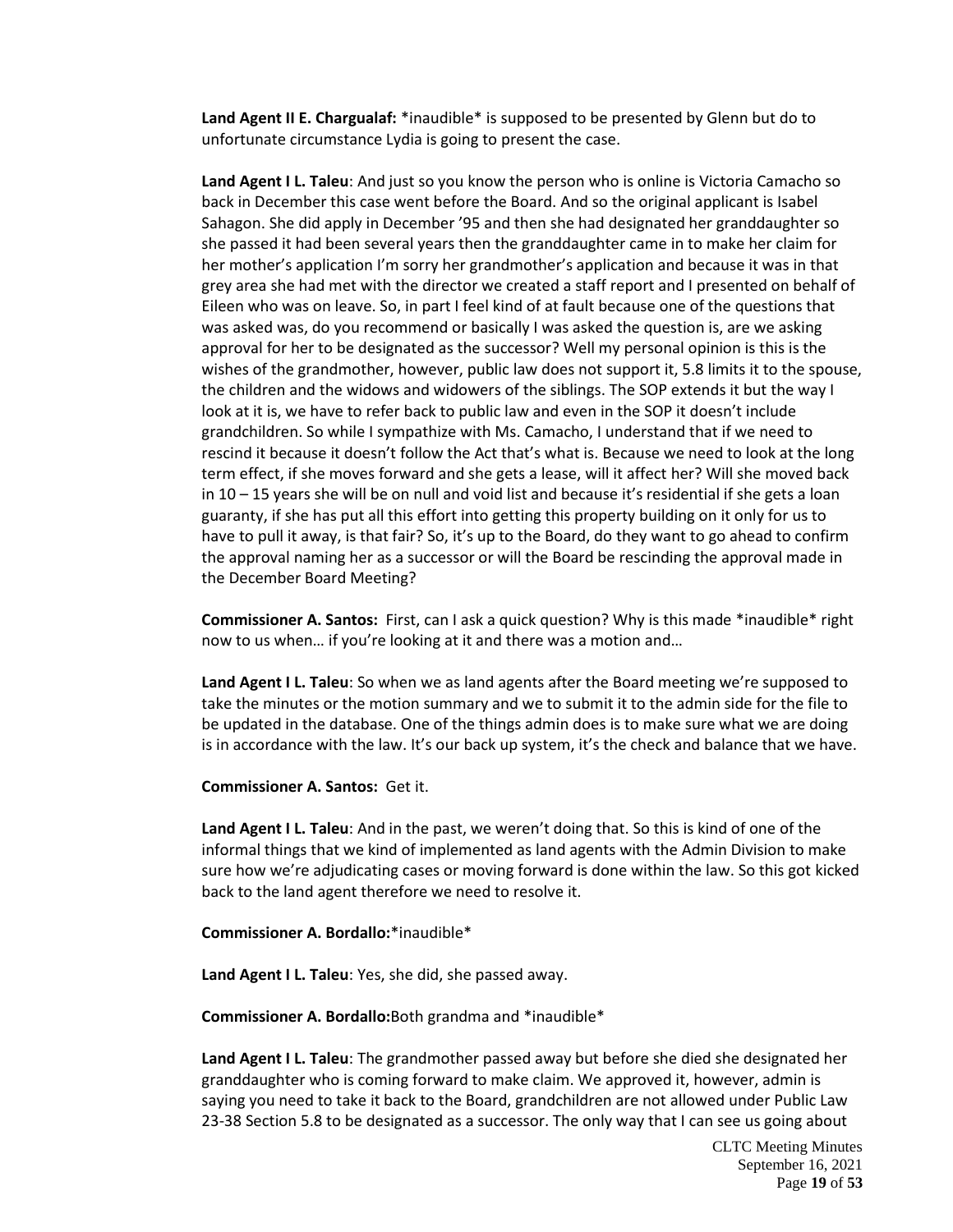this is if the grandmother has children like if Ms. Victoria Camacho's father is still alive he can make the request even though it's after 180 days if the Board will allow him to make a claim for the mother's application rights and he submits all his supporting documents he can takeover and then upon his death only then can it be legally transferred to Victoria. That is the only way I see the out on it for other children other aunts and uncles of Victoria. If her father has siblings they can make the claim that is the only way I can see us moving forward on this. Other than that as much as I would really like Victoria and I would really like to fulfill her grandmother's wishes, my opinion doesn't matter, we have to follow the law.

**Chairman J. Reyes, Jr.:** Understand. I think that was Commissioner Bordallo's question, for her father was around, right?

**Land Agent I L. Taleu**: Yes.

**Chairman J. Reyes, Jr.:** So have we explored that?

**Land Agent I L. Taleu**: I've been trying to get in touch with Victoria but she's been busy so she's on the line so we might want to ask her that question.

**Chairman J. Reyes, Jr.:** Okay. Hi! I guess it's Tori Camacho, can you hear us okay?

**Ms. Victoria Camacho:** I can hear you but I can't… it's a little muffled. Can you repeat the question?

**Chairman J. Reyes, Jr.:** So, Ms. Camacho, we're curios right so given the fact that that this was passed however, in accordance and within the parameters of the law; we're back at the table, from a successor perspective and just to be clear Ms. Taleu, this is only the application?

**Land Agent I L. Taleu**: Application only.

**Chairman J. Reyes, Jr.:** It's the application, okay. So, Ms. Camacho, your aunts and uncles, the children of your grandmother; is any of them around to be a designated successor?

**Ms. Victoria Camacho**: So, my father Victor, he's the only child which he's alive.

**Chairman J. Reyes, Jr.:** Is he still alive, ma'am?

**Ms. Victoria Camacho**: Yes.

**Chairman J. Reyes, Jr.:** So I think just going through the process or talking through this we could….there's options here just so that the application doesn't necessary die on the line to point that out. Is that an option with your father take the necessary steps to claim him as a designated successor for your grandmother?

**Ms. Victoria Camacho**: Yes.

**Chairman J. Reyes, Jr.:** And then Ms. Camacho if you're able, are you able to turn on your camera?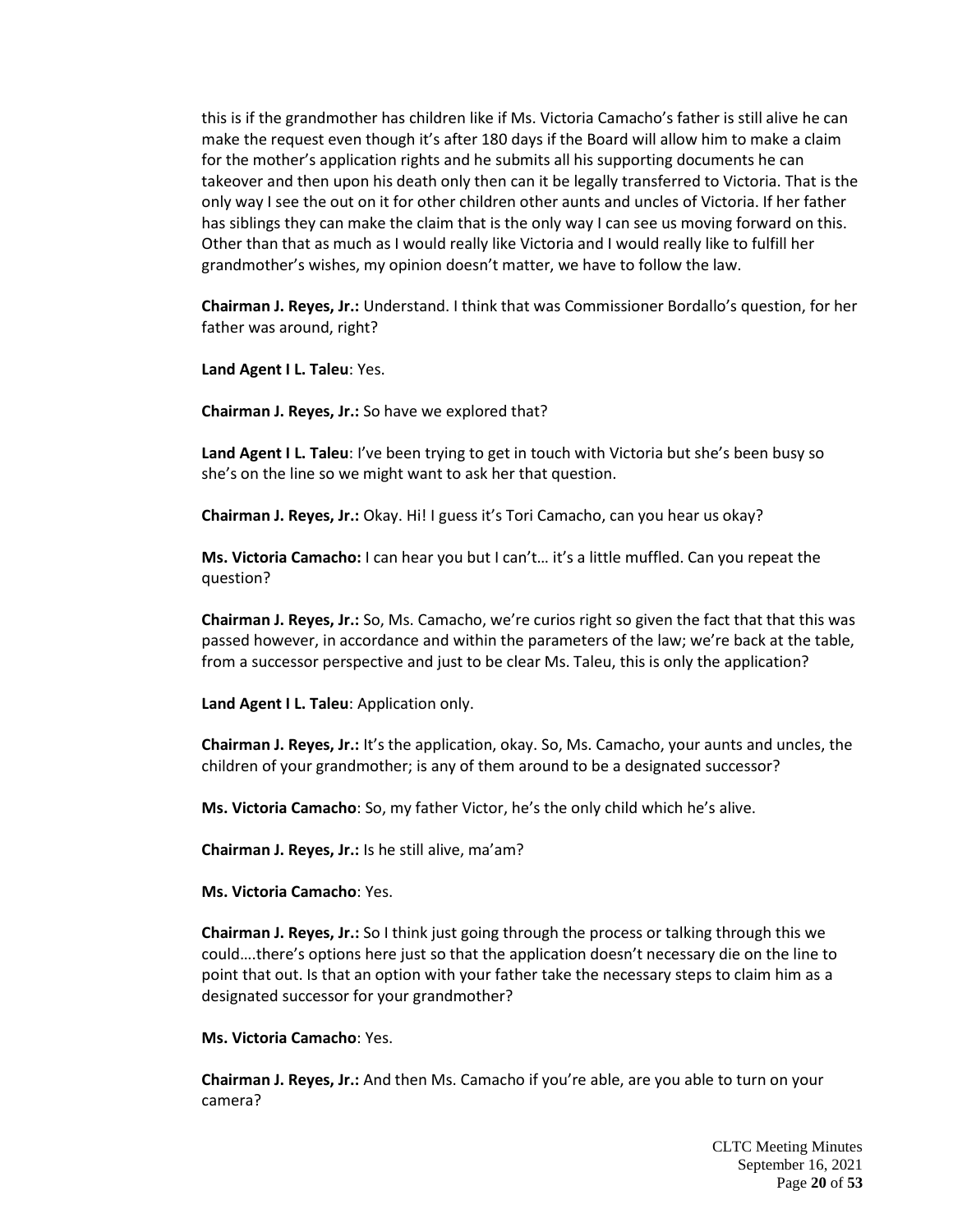# **Ms. Victoria Camacho**: Yes, sir.

**Chairman J. Reyes, Jr.:** Just for recording purposes. Okay, so thank you so much. So, I think instead of us taking the next steps here to…and I'll just state this and I'll ask Attorney Toft if we're good with this is that instead of rescinding our decision is to take the necessary steps for your father to claim as designated successor so that we don't lose the application.

# **Ms. Victoria Camacho**: Okay.

**Chairman J. Reyes, Jr.:** Of your grandmother right? And then wherever she falls in line with your father then we want to make sure we follow the process to have your father designate you as his successor.

**Ms. Victoria Camacho**: Okay

**Chairman J. Reyes, Jr.:** Now, Attorney Toft, do we still need to rescind the motion that designates Ms. Camacho as the beneficiary and then just leave it as is?

**Legal Counsel N. Toft:** If you wanted to, you can wait until the father makes the…

**Chairman J. Reyes, Jr.:** Makes the claim?

**Legal Counsel N. Toft:** Yes.

**Chairman J. Reyes, Jr.:** Okay, and that's what I was thinking.

**Land Agent I L. Taleu**: Kind of like table it and then when the father comes in we can prepare the staff report because it will be more than a hundred and eighty days then the Board could rescind the December 28th 2020 motion to name her the successor and then name him the successor and then they could also approve her as his successor.

**Chairman J. Reyes, Jr.:** Correct

**Commissioner A. Santos:** But table it for now.

**Land Agent I L. Taleu**: Table it for now.

**Chairman J. Reyes, Jr.:** Just so it's documented

**Land Agent I L. Taleu**: Yes, and that way the application remains alive.

**Chairman J. Reyes, Jr.:** Okay, yes. So, Ms. Camacho, we're going to take those steps… Ms. Taleu…you're in good hands with Ms. Taleu to get you through this process and if it works out we can definitely make these motions happen next meeting.

**Ms. Victoria Camacho**: Okay

**Chairman J. Reyes, Jr.:** Thanks Ms. Camacho we appreciate your time today.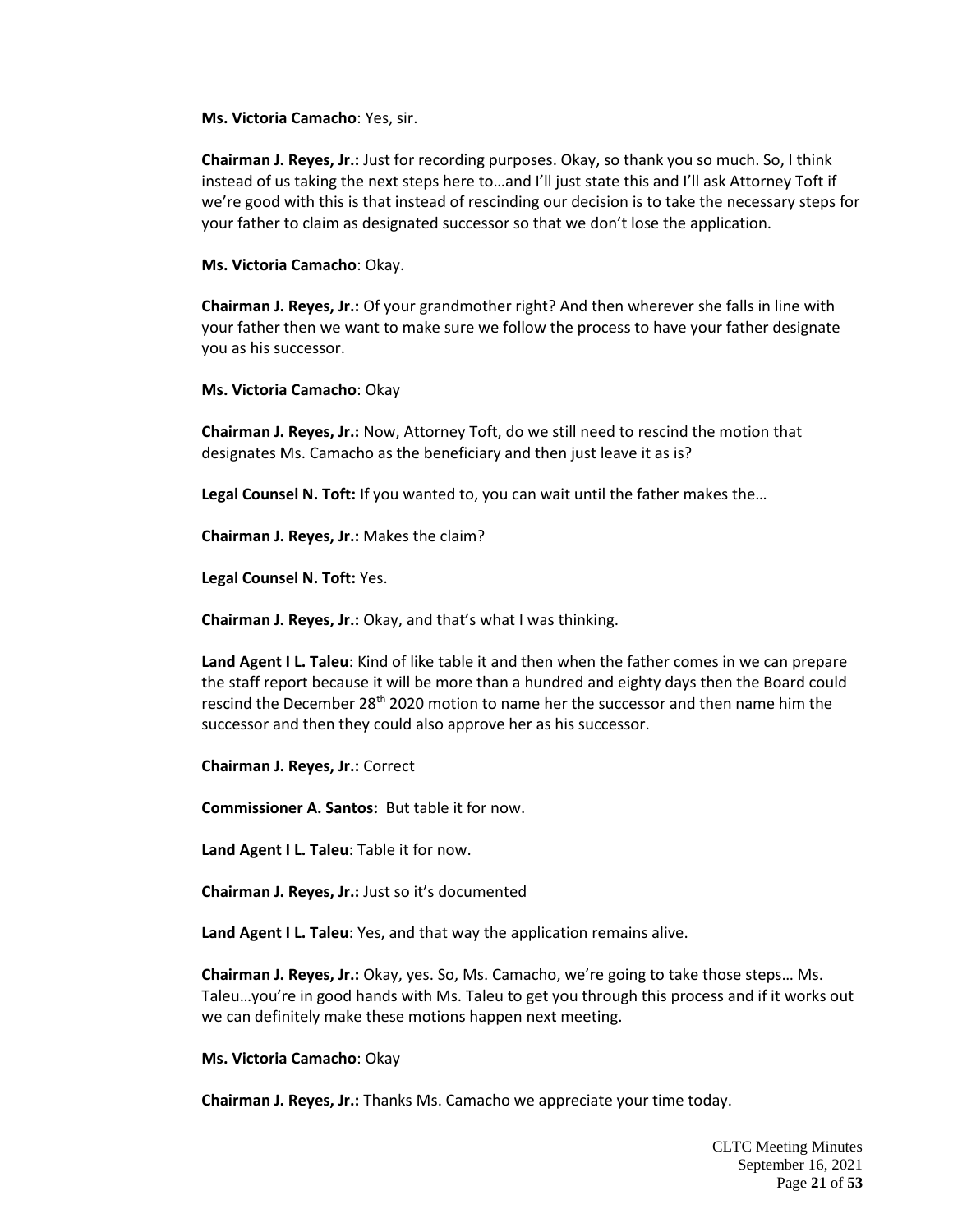**Ms. Victoria Camacho**: Okay, thank you.

**Commissioner A. Santos:** Thanks Ms. Camacho. Thank you, Ms. Taleu.

**Chairman J. Reyes, Jr.:** Okay Commissioners we'll just table this and we'll get Ms. Taleu to help fix this. \*inaudible\*

**Land Agent I L. Taleu**: Most likely Glenn will be back so he can take back this but I'll help him.

**Chairman J. Reyes, Jr.:** Thank you, Ms. Taleu you can \*inaudible\*

**Land Agent I L. Taleu**: I'm actually going to stay here because I'm presenting the next one.

**Chairman J. Reyes, Jr.:** So next up we have… Ms. Eileen, I'll pass it to you I don't want to jump the gun, sorry.

**Land Agent II E. Chargualaf:** Jaime Bass

**Land Agent I L. Taleu**: I'm going to ask to bring in the white board because if you remember his case this is kind of a complicated case so I think if I draw it out we'll be able to understand it.

**Chairman J. Reyes, Jr.:** Okay, sure.

**Land Agent I L. Taleu**: Please bare in mind I am not an art major nor am I an artist.

**Chairman J. Reyes, Jr.:** Mr. Bass, thank you for joining us again today. We appreciate it.

**Mr. Jaime Bass**: Thanks again for listening to the case.

**Land Agent I L. Taleu**: So at one point…

**Chairman J. Reyes, Jr.:** Ms. Taleu if you can just get a mic just for…

**Commissioner A. Santos:** Move back so the camera catches it.

**Land Agent I L. Taleu**: So, we had a lease that was issued to Mr. Bass; Lease A near Okkodo so because the school was being created Mr. Bass was being relocated so instead of doing an addendum relocating him they issued, Lease B. But this still exist, not dead. Then…because the area that he originally had had water and power, the Commission agreed or the Director at the time agreed to do water and power plus survey. A survey contract was drawn up but never happened, there was never a recorded map. In the meantime, the acreage of this is like over 6000 square meters when normally it should have been half, it should have only been 2448 square meters. Now, because this lease never had a recorded survey map, at one point DLM or Survey Division had to place them on the masterplan. So can you pull up the masterplan and show us that?

**Engineering Tech II M. Javier**: Which one is this?

**Land Agent I L. Taleu**: Tract 1022, Swamp Road.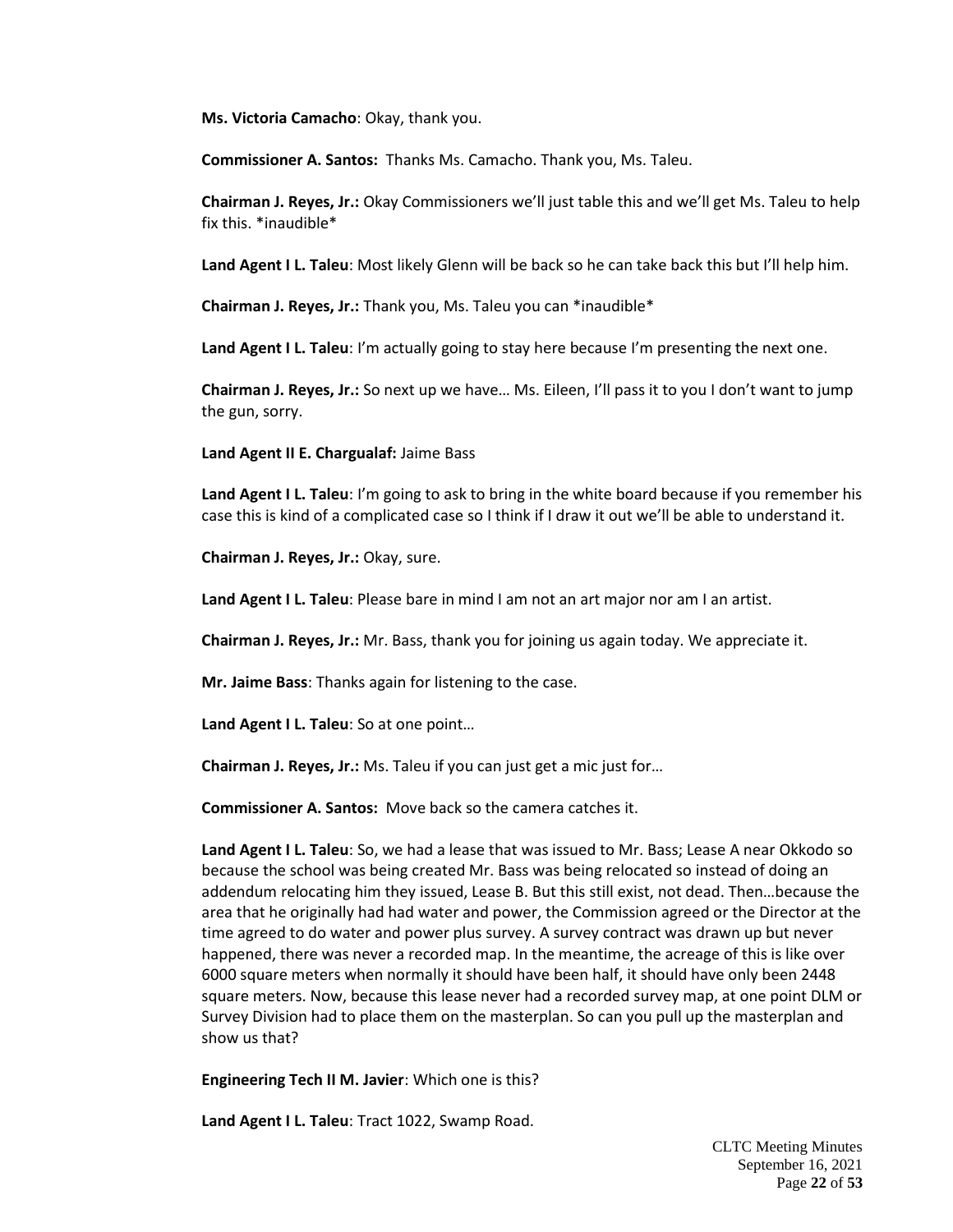**Commissioner A. Santos:** 1022 Swamp Road is lease A?

**Land Agent I L. Taleu**: No. It's where the masterplan placed him but he wasn't actually there. **Commissioner A. Santos:** Masterplan is lease A?

**Land Agent I L. Taleu**: No. Masterplan is lease B.

**Commissioner A. Santos:** Okay.

**Land Agent I L. Taleu**: He is supposed to be at the end of Astumbo instead we put him on Swamp Road with seven buildings. So now that Mr. Bass is receiving property taxes so if you look at your staff report, you'll see I put I breakdown on the land assessment and the building tax. So now, we took it to the Board and the Board approve by the way this lease was Board approved. It was ratified because this was the notarized lease and basically the Board said everything done to get this lease; was it done accordance to the law. All signatures there so it was approved. This never was but this still exist. So he's getting taxed now on buildings that he never put on a lot that he's not occupying, that he's not supposed to be occupying. So, we approved him to actually go to the lot where he's supposed to be he brought up water and power meters. Now, if we stick to the end of Astumbo where there's no water and there's no power we have to bear the cost of bringing the water and power in, reality, we can't afford to do that. So instead I went looking for a lot where there is water and power, Allegeta St. So we found another lot where there's water and power he was shown the lot through an email he has requested to take over the lot. So now what we need to do is, we need to reverse what I requested we do and was approved. We need to undo one mistake. So this needs to be terminated, this we need to rescind the termination then we need to approve him to relocate to Allegeto and instead of doing the survey for the end of Astumbo we need to do the survey for Allegeto.

**Chairman J. Reyes, Jr.:** Okay

**Commissioner A. Santos:** Is Allegeto surveyed and registered?

**Land Agent I L. Taleu:** It is schemed out with water and power

**Commissioner A. Santos:** It's registered?

**Engineering Tech II M. Javier**: It's registered.

**Commissioner A. Santos:** Okay.

**Chairman J. Reyes, Jr.:** Not surveyed?

**Land Agent I L. Taleu**: But not surveyed. We have to bear the cost because that's part of the agreement that we made with him originally.

**Commissioner A. Santos:** But we're going to rescind that?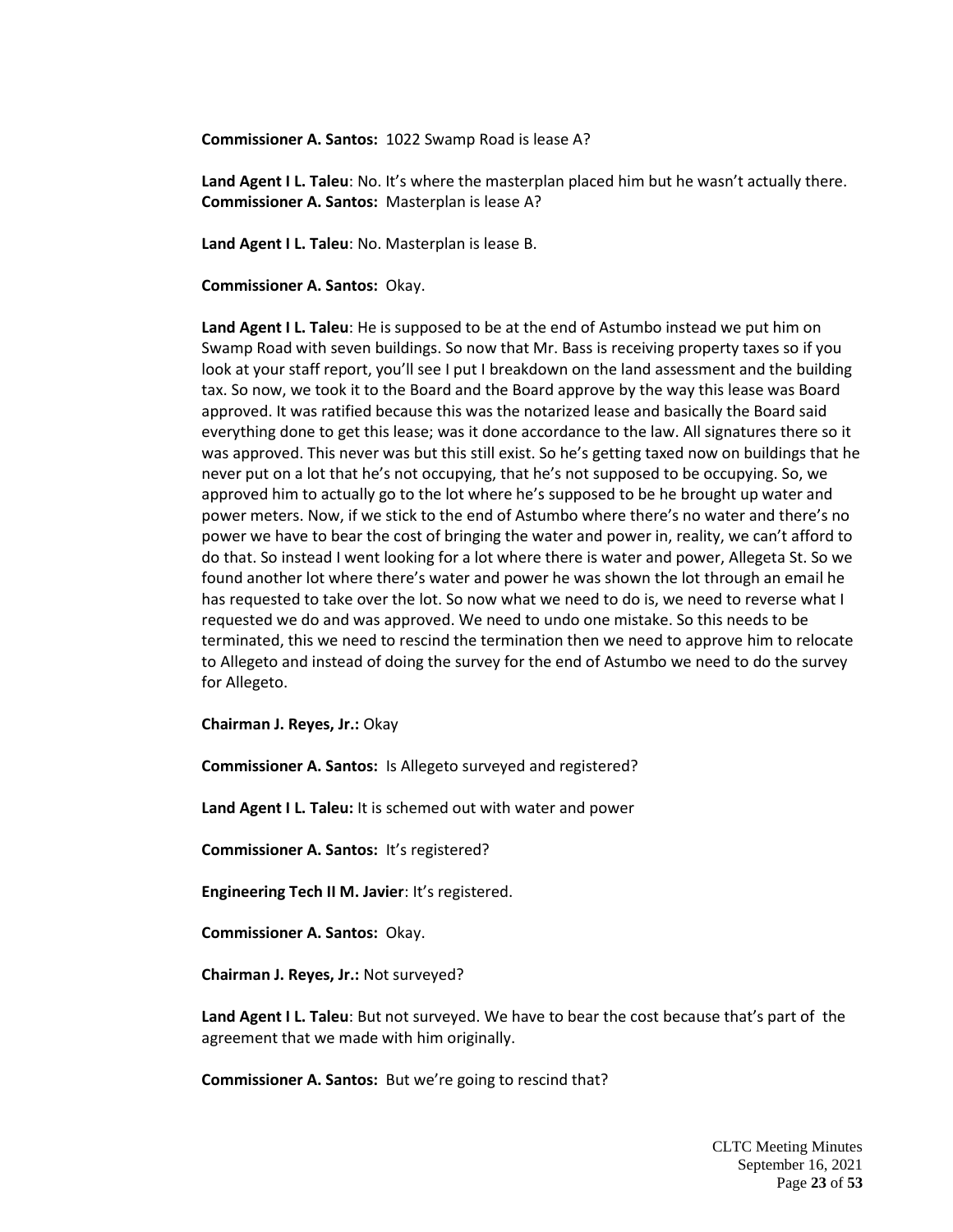**Land Agent I L. Taleu**: No, we're going to rescind the request to survey the Astumbo lot and survey the cost for Allegeto.

**Chairman J. Reyes, Jr.:** So, Ms. Taleu, just be clear with Lease B, going off your white Board that was 6000 square meters this new relocated property in Allegeta…Allegeta or Allegeto? Engineering Tech II Pierce Castro: Allegeta.

**Chairman J. Reyes, Jr.:** No…no…just making sure. Allegeta, what's the size?

**Land Agent I L. Taleu**: It's about half an acre which is about 2448 square meters

Engineering Tech II P. Castro: 2023

**Land Agent I L. Taleu**: Oh, okay.

**Commissioner A. Santos:** 2203?

**Engineering Tech II P. Castro**: twenty twenty-three square meters.

**Chairman J. Reyes, Jr.:** square meters. So back to the half-acre?

**Land Agent I L. Taleu**: Yes. And the only thing is and I made Mr. Bass aware of this because we are covering the cost, he is going to be assessed property taxes to the beginning which is going to be on the 6000 square meters that he notarized. So he has to bear the cost, he has to pay those property taxes. If we do the survey.

**Chairman J. Reyes, Jr.:** So you had this discussion with Mr. Bass?

**Land Agent I L. Taleu**: I had this discussion with him.

**Chairman J. Reyes, Jr.:** And he's in agreeance?

**Land Agent I L. Taleu**: Well this is what we've talked about which is, if we do the survey he has to wait for survey to do it. We have to wait for approval from DLM and then if it's approved we have to wait for that to be done. Normally a survey will run you 9 to a year for it to be completely done?

**Engineering Tech II P. Castro**: There's no real deadline or timeline it's at the discretion of the Survey Department, when they're available to do the survey.

Land Agent I L. Taleu: No but I'm talking for private, if they were just going to go hire somebody… your looking at because the field work is done rather quickly is my understanding, it's when they go through the checks and balances within DLM.

**Engineering Tech II M. Javier**: Are you talking about not getting checked?

**Engineering Tech II P. Castro**: Yes, it varies but it could be three months to a year.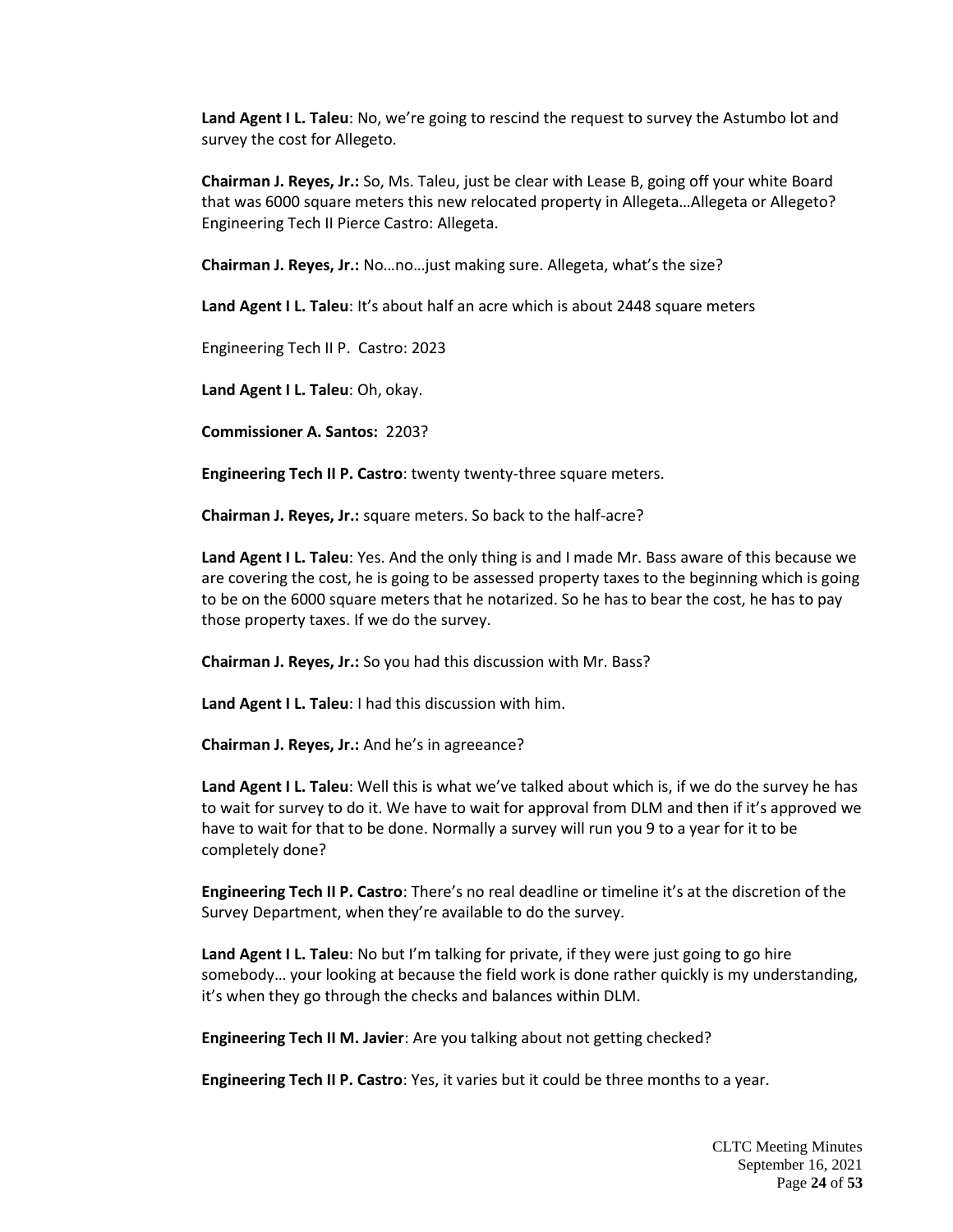**Land Agent I L. Taleu**: Yes, that's what I'm saying. So that's the process that he's looking at. So I gave him the option, I let him know if you go with us you'll be assessed back taxes if you decided to do it on your own you won't be assessed back taxes but you're going to come out of pocket. So you need to decided what you want to do.

# **Chairman J. Reyes, Jr.:** For the survey?

**Land Agent I L. Taleu**: Right. So what Mr. Bass asked in my conversation and he can confirm it is he asked that we go ahead and approve him to cover the cost of the survey he's willing to go ahead and pay and be reliable for the back the taxes all the way to the beginning of his lease on the 6000 square meters not the building because we have to send a letter Revenue and Taxation saying they need to remove the building taxes because that's not the lot he's occupying. The lot he has, has no buildings on it. And then he wants to know if we move forward with government survey but before DLM approves it or starts the work, if he comes up with the money can we rescind the offer and then go ahead and say, no, you're going to survey at your cost and you don't have to pay, you'll still get the seven years. He wants a government survey but at some point in the future he wins the lottery and he has the money to pay for the survey cost he wants to know if he could pull it back therefore he'll probably get his survey done before the time period and he'll keep his seven years exemption. So I'm thinking if we go ahead and move forward with the government survey and then should next month he said no, I want to do on my own we can always take it back to the Board requesting that they rescind the offer to cover survey cost.

**Chairman J. Reyes, Jr.:** Mr. Bass? Could you hear me okay?

**Mr. Jaime Bass:** Yes, sir.

**Chairman J. Reyes, Jr.:** Okay, I definitely appreciate your patience as we go through this and \*inaudible\* options out there. And so what is your take, sir? What would you prefer? Let's say, you know as the Commissioners we want to right everything here and then get you on your way, right so that you officially enjoy the property your new property. What's your take sir? What would you want to do?

**Mr. Jaime Bass:** Well the banks asking because I was going to bring it up. First of all, thanks Ms. Lydia for all your hard work again. So as far as the relocation and the situation with the survey, that is 100% correct. In regards to the back taxes, I did have a question because again as Ms. Lydia described it, she sort of simplified it but it's a little bit more complicated so with Lydia's presentation Lot B is not where I ended up at. I was shown a different lot and showed markings and maps for that particular lot so there was some issues with that one that's why nothing really happened as a matter of fact one of the issues was that I tried to go and get a mortgage through Guam Housing and because the lot numbers still didn't match Lot B and the third lot I was shown I couldn't proceed with that. So I guess my request is as far as back taxes go I'm still trying to sort of wrap my head around what taxes am I going to be assessed on and what property. So I understand procedurally the clock starts clicking on the assessment of taxes but really Lot B still wasn't sort of settled and to find out that Lot C, didn't really exist. So I guess my request is, if there can be some kind of reconsideration as far as the taxes go \*inaudible\* assessed?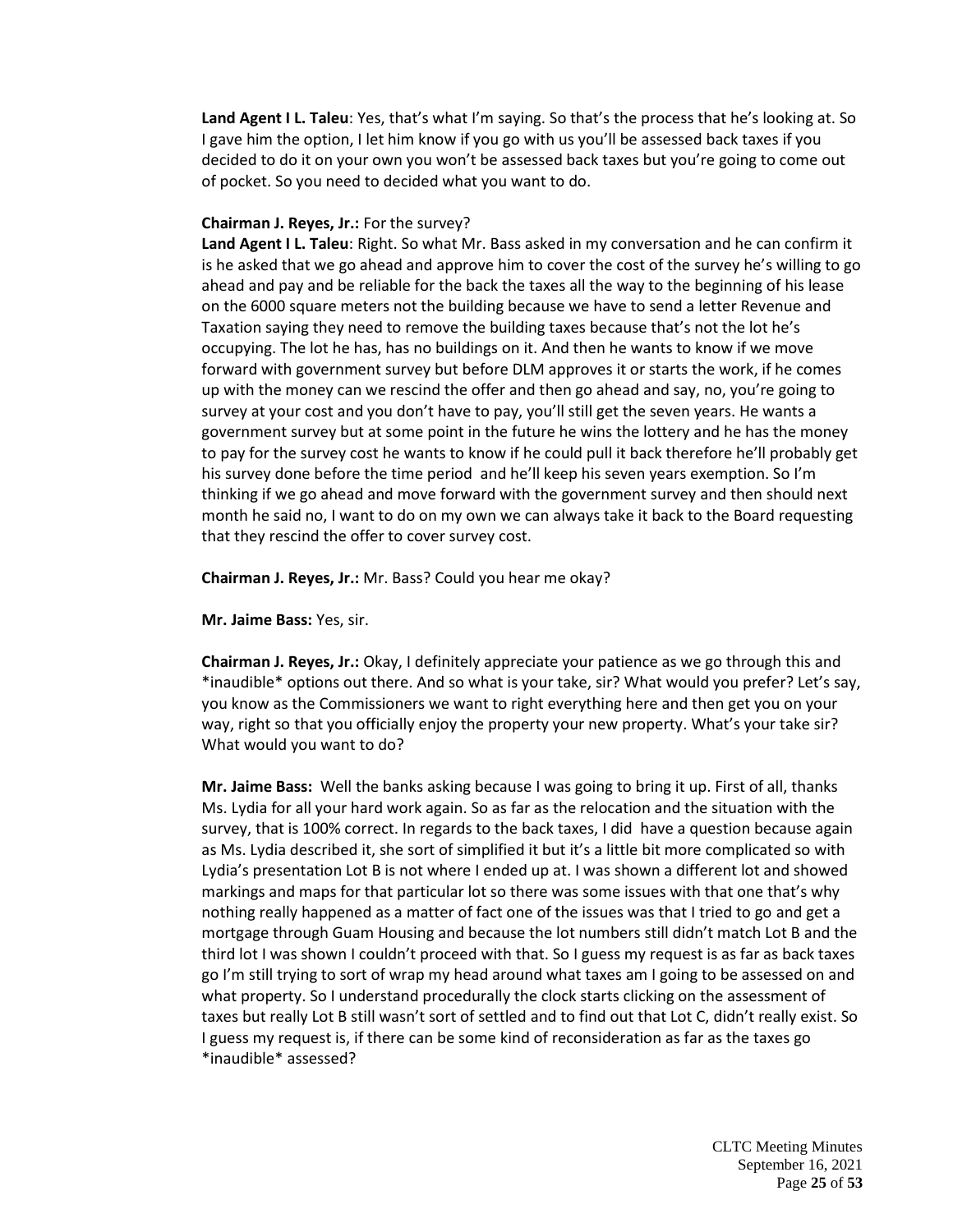**Commissioner A. Santos:** How does that work with that type of situation outside of the Land Trust, we don't deal with taxing for land so….? Is there a way that we can verify this situation with Rev and Tax or….?

**Land Agent I L. Taleu**: So my understanding is the lot description that is on his lease because there was never a recorded survey map that lot actually maybe never got officially named somewhere so at point there was a lot given over from ChamoruLand Trust over to GPA. There was a recorded survey map and the lot description on it is the one that is on Jaime Bass's lot. So somewhere along the way because the recorded map never got done Lot C ended up going to GPA even though physically Lot B existed there it just had no name and it's now known as the Tract that we were going to relocate him to which is Tract 1113, Block…. A portion of Tract 1113, Block if I remember correctly let me just double check because I don't want to say the wrong thing…. Block 16 so Okkodo was supposed to get a portion of that. That was supposed to be Lot B. But they named it whatever lot…. 10125-11-something that went over to GPA.

**Chairman J. Reyes, Jr.:** So \*inaudible\* existing lease that's I guess that….

**Land Agent I L. Taleu**: That was ratified.

**Chairman J. Reyes, Jr.:** Yeah, it was ratified with the property what property is that?

**Land Agent I L. Taleu**: That is Tract 113, Block 13… or sixteen sorry, Block 16.

**Chairman J. Reyes, Jr.:** And that's the 6000 square meters?

**Land Agent I L. Taleu**: Yeah, because he signed the lease for 6000 square meters for the lot description that's there but actually it's a lot description for a totally different lot.

**Commissioner A. Santos:** \*inaudible\* April 15, 2021 in the \*inaudible\* Lot 1012-\*inaudible\* What lot is that? Is that the B that he's supposed be on?

**Land Agent I L. Taleu**: That's the B that he was supposed to be on but was never issued that \*inaudible\* because there was no recorded survey map so that lot description belongs to a total separate lot which is now in the inventory of GPA.

**Chairman J. Reyes, Jr.:** So on the lease today, is lot… a portion of Tract 1113, Block 16?

**Land Agent I L. Taleu**: Yeah, that was the Tract that we approved him to be relocated to. But because of the lack of water and power and that we said we would put in his meters it would bankrupt us kind of if we move forward with that so the only solution I found is we need to relocate him to a lot that has water and power minimizing our cost to the agency. Therefore all we would have to do is cover what we originally agreed to was the installation of water and power meters which is still going to cost us some money but it's not going to cost us as much if we had to purchase power poles and waterlines to get it in.

**Chairman J. Reyes, Jr.:** Understood.

**Commissioner A. Santos:** So the lot number to be transferred to and solidified is 10171-63-1? Correct?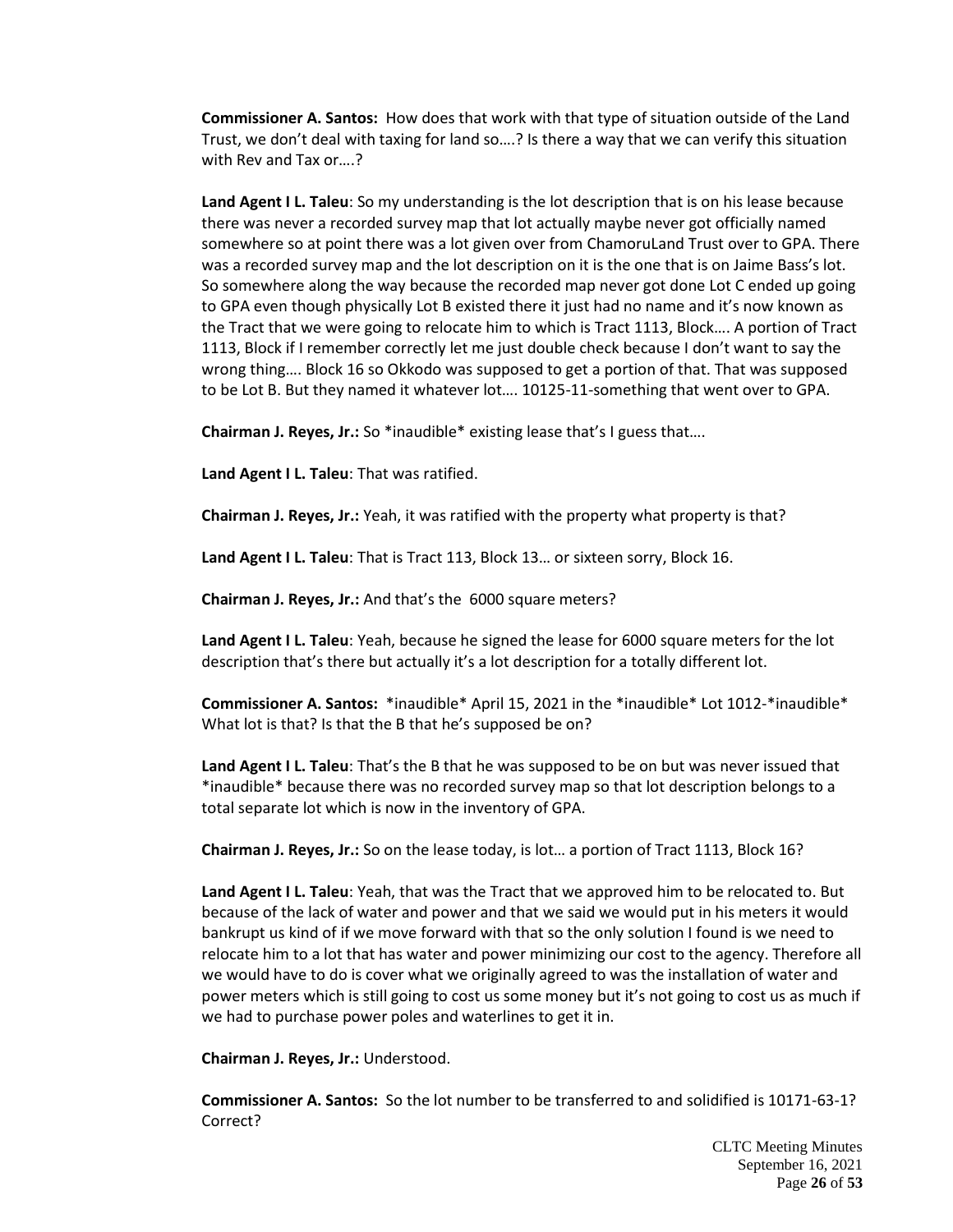**Land Agent I L. Taleu**: Yes.

**Commissioner A. Santos:** Okay, great.

**Chairman J. Reyes, Jr.:** So, Mr. Bass to your question, which property tax does he get assessed?

**Land Agent I L. Taleu**: He's getting assessed on the property that is on Swamp Road with 7 to 8 buildings.

**Chairman J. Reyes, Jr.:** But that's not what we want him to pay right?

**Land Agent I L. Taleu**: No. The most he should pay is for the land tax because that's what he agreed to it's the building tax if you look at the breakdown that's the killer.

**Chairman J. Reyes, Jr.:** So how do we draw the line and make sure that these building taxes is no longer to be assessed to Mr. Bass and just the land tax. How do we work that?

**Land Agent I L. Taleu**: We would either… Joey would have to write a letter or we would have to send a letter over to Department of Land Management I mean to Revenue and Taxation letting them know that he is not occupying nor does he have a lease for that lot he is actually on a separate lot so we can either; A, do an addendum for a portion of have him get that one recorded and then they can begin doing the tax assessment on the lot he's supposed to be occupying and once the recorded survey map is done do another addendum correcting… updating the lot description as well as the lot size and we can't do the addendum until the recorded survey map goes into effect. Because all the other conditions that are required of a lease for agriculture purposes which is a recorded farm plan. The good news is Mr. Bass is an employee of the Department of Agriculture so he should be able to do that he's a farmer so he can probably get the certification he'll pass our training course if he has to go that way… he'll probably teach it but at this point there are conditions that need to be met before we do the addendum and when we talk about transferring a lot one of the things a lessee must do is they need to clear property taxes and land lease fees.

**Chairman J. Reyes, Jr.:** Right, we just need to determine what is Mr. Bass to pay to clear him to…

**Land Agent I L. Taleu**: Even though I understand what he's talking about I do get his point, unfortunately that way I look at it is he notarized and he accepted the conditions when he signed the lease. And I do understand how he feels but this is what he agreed to, he agreed to property taxes, he agreed to the lot size that's what he agreed to. But it is at the discretion of the Board to say otherwise.

**Chairman J. Reyes, Jr.:** I think the assessment is going to be what is fair in a sense it could just be the land or whatever is being assessed today your breakdown it should just be the land for however many years and that's what Mr. Bass would pay and just in speaking through and talking through. Secondly, is the negotiation of we pay for the survey and he pays for the land taxes versus swapping he does the survey and the land taxes don't apply.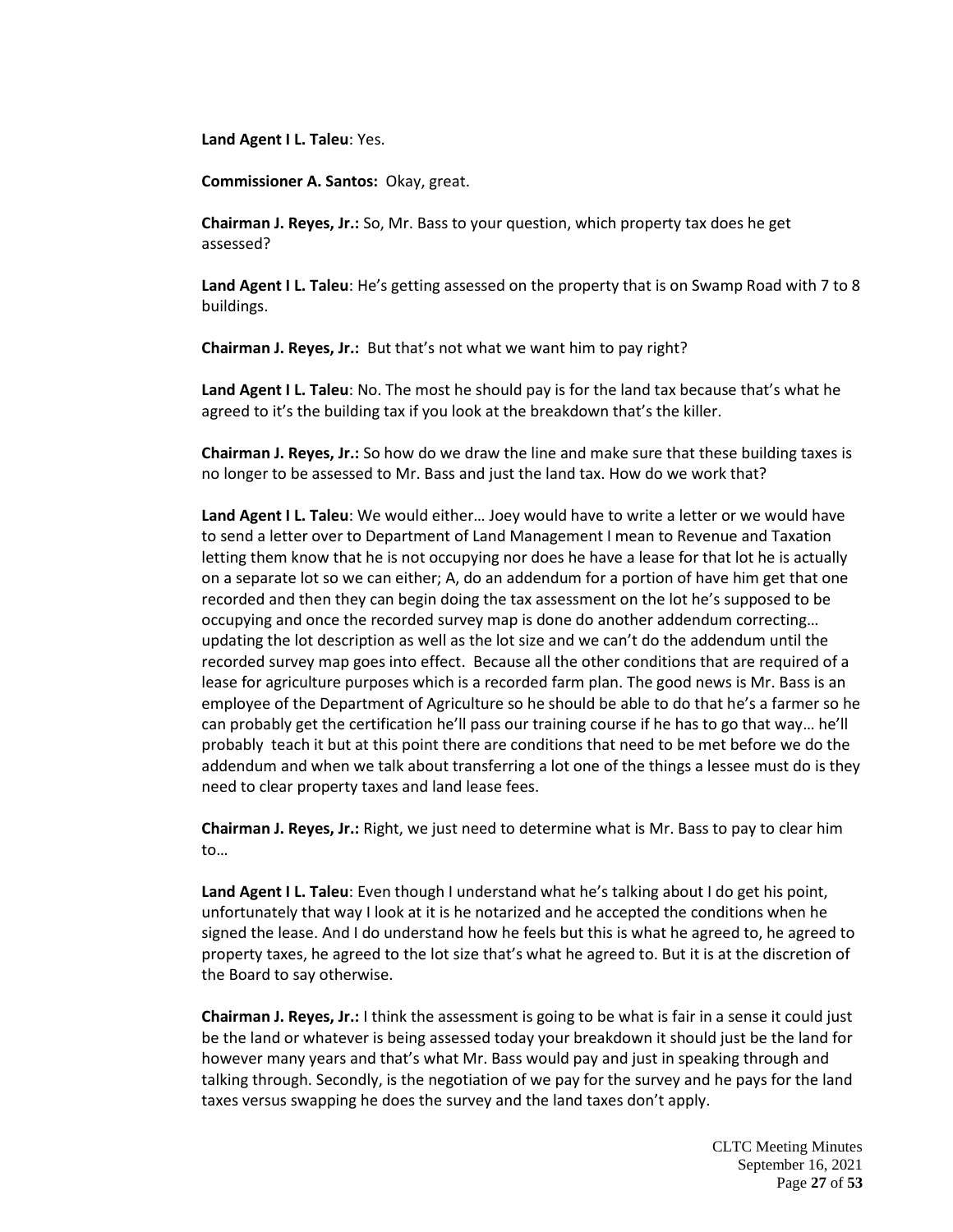**Land Agent I L. Taleu**: For the first seven years.

**Chairman J. Reyes, Jr.:** Right, for the first seven years. So Mr. Bass, we'll make sure that we clear this up as far as which tax assessment you would pay if that's the route you would take and then the survey is done by….we'll take of the survey. Now, this is a lot of clearing up that not only be done with the Board to approve this but also with Land Management, Rev. and Tax, Property tax so we're going to have to take this in steps. So Ms. Taleu….sorry, Mr. Bass, let me just wrap this up with Ms. Taleu. So, Ms. Taleu, if we move forward today, the Commission takes action you know A, B, C which would not necessarily take into account the property taxes, correct? Because we don't know what he's going to pay?

**Land Agent I L. Taleu**: Right.

**Chairman J. Reyes, Jr.:** Okay, just wanted to make that….

**Land Agent I L. Taleu**: Because we don't do the assessment, Revenue and Taxation does the assessment.

**Chairman J. Reyes, Jr.:** Given what has been assessed, this is not what we want Mr. Bass to \*inaudible\*

**Land Agent I L. Taleu**: No, he should not be assessed for building taxes because those aren't his buildings and that's not the lot that he's supposed to be issued. It was simply you have to look at the masterplan as a jigsaw puzzle where they have all these leases where \*inaudible\* different pieces. The Survey Division had to go in and they had to place somebody if they recorded a survey map they knew okay you're going to be over here on this corner but if you are a portion of and you never got a survey map now we have all these pieces so they had to fit them all on the table and then they had this one huge piece that was Jaime Bass and they said okay, we're going to put him here with all these buildings but he wasn't really there so that's how we have to look at it.

**Chairman J. Reyes, Jr.:** Okay, we're going to fix all this. So Commissioners, any additional questions… Mr. Bass, let me turn it over to you, so we're going to take a couple of steps here today to try and fix this definitely I think the property tax situation would have to be figured out before we determine what you should pay and then at that point when the amount comes out you can decide whether or not you want to pay these taxes and have us do the survey or you do the survey and you would not be responsible for the taxes up to seven years; does that sound fair, sir?

**Mr. Jaime Bass**: Yeah, as far as… yeah that does sound fair and I guess going back to what I request in your deliberations in considering in my case is that again, I was put on Lot B which I did sign for and I understand that sort of starts the clock on what my responsibilities are as far as land taxes go but then I was also put on Lot C and Lot C I did not have an updated lease which I was anticipating which is what I requested for and it just sort of died in the water there so again so if you can just let me know what I need to do to get this thing finally settled but just to consider that in my eyes, I didn't have anything. I did sign for a lease but I want' anywhere.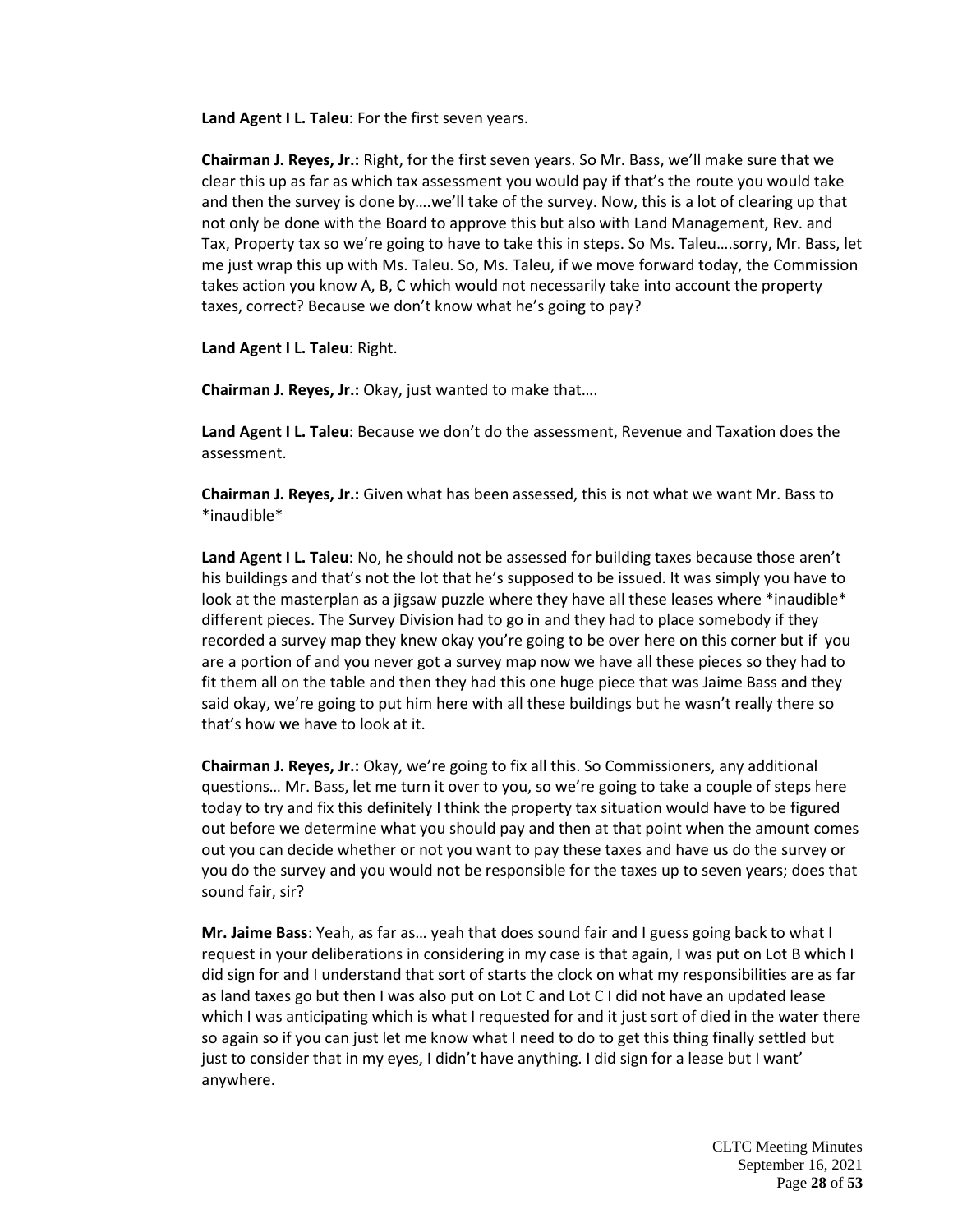**Chairman J. Reyes, Jr.:** Yeah, understood, sir. I understand that you have not yet planted one item per say. However, there's the… what's leases, what's signed etc.…. we'll have to make sure we take all of that into consideration but I think if there's no additional questions for clarification we can start figuring this out.

**Commissioner A. Santos:** Square everything away.

**Chairman J. Reyes, Jr.:** Yeah. Okay, anything else, Mr. Bass?

**Mr. Jaime Bass**: No, I'm good. And again just thank you everybody for listening to the case and thanks for trying help me get settled with all of this so I can move forward.

**Commissioner A. Santos:** Mr. Bass, just so we're clear, did you understand the Chairman's question or did you understand what he's talking about with just having us square everything away… getting them figures and then speaking with you again?

**Mr. Jaime Bass:** Yes, I guess that's my understanding before the next step happens with surveying and all of that is we first have to clarify what the back taxes are if I'm understanding correctly.

**Commissioner A. Santos:** Correct, right, that's exactly it. Just give us a moment to get our figures aligned and \*inaudible\* with you again.

**Mr. Jaime Bass**: Okay, I got that, thank you.

**Chairman J. Reyes, Jr.:** Okay so Ms. Taleu, what did we clean up here today?

**Land Agent I L. Taleu**: For me, I think we need to approve him to be relocated to the lot… just approve him to be relocated to the Allegeto lot.

**Commissioner A. Santos:** Allegeta.

**Land Agent I L. Taleu**: Allegeta my apologies and then we can do that and then we need to rescind the termination of the ratified lease and terminate the Okkodo lease. We need to pull back the termination of lease B and instead we need to terminate Lot A, the Okkodo lot.

**Chairman J. Reyes, Jr.:** We didn't do that?

**Land Agent I L. Taleu**: No we did the reverse. What I requested for was the termination of the ratification lease and not the A but because I looked at it as A was the first one that's the lot the size that way it'll clear up the property taxes or whatever but it was once again the Admin. Division coming to the rescue pointing this is the lease that is ratified it is better you terminate the unratified lease therefore we don't have to worry about him getting qualified under 75A. Which is why there's checks and balances.

**Chairman J. Reyes, Jr.:** Yes, understood. \*inaudible\* understood. Okay, so in the request, A through I, we will be working on A, B and C, correct?

**Land Agent I L. Taleu**: Yes.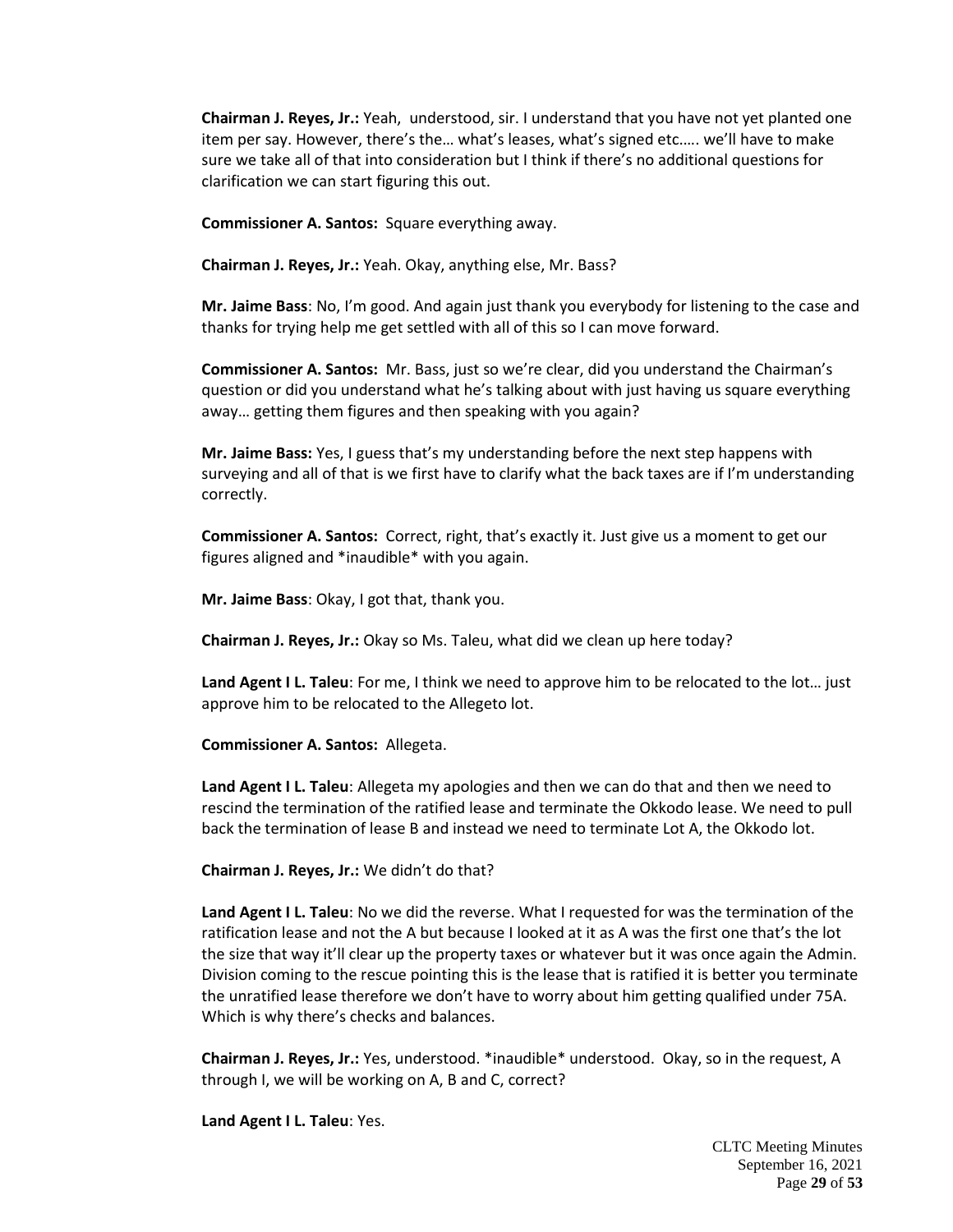**Chairman J. Reyes, Jr.:** And then we stop there, is that where we stop?

**Land Agent I L. Taleu**: But we still terminate D- we still need to terminate the lease for A.

**Chairman J. Reyes, Jr.:** Okay so up to D?

**Land Agent I L. Taleu**: D and then we need to do E, approve him to be relocated to Allegeta St. and then….

**Chairman J. Reyes, Jr.:** Then we stop there?

**Land Agent I L. Taleu**: And then we can stop there and then…. Because we need to find out from Revenue and Taxation what we need to do to get his property taxes corrected and also the Board needs to decide. Will you do as Mr. Bass is requesting to go ahead and waive the property taxes for a lot that he didn't… he never occupied or do we stick to the fact that he signed a lease agreement and that's what he agreed to.

**Chairman J. Reyes, Jr.:** So we'll get to that after we decide… I think after we figure out what these taxes are going to be I think that's where it be a good spot for Mr. Bass to make a decision.

**Land Agent I L. Taleu**: We need to table it pending whatever Revenue and Taxation says we need to do and then take it back and get it to that point where his property taxes are corrected.

**Chairman J. Reyes, Jr.:** So, A through E is where I feel comfortable for the Board to consider and then the rest we can table as it deals with tax assessments.

**Land Agent I L. Taleu**: Yes, and I'll work with Joe Cruz as to what we need to do from Revenue and Taxation based on what they say. If they say we need to do this this and this then we need to make sure that we need to do this this and this to correct the tax assessment.

**Chairman J. Reyes, Jr.:** Okay. Attorney Toft, are we good with that?

**Legal Counsel N. Toft:** We're good with that.

**Chairman J. Reyes, Jr.:** Alright, thank you sir.

**Engineering Tech II P. Castro**: Lydia, what about the cost of the survey? That could come later or…?

**Land Agent I L. Taleu**: So will approve the covering of the cost of the survey because if we do that we need to let DLM know because Pierce has to submit the request and it has to include the request from the Board.

**Chairman J. Reyes, Jr.:** Yeah, but we're not at that juncture yet. We want to give options for Mr. Bass whether or not we want to go his way for the survey and not us or picks the route of us doing the survey and then…let's keep that separate for now. Unless… Commissioners?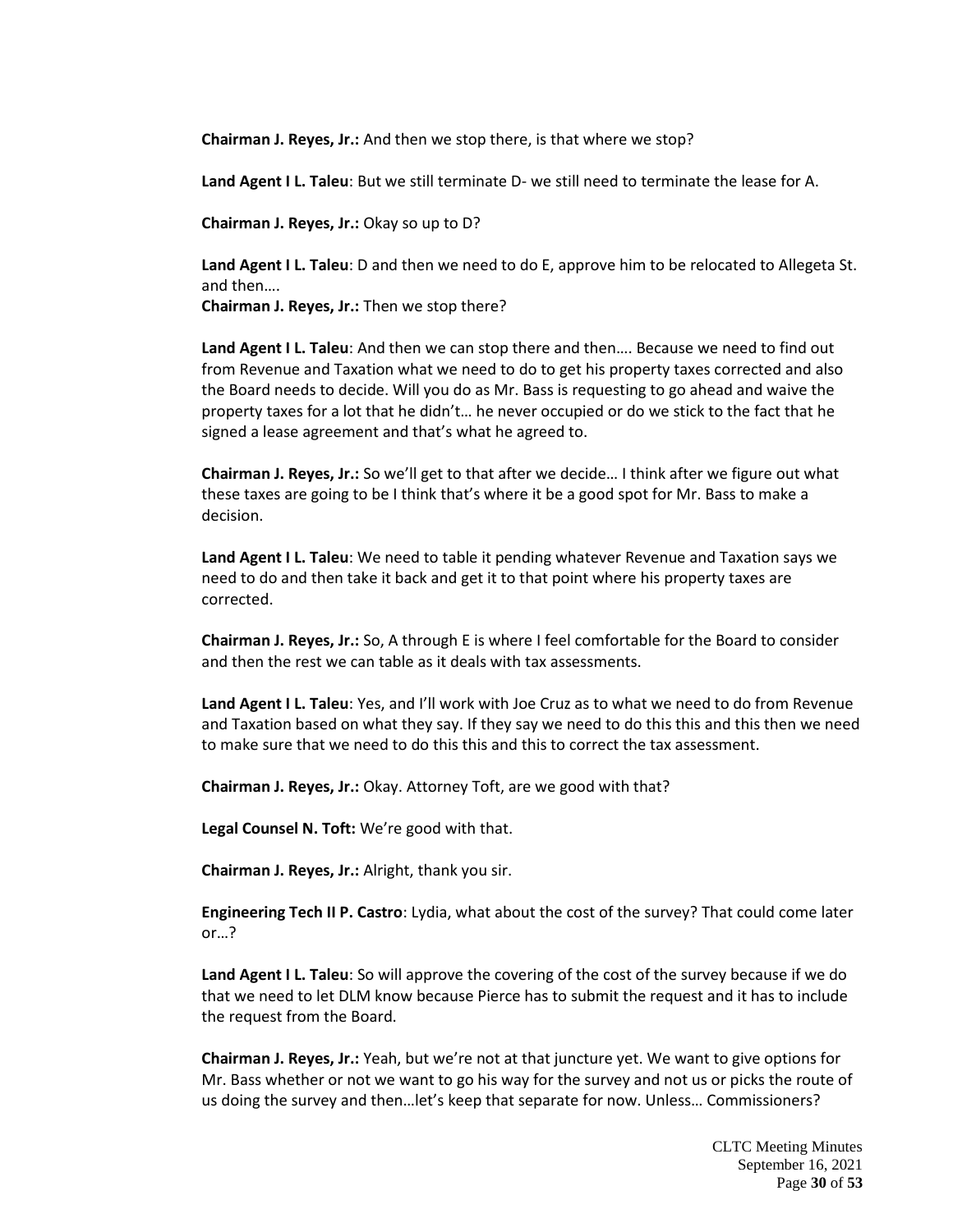**Commissioner A. Santos:** I hear at his point with not being on a lot. We got to take that into consideration so none of this \*inaudible\* taxes is not pertaining to him although he had gotten a lease \*inaudible\*

**Land Agent I L. Taleu**: No, because it was supposed to be done on our part.

**Commissioner A. Santos:** Right, no survey…nothing was being done but he's being charged \*inaudible\*

**Chairman J. Reyes, Jr.:** That one we'll pick back up and we'll just kind of get more of the rescinding and the relocation done. And then we'll have an actual lease with the right lot.

**Land Agent I L. Taleu**: Or we'll have… yes an addendum for the right lot. But we can't do the addendum until the survey map is done. And if we are approved so once we do get all that in because then I will have to submit a memo to… a request for a survey authorization and I have to show proof that the Board has approved the relocation. I need to follow up…

**Chairman J. Reyes, Jr.:** And those are the immediate next steps \*inaudible\* come back to us?

**Land Agent I L. Taleu**: Yes, once you guys make your decision, I have to.

**Chairman J. Reyes, Jr.:** Okay… \*inaudible\* I think let's just square that away and then we can deal with surveying and taxes. Ms. Taleu can get that \*inaudible\* and we can deal with surveying and taxes.

**Land Agent I L. Taleu**: Ms. Taleu and Joey Cruz.

**Commissioner A. Santos:** So just to clarify, we're making and addendum for the lot.

**Chairman J. Reyes, Jr.:** A through E. A through E on our packet. So the rescinding and then the relocation.

**Commissioner A. Bordallo:**When you said Lot A, what was \*inaudible\*

**Land Agent I L. Taleu**: Yes, in the April meeting I approved that we keep that lot lease and we terminate lease B but lease B is the ratified lease. So if we terminate that one, he's got to redo everything so therefore it's best that we just terminate the one that wasn't ratified.

## **Commissioner A. Santos:** A?

**Land Agent I L. Taleu**: Yes, A. And the reason why I say terminate the lease even though they were kind of together because we're under federal review so I don't want the Federal Government walking in and looking at opening this file going… he has two leases according to your public law, he can only have one. Why does he have two existing leases for the same type. So we need to correct everything moving forward so should the federal government ever walk in or anybody walk in and request to review our files, we need to make sure what we're doing moving forward is correct and we have to correct and we have to correct the problems and the mistakes that were done in the past.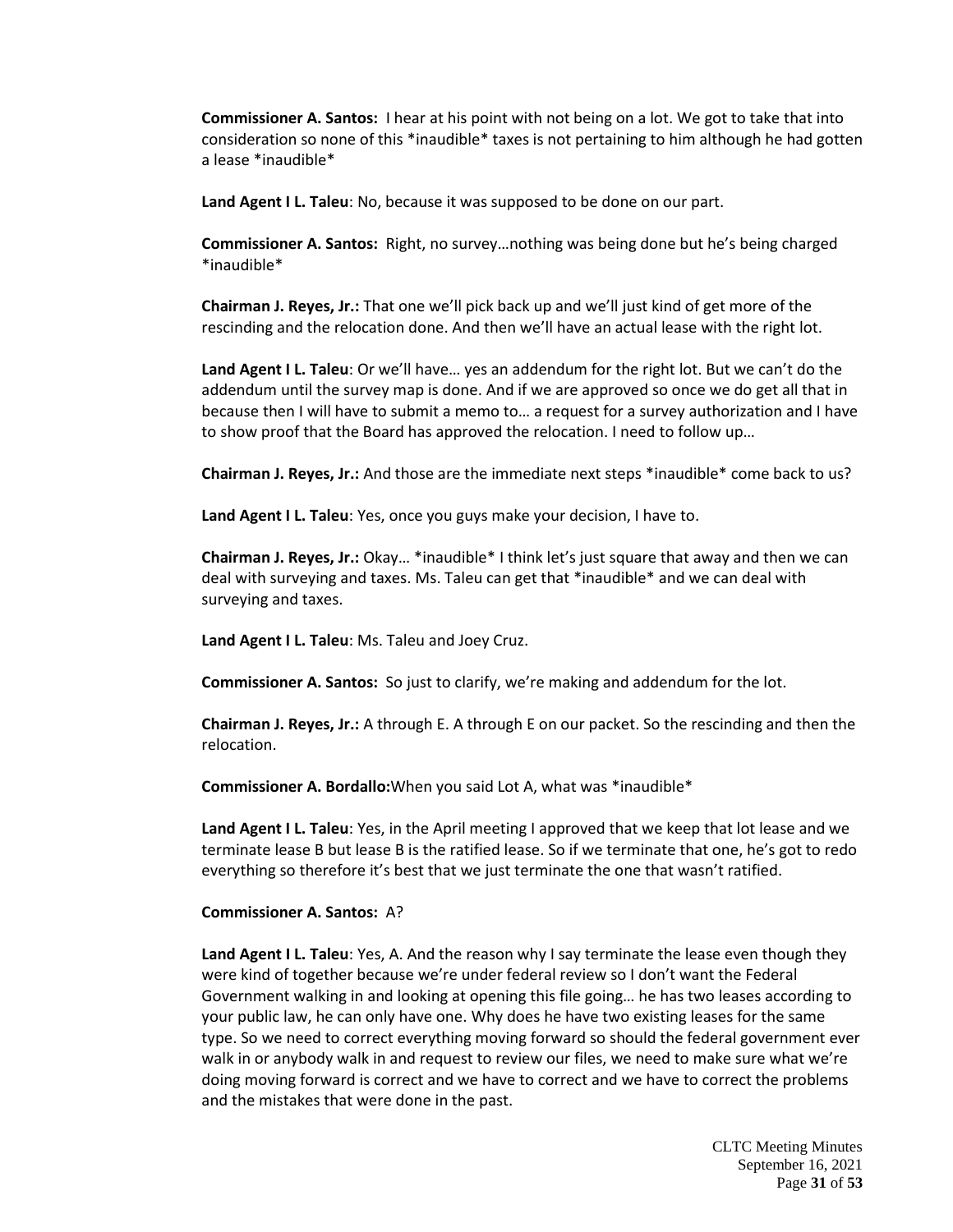**Commissioner A. Bordallo:**So lease A is where you're going to put the addendum?

**Land Agent I L. Taleu**: No, lease A the Okkodo Lot is the one I'm requesting we terminate because that was never Board approved. Lease B for the Astumbo lease that is the one that was ratified therefore it will be easier for Mr. Bass if we move forward on the ratified lease and once we do the addendum it will correct the lot size so the taxes in moving forward it will be assessed at the right acreage that he will be occupying.

**Chairman J. Reyes, Jr.:** Got Ms. Taleu, thank you. Okay, Commissioners, any additional questions?

**Commissioner A. Santos:** None for me.

**Chairman J. Reyes, Jr.:** Okay, I will \*inaudible\* to make some action.

**Commissioner A. Bordallo:**I would suggest we state action and then we can…

**Chairman J. Reyes, Jr.:** Okay, so here's what… (multiple people talking at the same time) Ms. Taleu just to clarify we are going to rescind the April 15<sup>th</sup> board approval of the transfer to a portion of Tract 1113, Block 16 in Dededo for half-acre and then we're going to rescind the April 15<sup>th</sup> 2021, \*inaudible\* to cover the cost of a recorded survey map for a portion of Tract 1113, Block 16 in Dededo and then we're going to rescind the April 15, 2021 meeting, approval for termination for agriculture lease for 10125-11-4 in Dededo containing the 6385 square meters and then we're going to terminate the November 26, 2002 lease for a portion of Lot 10120 in Dededo containing the half-acre and then that will allow us to relocate the transfer or request to relocate the transfer from Lot 10125-11-4 in Dededo to Lot 10171-63-1 in Dededo for half-acre. So changing the size from 6385 square meters to the half-acre which is roughly 2023 square meters.

**Land Agent I L. Taleu**: Yes.

**Chairman J. Reyes, Jr.:** And that will \*inaudible\* so that correct tax assessments will begin but it will not clear existing taxes nor the agreement of who's doing survey.

**Land Agent I L. Taleu**: Right.

**Chairman J. Reyes, Jr.:** Okay, Commissioners.

**Commissioner A. Santos:** Mr. Chair can you make the motions?

All: Laughing

**Commissioner A. Bordallo:**I approve what he said.

All: Laughing

**Chairman J. Reyes, Jr.:** I mean reading through that Commissioners it makes it clear of what exactly we need to do and rescind…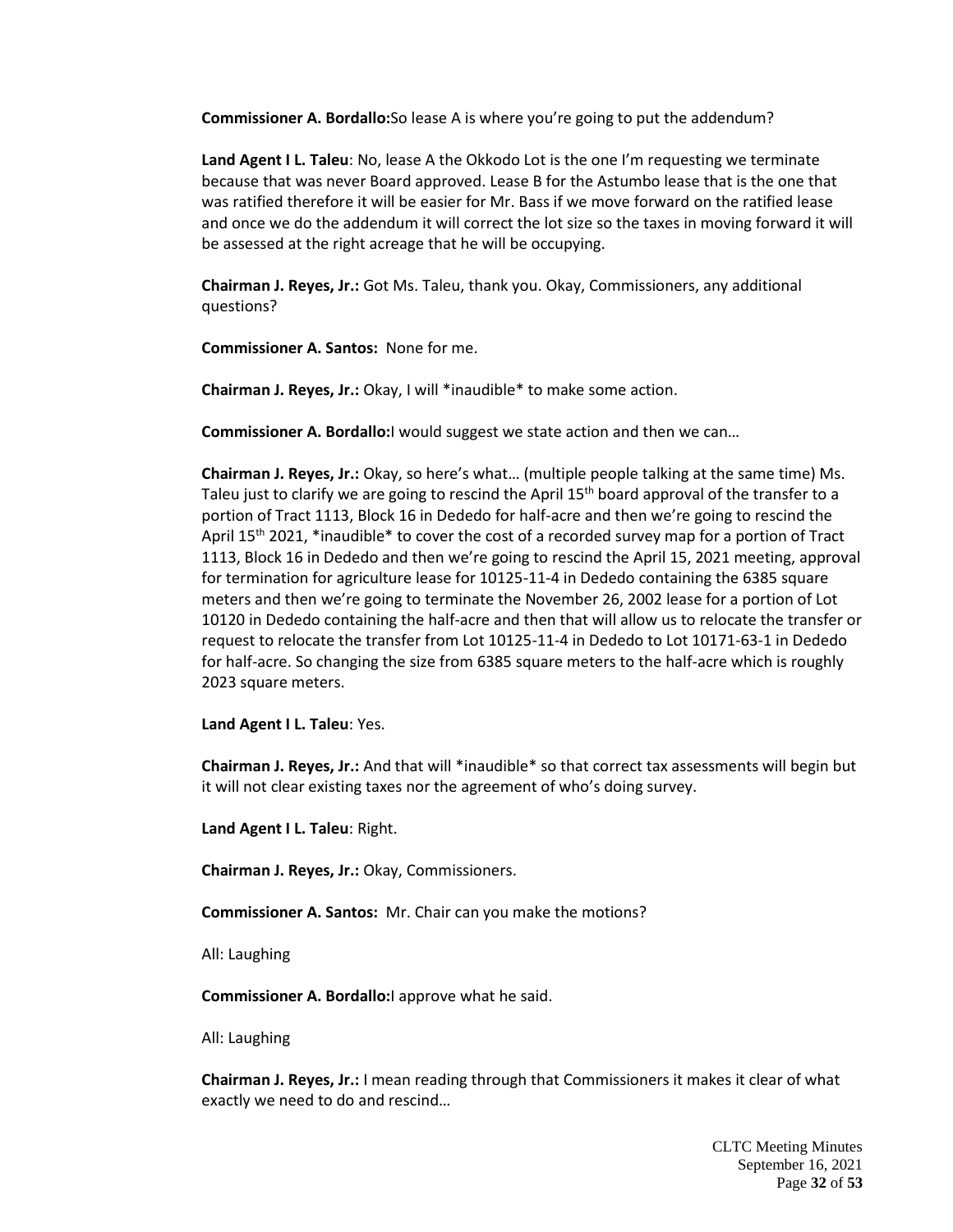**Commissioner A. Santos:** rescind…rescind…

**Commissioner A. Bordallo:**Right on…right on…

**Commissioner A. Santos:** correct… correct…

All: laughing

**Commissioner A. Santos:** Mr. Bass did you hear all that?

**Mr. Jaime Bass**: Yeah, I got it. It was a little bit hard to hear but yeah for the most part I got it.

**Commissioner A. Santos:** Thank you for your patience.

**Mr. Jaime Bass**: No thank you. Thanks everybody for working on this.

**Commissioner A. Santos:** First rescind… let me square this away because I was writing while you were reading

Multiple conversations

**Commissioner A. Santos:** So we're rescinding B, the motion that we made for Bass is with B correct?

**Chairman J. Reyes, Jr.:** Yes

**Commissioner A. Santos:** Okay. And that is in the summary or findings?

**Land Agent I L. Taleu**: In the Request, part 5.

**Chairman J. Reyes, Jr.:** Alright where would the request be?

**Land Agent I L. Taleu**: Last page.

**Commissioner A. Santos:** \*inaudible\*

**Chairman J. Reyes, Jr.:** Flip…flip…

**Commissioner A. Santos:** Yes… yes… I'm there. I was like, findings?

All: laughing

**Commissioner A. Santos:** Okay, rescind… rescind… you said, A through E, is that correct?

**Chairman J. Reyes, Jr.:** Yes, ma'am.

**Commissioner A. Santos:** Alright, great, I'm there… we're there. I make a motion to rescind the April 15<sup>th</sup> 2021 approval to transfer a portion of Tract 1113, Block 16 in Dededo for halfacre for Jaime B. Bass.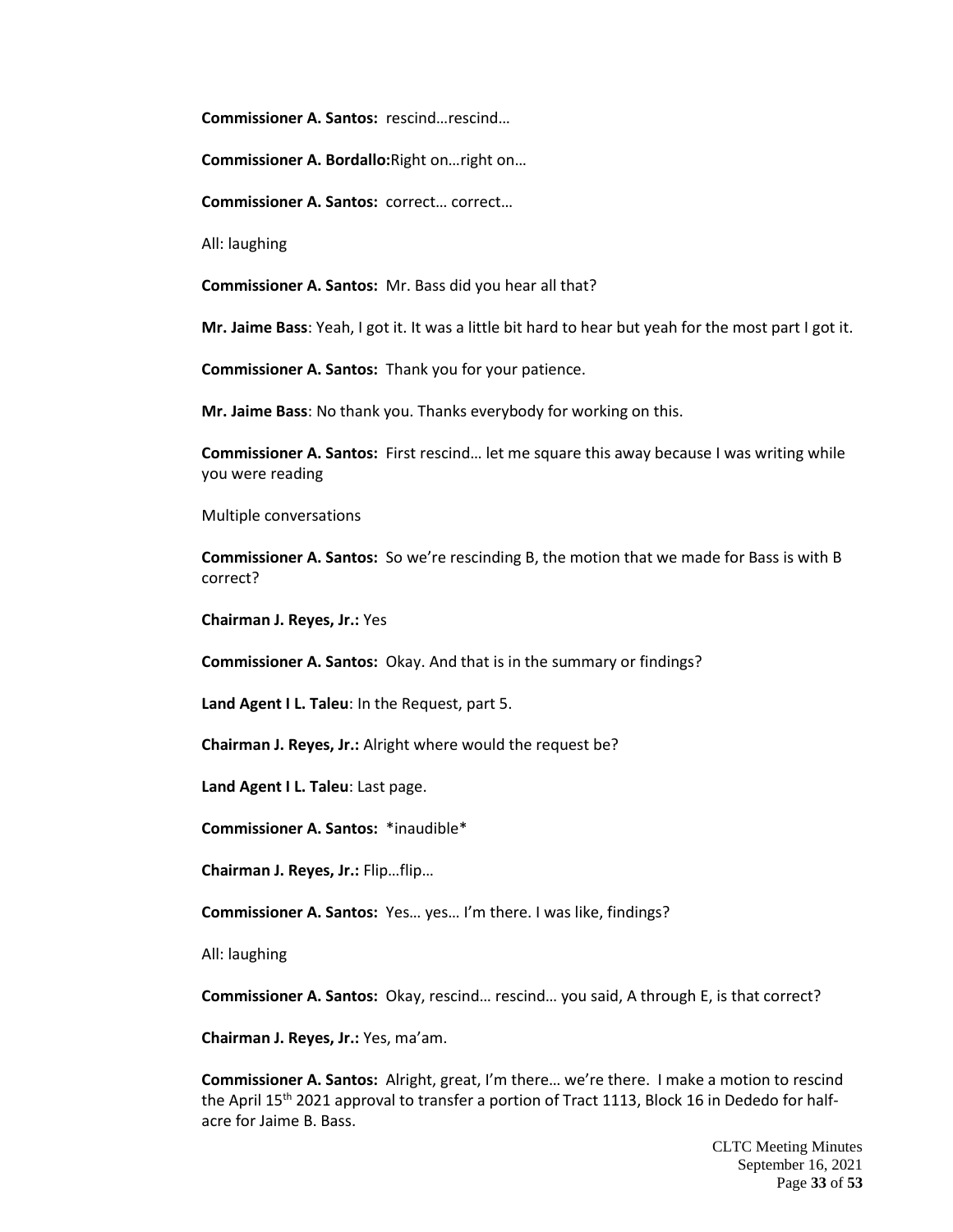**Chairman J. Reyes, Jr.:** May I get a second.

**Commissioner A. Bordallo:**I second.

**Chairman J. Reyes, Jr.:** Alright, any objections?

**Commissioner A. Santos:** None **Chairman J. Reyes, Jr.:** Alright, hearing none the motion passes.

**Commissioner A. Santos:** So that one is taken care of, right? We have no lot lot A on this place right now after our motion? Great. I make a motion rescind the April  $15<sup>th</sup> 2021$  approval to cover the cost of a recorded survey

map for a portion of Tract 1113, Block 16 in Dededo for half-acre effective November 30<sup>th</sup> 2007 for Jaime D. Bass

**Chairman J. Reyes, Jr.:** May I get a second

## **Commissioner A. Bordallo:**I second

Chairman J. Reyes, Jr. Okay, any objections?

Commissioners: None

**Chairman J. Reyes, Jr.:** Okay, hearing none motion passes.

**Commissioner A. Santos:** Now we are going… C… this is the lot that he's supposed to be on correct?

**Chairman J. Reyes, Jr.:** The Okkodo.

**Commissioner A. Santos:** Oh Okkodo. I make a motion to rescind the April 15<sup>th</sup> 2021 approval for termination of agricultural lease for Lot 10125-11-4 in Dededo containing an area of 6385 square meters effective November 25<sup>th</sup> 2002.

**Commissioner A. Bordallo:**I second it.

**Chairman J. Reyes, Jr.:** Thank you, Commissioner Bordallo. Any objections?

**Commissioner A. Santos:** None

**Chairman J. Reyes, Jr.:** Okay, no objections, motion passes.

**Commissioner A. Santos:** This is for the last lot right? I make a motion to terminate November 26<sup>th</sup> 2002 lease for a portion of Lot 10120 in Dededo containing an area of half-acre for Jaime D. Bass.

**Commissioner A. Bordallo:**I second it.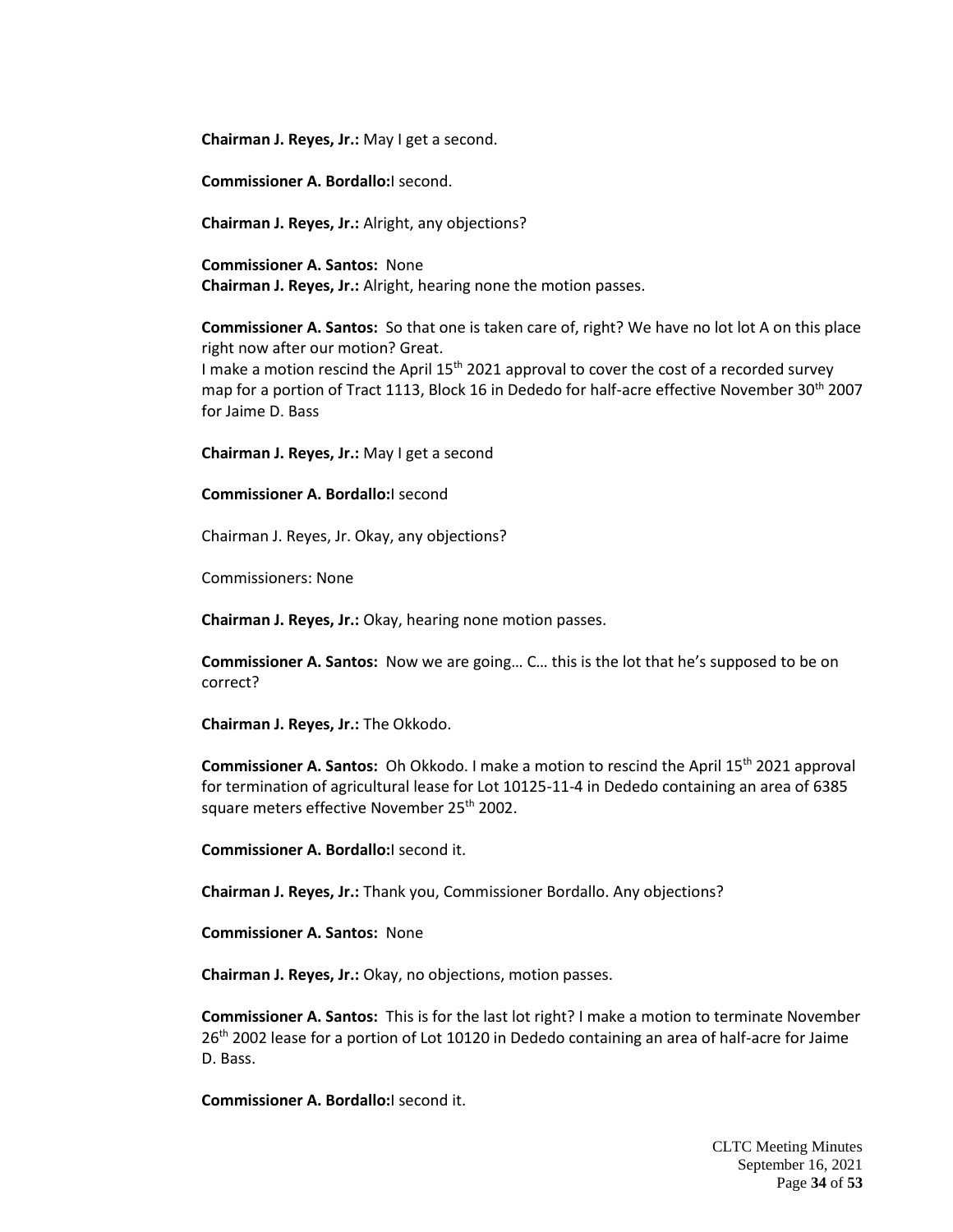**Chairman J. Reyes, Jr.:** Thank you. Any objections?

Commissioners: None

**Chairman J. Reyes, Jr.:** Okay, motion passes.

**Commissioner A. Santos:** Okay, here we go. This one is for F, correct?

**Land Agent I L. Taleu**: E

**Commissioner A. Santos:** E, okay. I make a motion to relocate the transfer from Lot 10125-11- 4 in Dededo containing an area of 6386 square meters to Lot 10171-63-1 in Dededo containing an area of half-acre.

**Commissioner A. Bordallo:**I second it.

**Chairman J. Reyes, Jr.:** Any objections?

Commissioners: None

**Chairman J. Reyes, Jr.:** Okay, hearing none, no objections, motion passes. Thank you. Ms. Taleu, any questions or clarifications.

**Commissioner A. Santos:** So that one is squared away, right?

**Land Agent I L. Taleu**. Yes. So now it's just up to me to work with Joey and then I also need to let the Admin side know what we need to do in moving forward with termination as well as updating the database for the pending lot that he will be relocated to.

**Commissioner A. Santos:** Thank you Ms. Taleu

**Chairman J. Reyes, Jr.:** Thank you Ms. Taleu. Okay and last one Ms. Eileen.

#### *Jose Pangelinan Santos*

**Land Agent II E. Chargualaf:** The next one is Jose Pangelinan Santos and Jhoana will be presenting.

**Chairman J. Reyes, Jr.:** Okay so after this one we'll take a short break. Who is presenting on this one, sorry I missed it?

**Engineering Tech II M. Javier**: Jhoana

**Chairman J. Reyes, Jr.:** Hi Jhoana. Sorry.

**Land Agent II J. Casem**: Okay, before you I will be presenting Mr. Jose Pangelinan Santos's case, he is deceased. So this case actually went before the Board twice. This went before the Board in January of 2020 as well as December 2020 meeting. In this situation there was a change of application type from A to R, Ag to Res. And so even before this moving forward for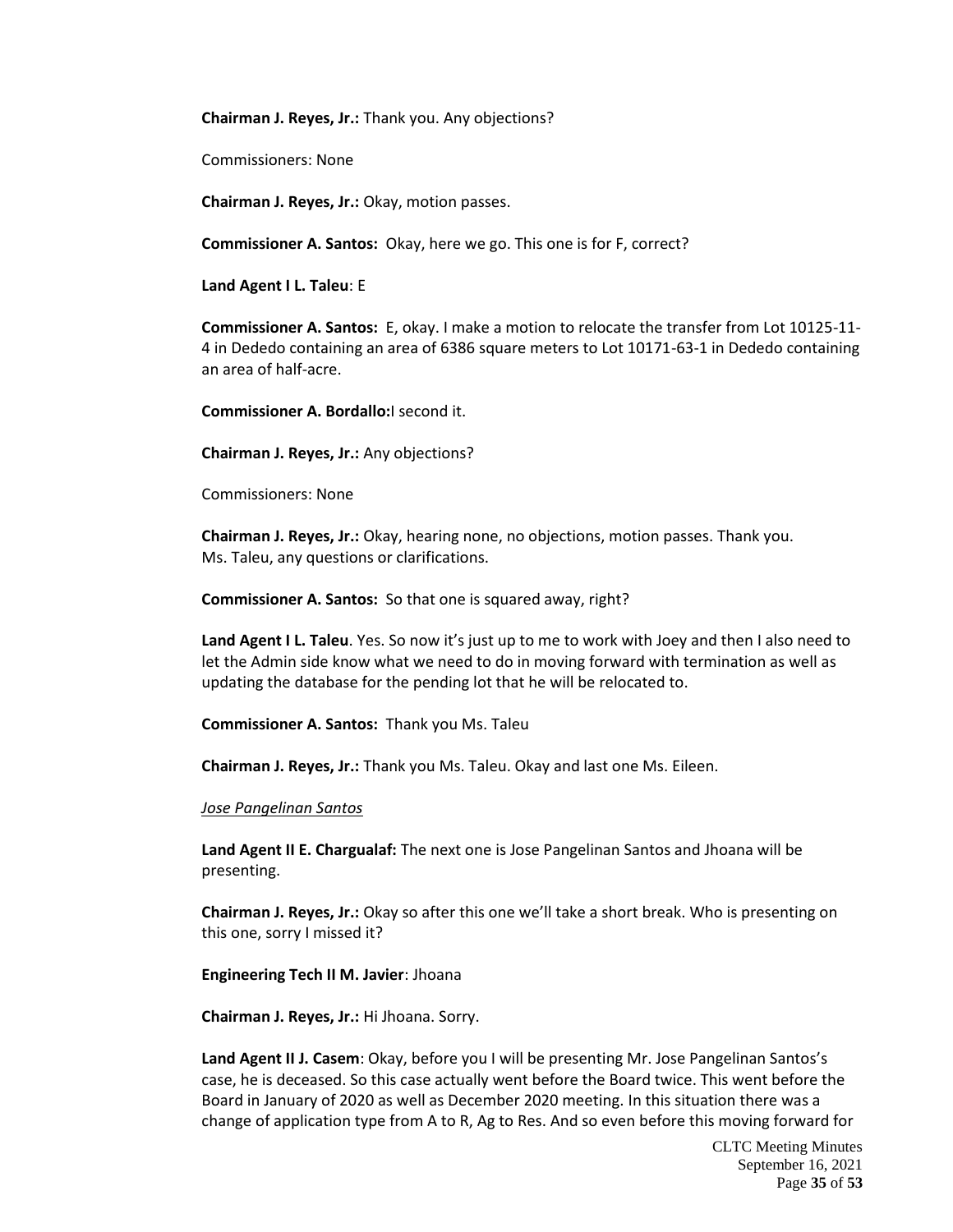the processing because through Admin side they advised that the change of application type is not applicable therefore we're bringing this back before the Board to retain basically the original motion from the January meeting but here we're requesting to rescind the motions that were made in the December 2020 meeting. So based on this the January  $16^{th}$  2020 meeting the Board approved for a conditional agricultural lease under Mr. Jose Pangelinan Santos upon the completion of survey plus a submission of farm plan within Lot 10171-63 in the Municipality of Dededo for one acre. In the December 20, 2020 meeting the Board of Commissioners approved the following motions, the first one is motion to rescind decision made by the Board on January 16, 2020. The second is motion to change application type from Ag to Res and then third the motion to issue a residential lease for a half-acre on a portion of Lot 10171-63 in Dededo. Unfortunately, within this year Mr. Santos has passed. His daughter who was or who is the named successor did submit the documents to request to succeed her father's application. And so on the April  $15<sup>th</sup>$  as per the advisement of management the changes of application type is not applicable by law therefore all those that did a change of application type may subsequently need to be reverted back to its original status. And then also we requested during the time frame of 2020 to scheme out that lot originally for Mr. Santos for the one acre to be schemed into the two lots which is where Ms. Lydia presented the other side, this is where Mr. Santos has actually been utilizing for his farm activity since before his passing. So in moving forward as we go over our laws there's nothing stated within our Rules and Regs as well Chapter 75 that applicant or lessee can or can't change his or her application type. Before Mr. Santos passes requested to obtain a residential lease due to his age he wouldn't be able to continue farming on the area he was using to farm and livestock the pandemic set us back and we were unable to conclude the necessary steps for Mr. Santos obtain his residential lease. Mr. Santos unfortunately passed away earlier this year and his daughter is requesting to succeed his application and move forward in obtaining an agricultural lease. So we would like the original motion based on the January 2020 Board meeting and then also based on the SOP 2020-001 Ms. Barbara Santos Blas as the named successor to Mr. Jose Pangelinan Santos.

## **Chairman J. Reyes, Jr.:** Okay.

**Land Agent II J. Casem**: So even if were to move forward with the residential his successor wouldn't have qualified because she owns private property and I did speak with Ms. Blas and we went over everything has gone within the year. I'm not too sure if she is online but I did speak with her and she did advise that she may be online maybe not because she's a teacher so I don't think she is but I did advise that we will present the case to the Board.

Chairman J. Reyes, Jr. I just have a question. So in essence it's going to remain… we're going rescind the actions taken in December 2020 which means that it will keep the application as agriculture and then we need to confirm that Ms. Barbara Santos Blas is the successor for Mr. Santos.

**Land Agent II J. Casem**: She is the successor

**Chairman J. Reyes, Jr.:** So do we need to do anything?

**Land Agent II J. Casem**: Well it's because the December 2020 motions were to change the application type from Ag to Res and we want to bring it back to its original application.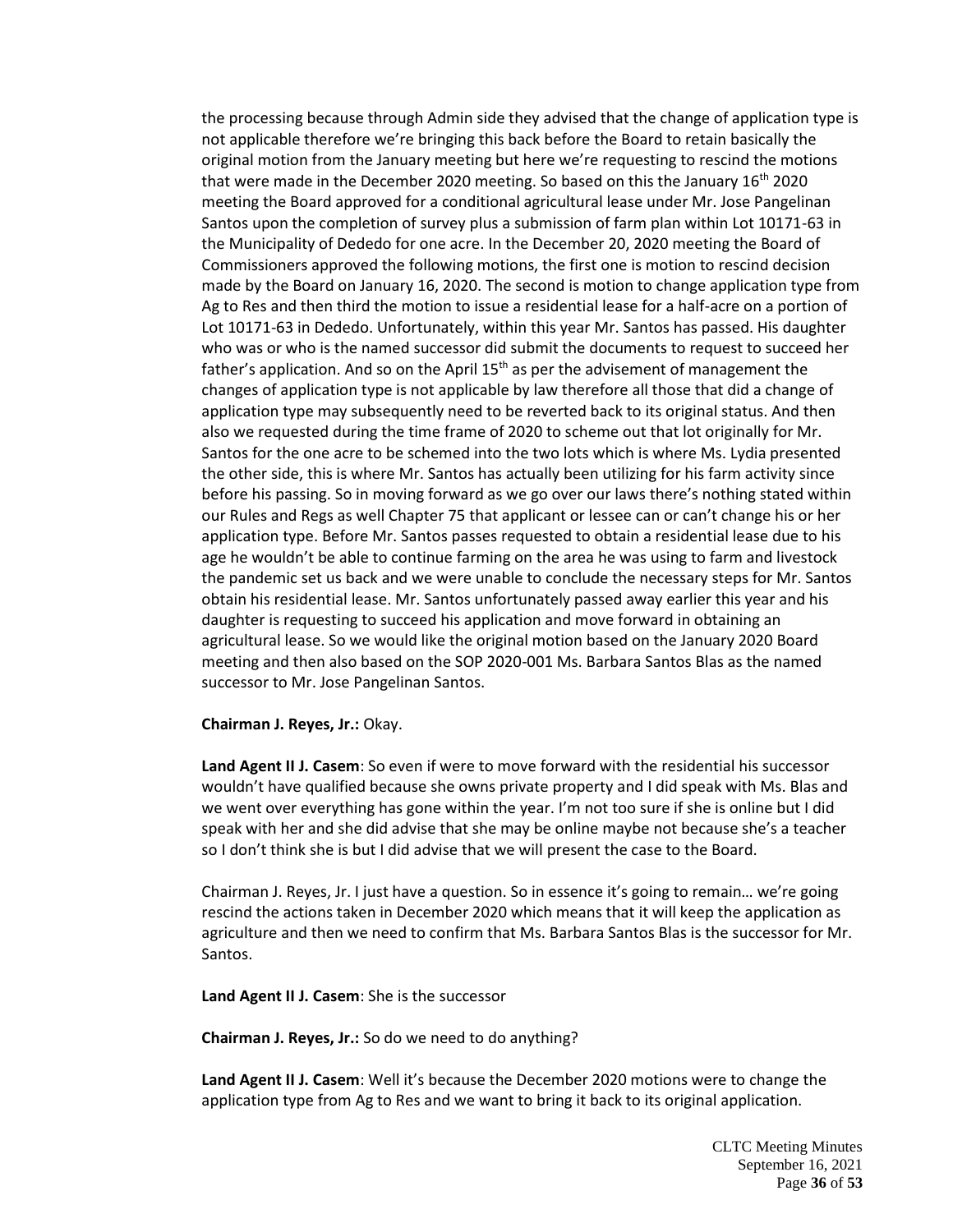**Chairman J. Reyes, Jr.:** Yeah, so that's the first one to rescind December 2020 and keep as is the original.

**Land Agent II J. Casem**: The January 2020 motion. So the question there would be because if on the January 2020 she was approved or he was approved for a agricultural lease which qualifies him under the 75 so we want to go back to that because that was original motion made in January being that it would qualify her under 75 versus 75 A so that's a clarification for Mr. Toft.

**Legal Counsel N. Toft:** I think that we would just leave a motion to rescind the actions made on December 20th 2020 and then she would be under Chapter 75 and not 75A.

**Chairman J. Reyes, Jr.:** And then you'd just proceed with the process.

**Land Agent II J. Casem**: Yeah so that's what she did advice should she not be able to qualify under 75A but I did advise her that because this was the original decision made by the Board in January of 2020 that it would just need our legal counsel to basically close that and indicate that yeah, she is going to be qualified under the 75 because she was the named successor prior to the change of the law.

**Chairman J. Reyes, Jr.:** And it is documenting \*inaudible\*

**Land Agent II J. Casem**: Yeah, I mean I think the only thing is to rescind the motion from 2020.

**Commissioner A. Santos:** For me it said that no lease just application?

**Land Agent II J. Casem**: Yes

**Commissioner A. Santos:** Did we receive a notice that he passed away… a certificate of death?

**Land Agent II J. Casem**: Yes.

**Commissioner A. Santos:** When was that submitted?

**Land Agent II J. Casem**: She submitted a month after passing. He passed in February and we received it in April.

**Commissioner A. Santos:** Okay and that's within the 180 days.

**Land Agent II J. Casem**: Yes.

**Commissioner A. Santos:** But because the application… the thing is I don't have… I'm all about our people are going to be restored that justice and if we can save this for him in memory because he did write her down as the successor, I'm all for it. It's just we're still entertaining 1995 this one is 2007 it will still be in line, correct? On here there's a land use permit already… so here's what I'm saying…. There's 187… 151 in line right now that we're trying to get a hold of is this… will this be given a lease already?

**Land Agent II J. Casem**: Well because he's a land use permit holder and those with our LUPs if they're still on the property they would be grandfathered given that they went through the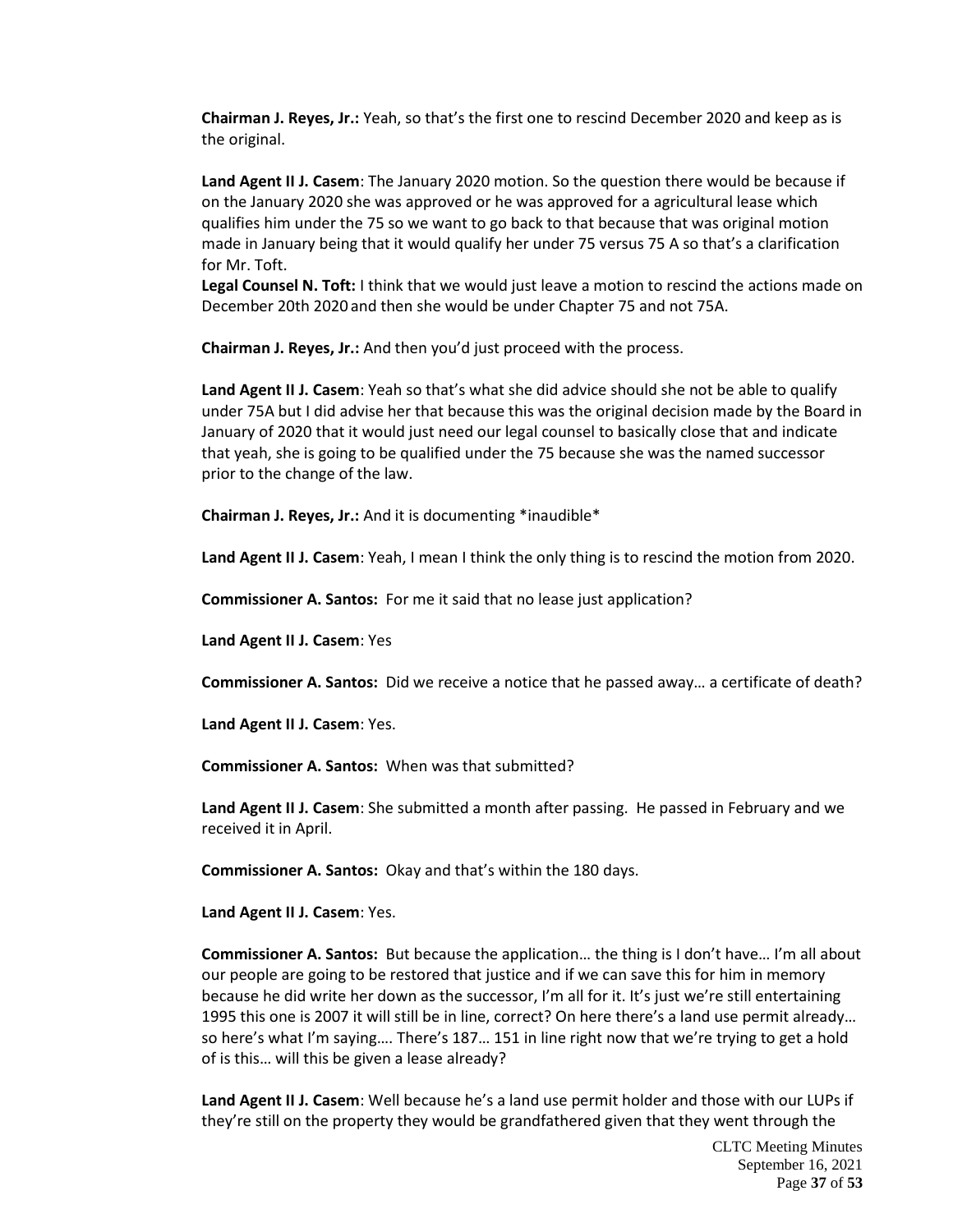process also with our office which is the application. So you are going to see a number of possible land use permittees who may still be alive who their application dates are far off of the '95s but they still are on the property like they're still utilizing it farming so… yeah, the request is to obtain a lease so that an agricultural lessee so….

**Commissioner A. Santos:** For me this is going to bring up a lot of issues… we've had one to many of this already. It's not unfamiliar to us already. People are occupying property and they were told to occupy just wait your turn....squat on the land \*inaudible\* **Land Agent II J. Casem**: I don't think he was squatting.

**Commissioner A. Santos:** Not necessarily squatting but then you said there's a land use permit form Land Management and there's where li

**Land Agent II J. Casem**: There's a land use permit form Land Management and there's where CLTC came through and basically took over the program. So you have a number who… some were December 2 applicants under the land use permit and were able to get a lease, some were like in this case 2007, in our law it doesn't state that could… it doesn't say that we could or couldn't give them a lease it just says we couldn't evict them. So in this case if you guys are going to go that route of stay there, remain there but no lease will be given until his date and time then I think that should apply to everybody else then that… because we have so many of those that come in requesting and they were issued leases and approved by the Board as a pre-occupier.

**Commissioner A. Santos:** That's what I'm saying is that there's how many of them out there?

**Land Agent II J. Casem**: Many

**Commissioner A. Santos:** So when we address this we come across more than likely the same thing more than once?

**Land Agent II J. Casem**: Yes

**Commissioner A. Santos:** So how do we want to make sure that we are within our land within the law and making sure that this is going to be the decision for this one that everybody else is the same way and we don't treat it any different. You get what I'm saying? Like if we make this decision or whatever, this is going to be the decision for every other \*inaudible\* so we just want to make sure that our T's are crossed and our I's are dotted.

**Chairman J. Reyes, Jr.:** Well at least for this one it's just the application there was no lease, correct?

**Land Agent II J. Casem**: There was approval of a lease issuance upon the completion of a farm plan, survey you know workshop. That was the January motion.

**Chairman J. Reyes, Jr.:** January 2020?

**Land Agent II J. Casem**: So in here I have the minutes from Commissioner Bordallo, "I move a conditional agricultural lease for Mr. Jose Pangelinan Santos upon completion of a survey plus submission of a farm plan on Lot 10171-63 in the Municipality of Dededo for one acre" so that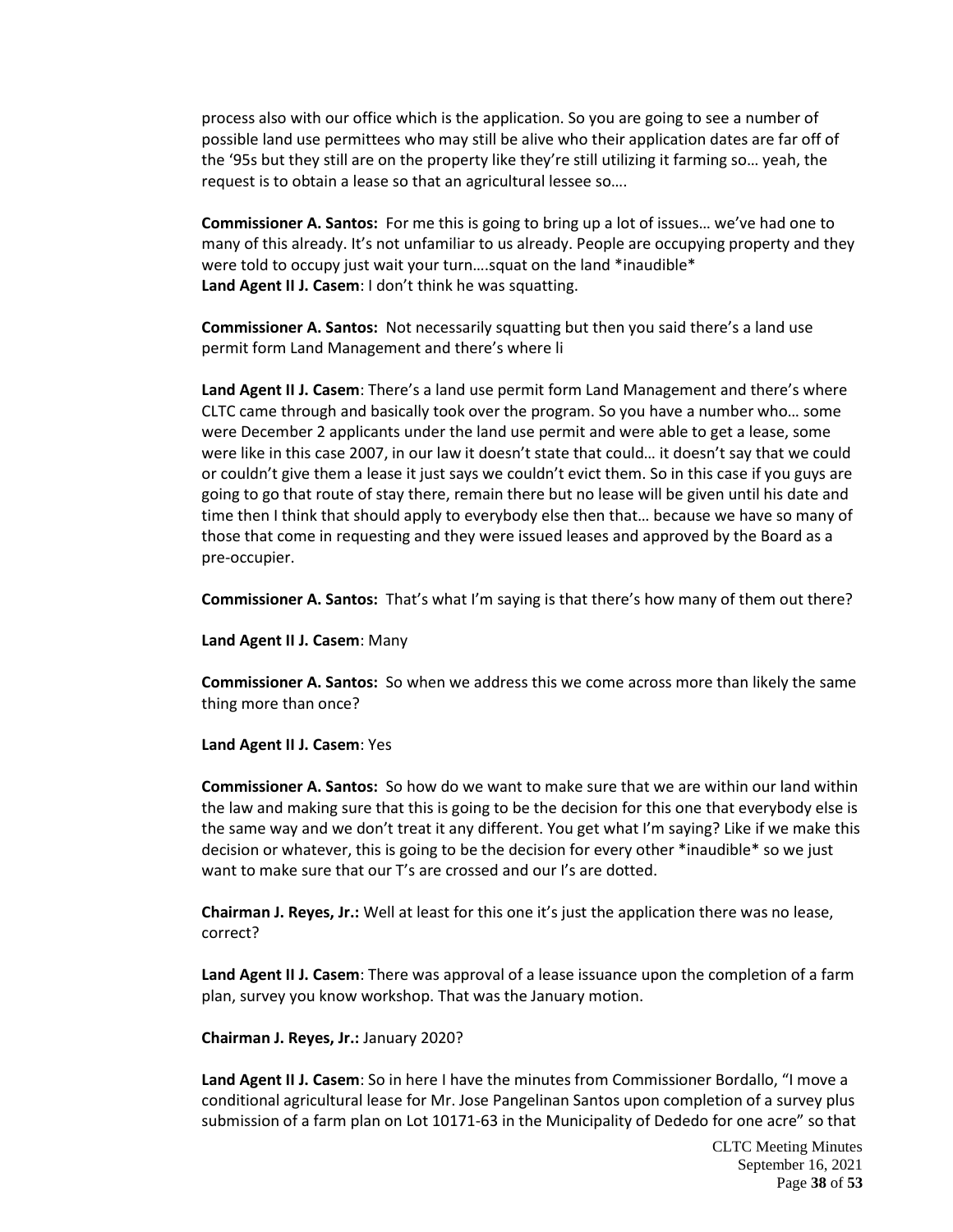was the original motion however because of the laws he wouldn't be obtain that one acre because it's already surpassed the agricultural law I believe it's the… which one is that one again, sorry? I can't recall the actual public law

# **Engineering Tech II P. Castro**: 31-170

**Land Agent II J. Casem**: Yeah, so in there it states I think if it hasn't been approved prior to that public law that start at a half-acre as a subsistence farmer. **Chairman J. Reyes, Jr.:** Okay so that was in the January 2020 meeting?

**Land Agent II J. Casem**: Yes. And then in the December motions it was similar but a change of application type so that's where the \*inaudible\* it wasn't applicable.

**Chairman J. Reyes, Jr.:** Okay. So… and this is your case right since the very beginning.

**Land Agent II J. Casem**: Yes. So should this be one where the Board doesn't move forward with a lease but is able to remain there in terms of our lessee or our applicant I guess you know trying to obtain any utilities or anything it will just be an in-office indication that this person is an occupant versus a lessee.

**Chairman J. Reyes, Jr.:** What's going on, on the property right now?

**Land Agent II J. Casem**: So currently right now there are fruit trees on the property there is a small piggery kind of thing and then also they have a small little shack on the property so when I did speak to the successor she does want to be able to keep what her dad has put on the property and also for future whoever would be the future successor they would be able to keep the property and put down fruits, trees farm for the future.

**Commissioner A. Bordallo:**Has Barbara Santos Blas know that the lot is just going to be just half-acre.

**Land Agent II J. Casem**: Yes, we did explain that to her.

**Commissioner A. Santos:** So… I want to state this that in December that was our first rodeo right, that was our first meeting for the Chairman and myself. And within the law for switching application types… that's my fault, I'll take it that I did not know that we could not. So if we want to correct that I guess let's start there.

**Chairman J. Reyes, Jr.:** Right.

**Commissioner A. Santos:** Just to make sure we're squared away. You get what I'm saying?

**Chairman J. Reyes, Jr.:** Yes. I think that's the only motion, rescind what was done in December.

**Land Agent II J. Casem**: December 20, 2020.

**Chairman J. Reyes, Jr.:** And that's the action I feel that…. For this one.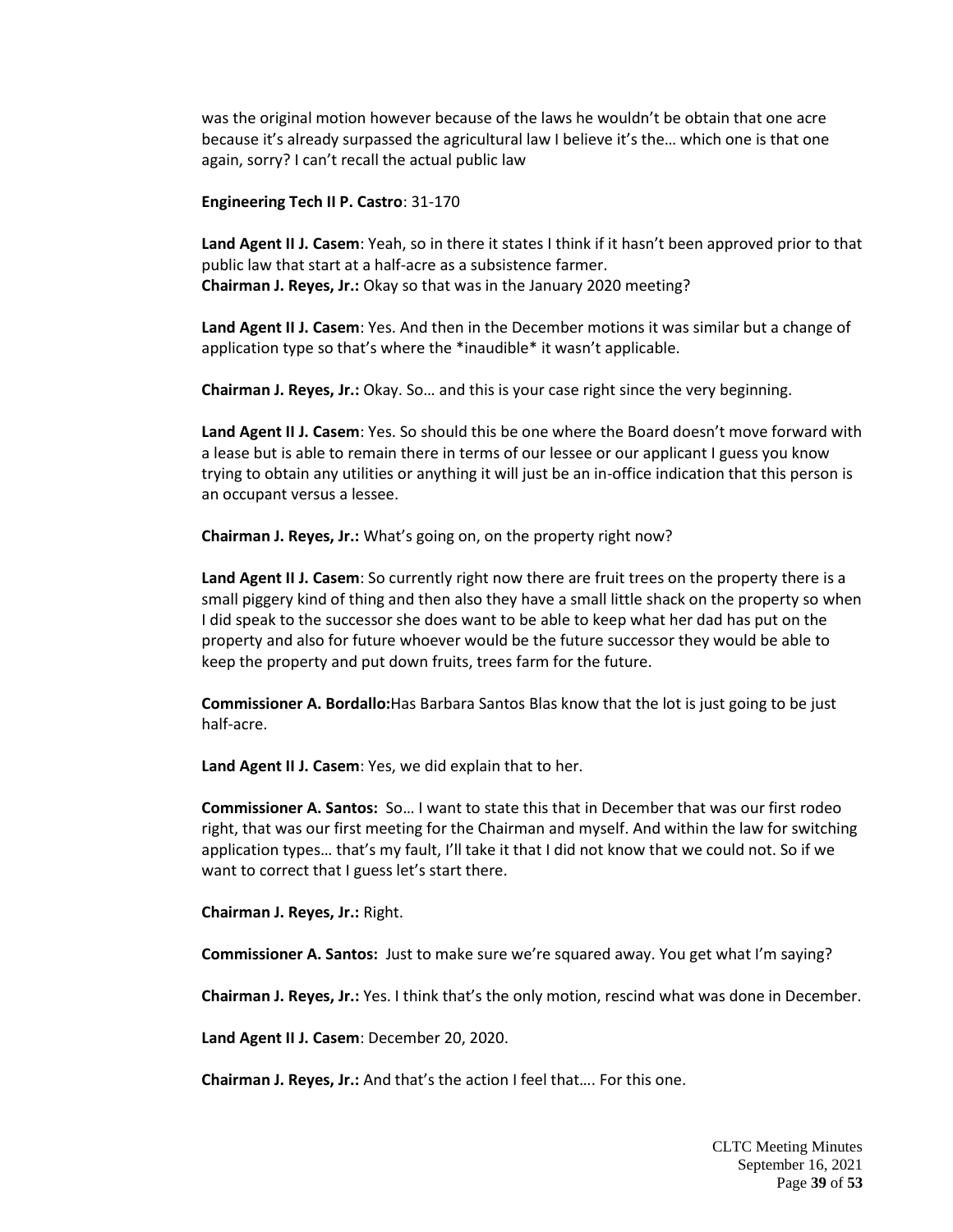**Commissioner A. Santos:** Of course what we need to know and what is the main \*inaudible\* with our team is making sure that what's coming to us is legit \*inaudible\*

**Chairman J. Reyes, Jr.:** And so this came out of Admin area?

**Land Agent II J. Casem**: yes.

**Chairman J. Reyes, Jr.:** This came out of Admin just to make sure that they're all \*inaudible\* line

**Land Agent II J. Casem**: Yes, this was a throw-back on that part in terms of the change of application type.

**Commissioner A. Santos:** Good. Thank you.

**Land Agent II J. Casem**: So in moving forward if we are going to go by our public law then… based on 6.4 it doesn't state that we have to issue a lease. It's indicated there under \*inaudible\* pre-occupiers but it doesn't state that you have to issue a lease to a pre-occupier and so going by date and time you would have to wait for an issuance of a lease until 2007 comes up. So we're not going to retain that original motion, correct of the January?

**Chairman J. Reyes, Jr.:** So we would have to edit that, right technically, Attorney Toft?

**Legal Counsel N. Toft:** I mean that's up to the Board. Apparently before the Board the request was to rescind the December 20, 2020 motions.

**Commissioner A. Santos:** \*inaudible\* change of application type?

**Legal Counsel N. Toft:** Yes.

**Commissioner A. Bordallo:**I have a question, Attorney.

**Legal Counsel N. Toft:** And to rescind… and December also had the motion within it to rescind the January 2020 action as well.

**Commissioner A. Santos:** Do we take that into consideration? Do \*inaudible\* given that?

**Legal Counsel N. Toft:** So the reason that January one was rescinding was two-fold. One was that he was seeking residential because he was getting to old and couldn't do agricultural do to his age and health and due also to the size of the lot.

**Commissioner A. Bordallo:**I have a question. Knowing that Ms. Barbara Blas is a home owner, \*inaudible\* can qualify for an agriculture lot. \*inaudible\* can we allow that?

**Legal Counsel N. Toft:** Yes, we could allow her to proceed with an agricultural lot a half-acre on \*inaudible\* family land.

**Commissioner A. Santos:** She is the successor, right?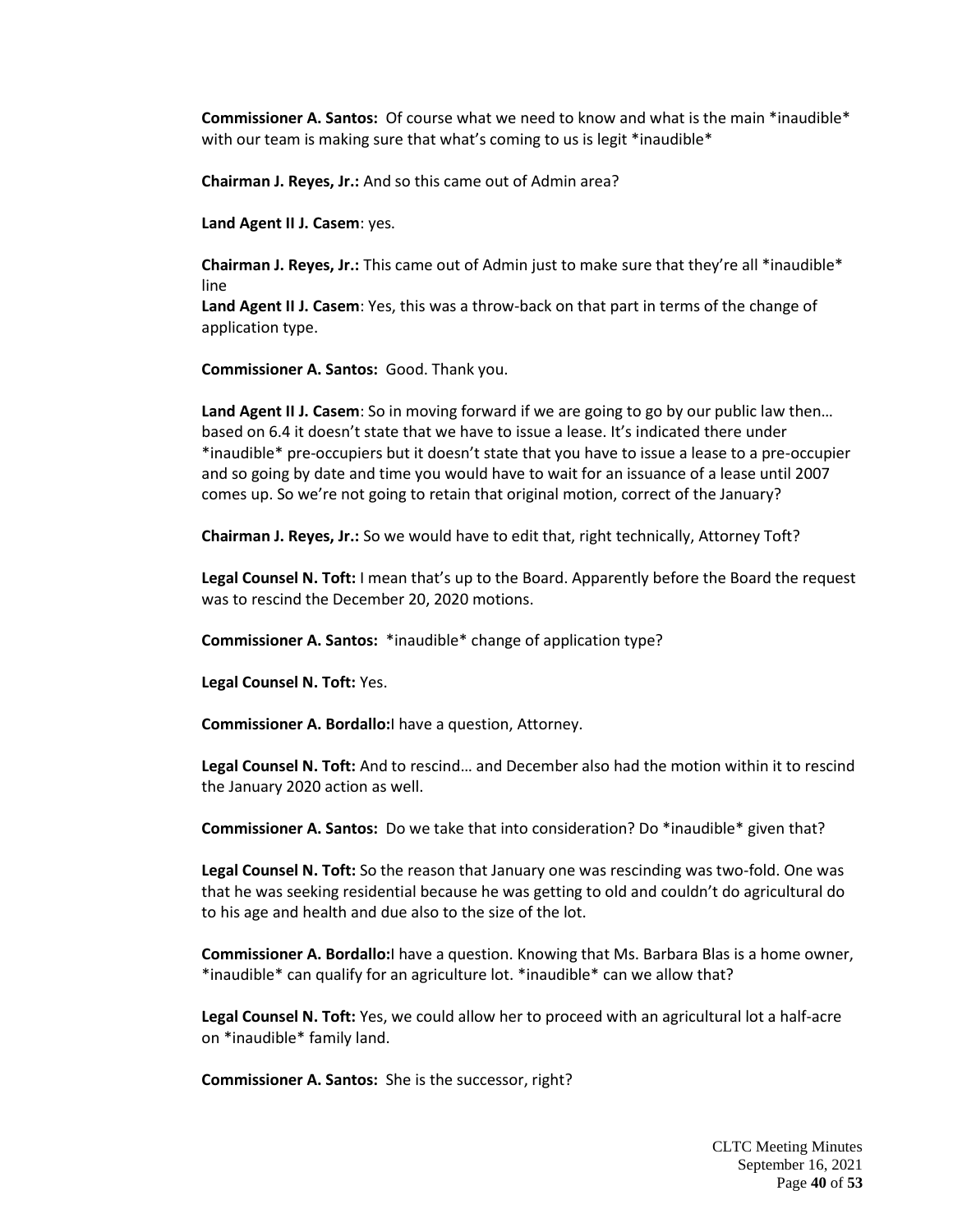**Legal Counsel N. Toft:** She is the successor. In order to that what I would suggest is a motion to rescind the December 20, 2020 motions and then a motion to amend the January  $16<sup>th</sup>$  2020 motion to make it a half-acre instead of a one acre.

**Commissioner A. Bordallo:**Okay. \*inaudible\*

**Legal Counsel N. Toft:** But by rescinding the December one it would bring back to agriculture then we just need one more motion to change the size.

**Commissioner A. Santos:** I make a motion to rescind our December 20, 2020 CLTC Meeting the change of application type from agricultural to residential for Mr. Jose Pangelinan Santos.

**Chairman J. Reyes, Jr.:** May I get a second

**Commissioner A. Bordallo:**I second

**Chairman J. Reyes, Jr.:** Thank you. Any objections?

**Commissioner A. Santos:** None

**Chairman J. Reyes, Jr.:** Okay, hearing none, motion passes to rescind the motion from December 20, 2020. And now we need to address the size to get back to a half-acre.

**Commissioner A. Santos:** And this is on the lot as described, Ms. Jhoana?

**Land Agent II J. Casem**: Yes, so it would be in a portion of 10171-63

**Commissioner A. Santos:** Okay. I make a motion to change the size of Lot 10171-63 in Dededo from an acre to half-acre for Jose Pangelinan Santos.

**Chairman J. Reyes, Jr.:** May I get a second.

**Commissioner A. Bordallo:**I second

**Chairman J. Reyes, Jr.:** Any objections?

**Commissioner A. Santos:** None

**Chairman J. Reyes, Jr.:** Okay, hearing none, motion passes on the change of acreage from one acre to half-acre for 10171-63 for Mr. Jose Pangelinan Santos.

**Commissioner A. Santos:** \*inaudible\* and she's already the successor.

Chairman J. Reyes, Jr.; Anything else Ms. Jhoana?

**Land Agent II J. Casem**: That is it, sir.

**Chairman J. Reyes, Jr.:** Okay, so the time is 3:35 we'll take a quick ten-minute break and reconvene and we'll get into the next item on the agenda. Thank you.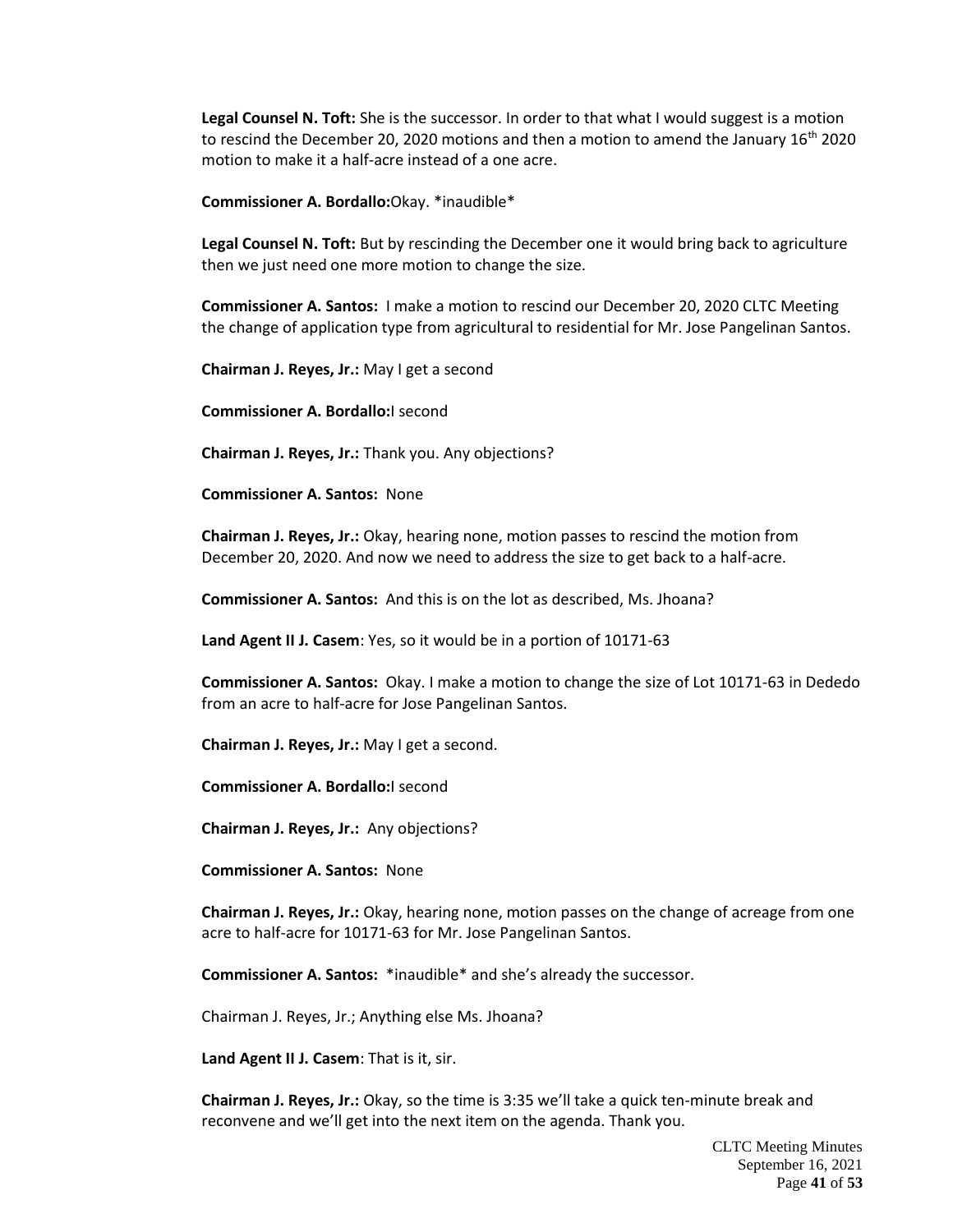Reconvene: 3:52 p.m.

**Chairman J. Reyes, Jr.:** It's 3:52 and we will reconvene the meeting. The Financial Report is going to be tabled. There are some changes and updates that need to be made so we will move. We'll table that for our next meeting, moving to the next item on the agenda which is our Agency Report.

## *Agency Report*

**Acting Administrative Director A. Camacho:** So, Public Law 36-54 authorize CLTC an appropriation of one million five hundred forty-four eight hundred sixty-nine dollars (\$1,544,869.00) for Fiscal Year 2022. One million twenty-seven thousand seven hundred fortynine (\$1,027,749.00) will come from CLTC's Operations Fund. Ninety-two thousand eight hundred twenty-four (\$92,824.00) will come from CLTC's Survey and Infrastructure Fund. Four hundred twenty-four thousand two hundred ninety-six (\$424,296.00) will come from the General Fund.

**Chairman J. Reyes, Jr.:** And that's for Fiscal Year 2022?

**Acting Administrative Director A. Camacho:** Second item a Ceased and Desist letter was issued regarding the mineral extraction activities from the Guam Racing Federation. The staff \*inaudible\* from the Guam Racing Federation was conducting mineral extraction activity that exceeded the approved zone at the December 19, 2019 Board meeting. So we will make sure that we are in compliance before we proceed.

**Chairman J. Reyes, Jr.:** Okay, so we already sent the letter?

**Acting Administrative Director A. Camacho:** Correct.

**Chairman J. Reyes, Jr.:** Okay.

**Commissioner A. Santos:** That we're in compliance as in like the raceway?

**Acting Administrative Director A. Camacho:** There were somethings that were not in our records such as beginning point topple I believe. So there are things that the raceway need to provide. Also there are some discrepancies so we want to work all that out before any additional activity is allowed.

**Commissioner A. Bordallo:**So did you stop it?

**Acting Administrative Director A. Camacho:** We met with Mr. Henry Simpson and he agreed to stop activity until we can iron out what has agreed upon and that he complies.

**Commissioner A. Santos:** Good

**Chairman J. Reyes, Jr.:** And this is just on the mineral extraction, right?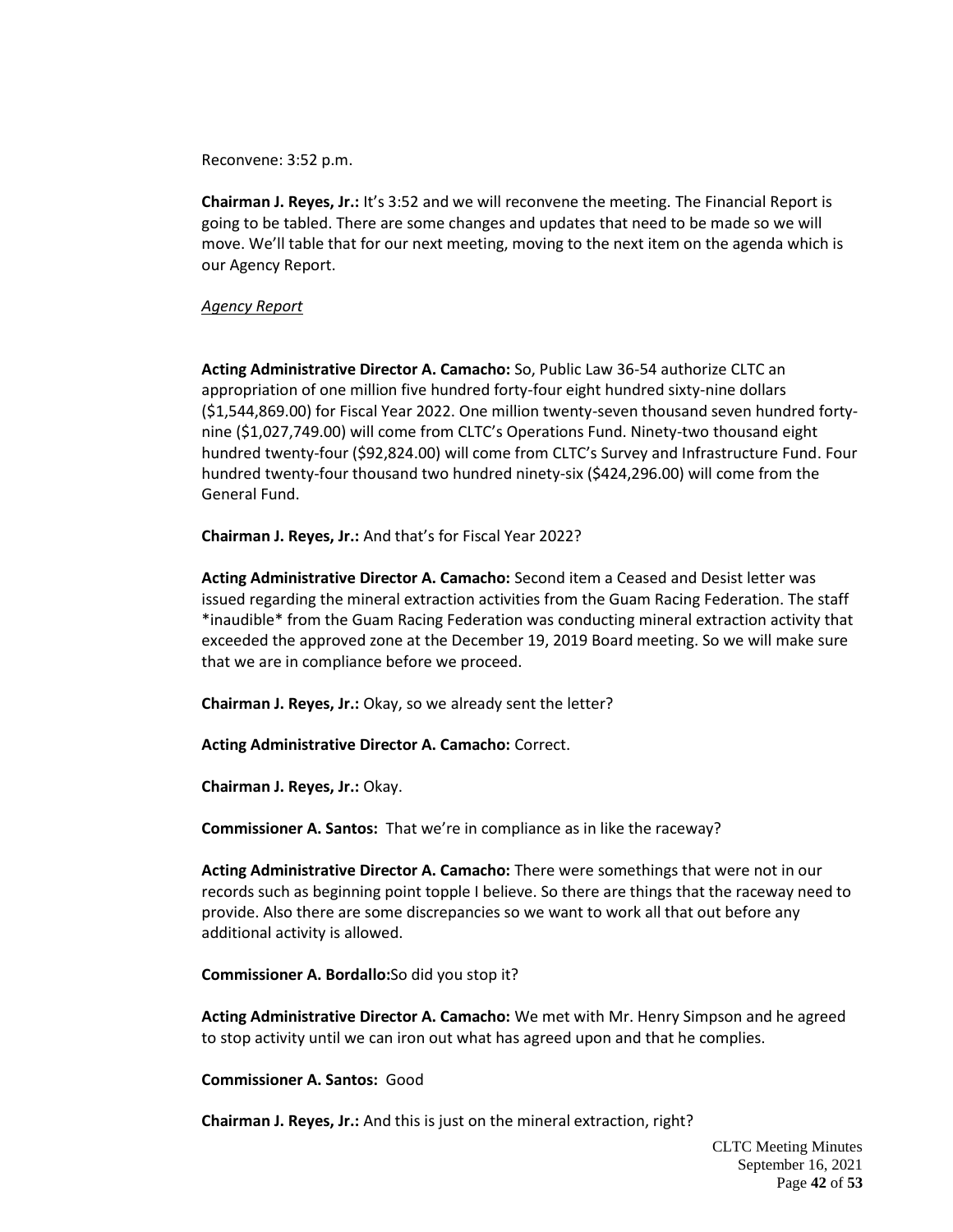# **Acting Administrative Director A. Camacho:** That's correct

**Chairman J. Reyes, Jr.:** Not on any of the other activities on the raceway or the…

**Acting Administrative Director A. Camacho:** Just \*inaudible\* mineral extraction

**Chairman J. Reyes, Jr.:** Okay

**Commissioner A. Santos:** When was that presented?

**Acting Administrative Director A. Camacho:** We met with him two days ago so that was Tuesday; the letter was sent to him yesterday. So the agreement was actually Tuesday when he agreed to cease and desist. We actually did an inspection too. I'll just say we did an inspection yesterday and there was no activity. So he seems to be true to his word.

**Commissioner A. Santos:** Good. Thank you.

**Acting Administrative Director A. Camacho:** Third item

**Commissioner A. Bordallo:**Is that what's holding the renewal of his…

**Chairman J. Reyes, Jr.:** Lease

**Acting Administrative Director A. Camacho:** Correct

**Legal Counsel N. Toft:** No, not the lease the right of entry.

**Acting Administrative Director A. Camacho:** It's a right of entry.

**Chairman J. Reyes, Jr.:** I'm sorry the right of entry

**Acting Administrative Director A. Camacho:** So we'll get that all squared away for…

**Commissioner A. Bordallo:**\*inaudible\*

**Acting Administrative Director A. Camacho:** Well I do know that at some point I do have to report again.

**Legal Counsel N. Toft:** Right

**Commissioner A. Santos:** Right get explanations.

Legal Counsel N. Toft: Well right of entry has a timer on it so before that expires. \*inaudible\* the long term is with the legislature and we weren't able to come to an agreement on it based on terms of the legislature as required so he was planning to go back to the legislature to seek an \*inaudible\* but during that time we just gave him a right entry to the \*inaudible\*

**Commissioner A. Santos:** yeah, okay. Thank you.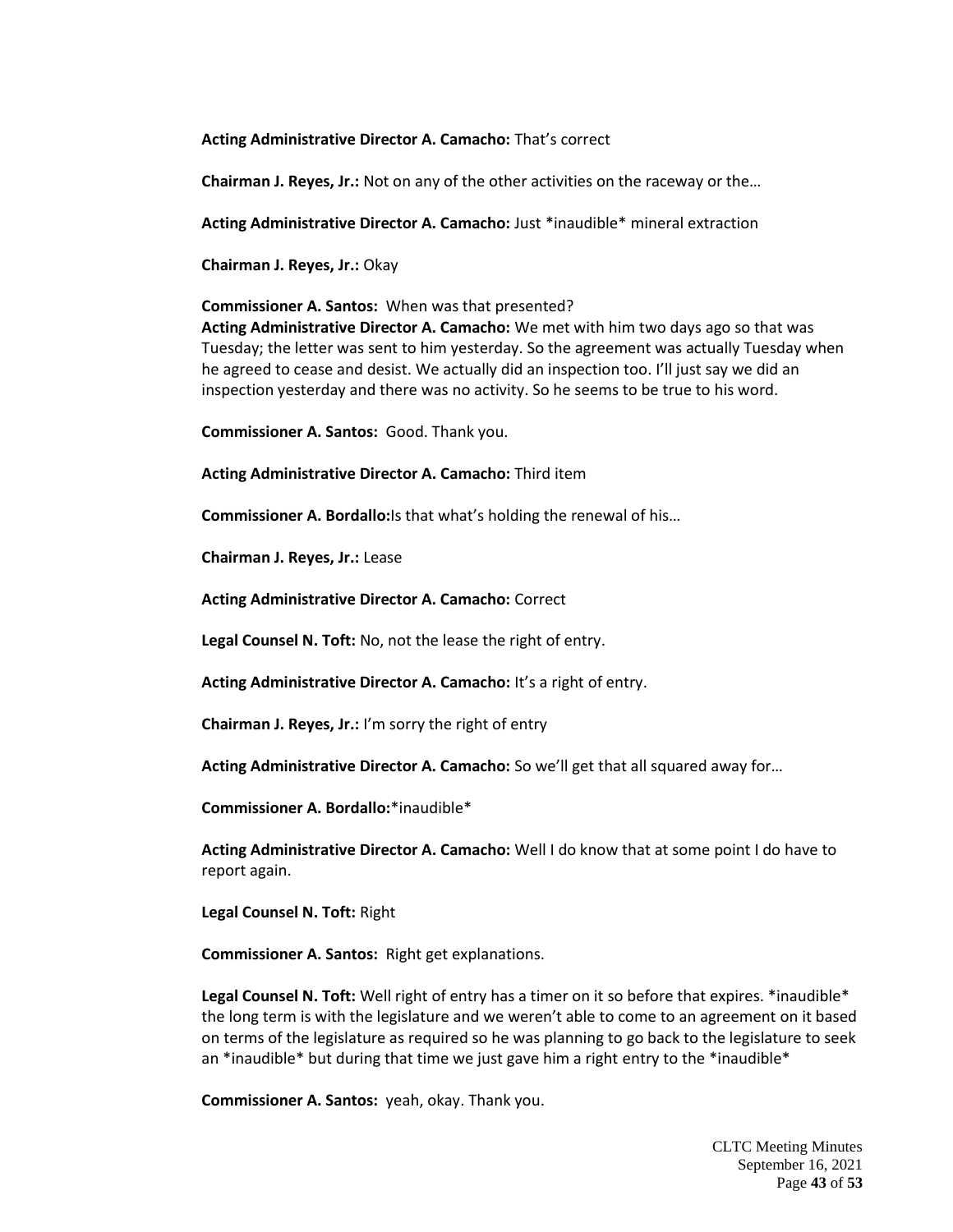**Acting Administrative Director A. Camacho:** Third item to report on is that Joey and I also met with GICC regarding the arrears. GICC will be submitting a payment plan addressing the arrears. So \*inaudible\* bring that to the Board in our October meeting.

**Chairman J. Reyes, Jr.:** And GICC just to confirm is golf course.

**Acting Administrative Director A. Camacho:** The next item last week the Office of the Attorney General informed me that they will be returning the last work request related to an MOU for legal service provided by AAG Toft. The OAG will be absorbing the expenditures and will not be charging CLTC. The language in the FY 2021 Budget Act related to the legal services provided by the OAG reads the same in FY2022 Budget Act. The only concern we have is the timeliness of availably and priority of the legal needs of CLTC.

**Chairman J. Reyes, Jr.:** And I'm glad you brought that up. So Attorney Toft, is that going to make and impact on us?

Legal Counsel N. Toft: It's something we should probably discuss with the Attorney General. That's above my ability to…

**Chairman J. Reyes, Jr.:** Right now it's status-quo?

**Legal Counsel N. Toft:** Yeah, I'd say at least till the end of the fiscal year.

**Acting Administrative Director A. Camacho:** And then what we'll do is probably request for a meeting with the OAG. And that's all I have to report today.

**Chairman J. Reyes, Jr.:** Thank you. Commissioners, any questions?

**Commissioner A. Bordallo:**Yeah, about the budget, how was it compared to last year?

**Acting Administrative Director A. Camacho:** We received an additional… over four hundred thousand dollars that will allow us to create new positions and also opening up other positions to support land agents also will provide support to the administrative side of the office and survey. I know that we need to add two additional positions to create a survey crew so that we can get more on the survey side done for CLTC.

**Commissioner A. Santos:** Is that going to be in the strategic plan, do you know?

**Chairman J. Reyes, Jr.:** Yeah, so in light of that as well we have the strategic plan that we delivered to the Commissioners. The goal is by the next meeting which would have some of the timelines associated to the budget dollars but also a way to ensure that within the year we make some \*inaudible\* and that's my thing that \*inaudible\* were made to the Commission. And so the goal is… it's gone to the first draft and edits were made and then we circulate it again and then it'll be presented to the Board.

**Commissioner A. Santos:** Did we get any money from \*inaudible\* pandemic?

**Chairman J. Reyes, Jr.:** The American Rescue Plan? So we're not sure yet and nor have we necessarily put \*inaudible\*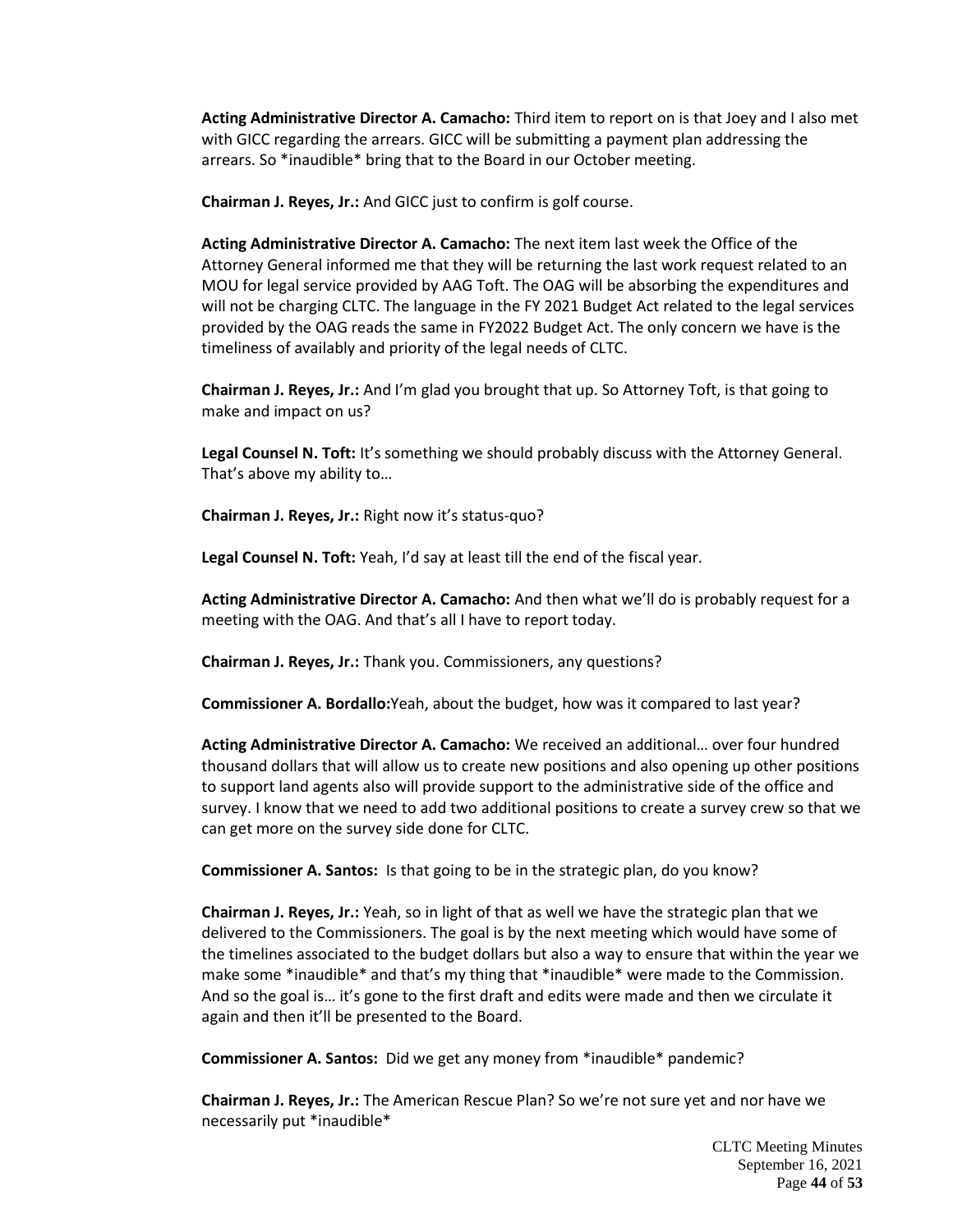**Acting Administrative Director A. Camacho:** I would like to…

**Chairman J. Reyes, Jr.:** Yeah, I hope that we do. I think there's an opportunity for us to get some.

**Commissioner A. Bordallo:**\*inaudible\*

**Acting Administrative Director A. Camacho:** I'm hoping that… and unfortunately that this housing is not just something you do \*inaudible\* the things that we passed in our last meeting with affordable housing subdivisions and things like that will help our residents.

**Chairman J. Reyes, Jr.:** Yeah, I leave that up to Angie to help steward and whatever assistance she needs from the Commission we will help.

**Commissioner A. Santos:** Yes please thank you.

**Chairman J. Reyes, Jr.:** Alright. Any other questions, this is good stuff?

**Commissioner A. Bordallo:**Nope

**Chairman J. Reyes, Jr.:** Alright, just to give Joey the opportunity. Mr. Cruz, any additional comments or questions from your side? I can't hear you sir.

**Engineering Tech II P. Castro**: He's coming over

**Chairman J. Reyes, Jr.:** I think he has problems with his microphone

**Engineering Tech II P. Castro**: So he says…

**Engineering Tech II M. Javier**: Pierce said, that's what he says.

All: Laughing

**Program Coordinator III J. Cruz:** What was that?

**Chairman J. Reyes, Jr.:** Do you have any questions or comments from your side?

**Commissioner A. Bordallo:**Do we have any issues?

**Program Coordinator III J. Cruz:** We're good.

**Chairman J. Reyes, Jr.:** We're good. Alright, I just want to make sure.

**Commissioners:** Thanks, Joey.

**Chairman J. Reyes, Jr.:** Commissioners and Attorney Toft, anything to add?

**Legal Counsel N. Toft:** Nothing to add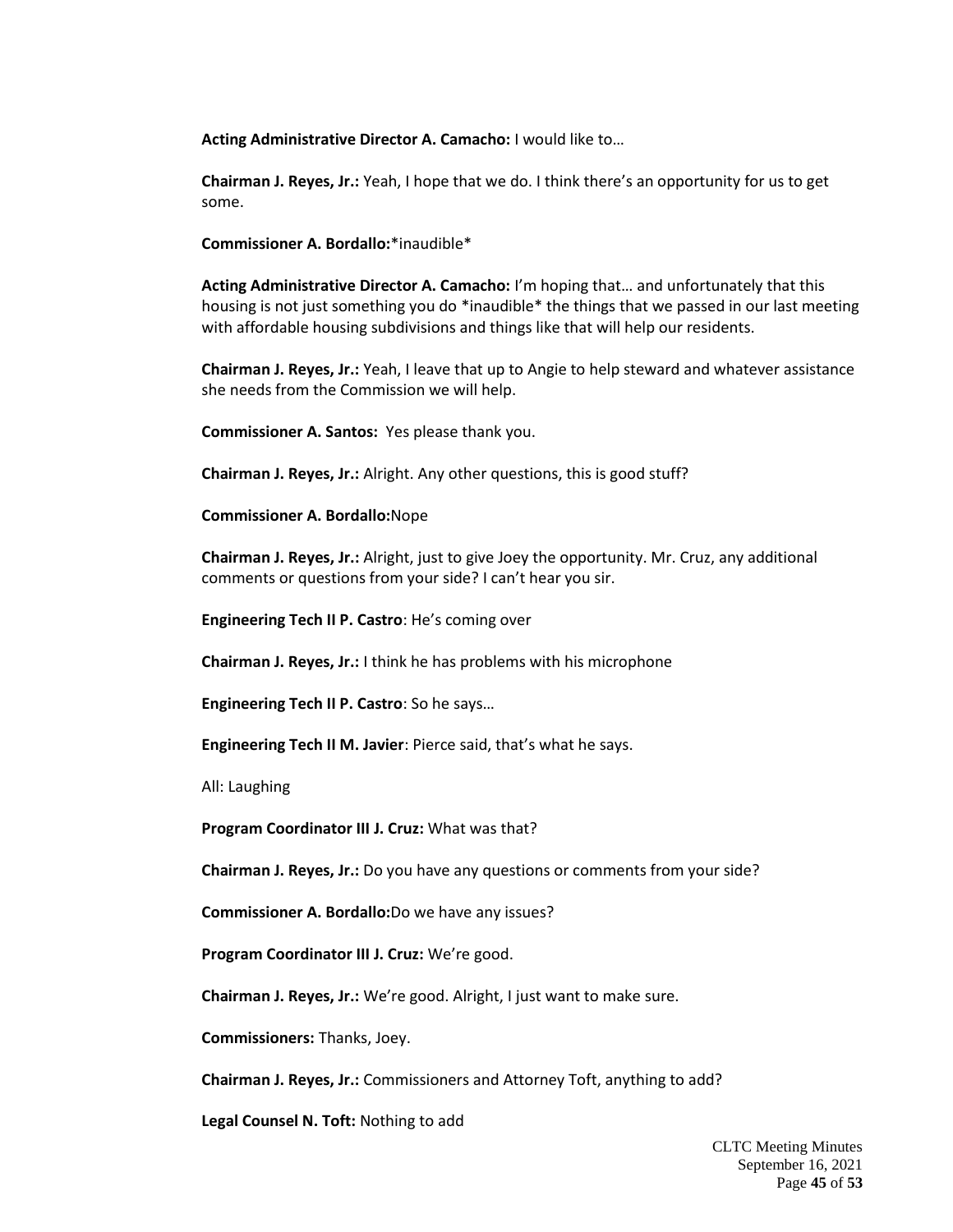**Chairman J. Reyes, Jr.:** Okay, thank you sir.

**Commissioner A. Santos:** Minutes?

**Chairman J. Reyes, Jr.:** Yes, let's do the approval of minutes. We need to go back to that item. Okay so, Approval of the August 19, 2021 CLTC Regular Meeting Minutes that we tabled to allow for Sain Bordallo to join us, so let's action that now. **Commissioner A. Santos:** I'd like to make a motion to approve the August 19, 2021 CLTC Regular Meeting Minutes subject to grammatical corrections.

**Commissioner A. Bordallo:**I second it.

**Chairman J. Reyes, Jr.:** Okay, any objections?

**Commissioner A. Santos:** None, sir.

**Chairman J. Reyes, Jr.:** Okay, hearing none motion passes to approve the August 19, 2021 CLTC Regular Meeting Minutes.

## *Commissioners' Comments*

**Commissioner A. Santos:** Thank you

**Chairman J. Reyes, Jr.:** Okay, Commissioners and now is our opportunity for any additional questions or comments.

**Commissioner A. Santos:** I did want to ask and just a couple of questions from last meeting and we put upon Angie as well just something with the procurement process with the affordable housing and you mentioned… will that also be stated on the strategic plan you all will be presenting.

**Acting Administrative Director A. Camacho:** Let me just… I'm quite sure that we did discuss housing. And actually you'll be very impressed with the strategic plan so you know in general yes.

**Commissioner A. Santos:** Okay, good, thank you. There's one thing that I did want to… within the past months… since our last meeting I've had constituents come in and question the process; I did tell them well go in and if you're just going to update it it's got to be within the parameters of the law that things can be amended… depends exactly on what they want to change in their application. But I did want to ask also is that I have been getting a lot of inquiries about movement within the line, and like I said last meeting too, this helps makes it clear to everybody that we are working that when we do say the next in line despite what we do have on our table right now with the Null and Void list and squaring that away and making to adjust to the requirements right, we are moving forward with the next on the line so I'm not to sure if Ms. Eileen was going to do a report or what would that because we did ask at the last meeting if they could use Facebook as an outlet into outreach right saying okay, if we can put out personal information we can be like… we're on this date and it's pretty much squared away to this date or what date we are on… just taken that transparency for trust to be

> CLTC Meeting Minutes September 16, 2021 Page **46** of **53**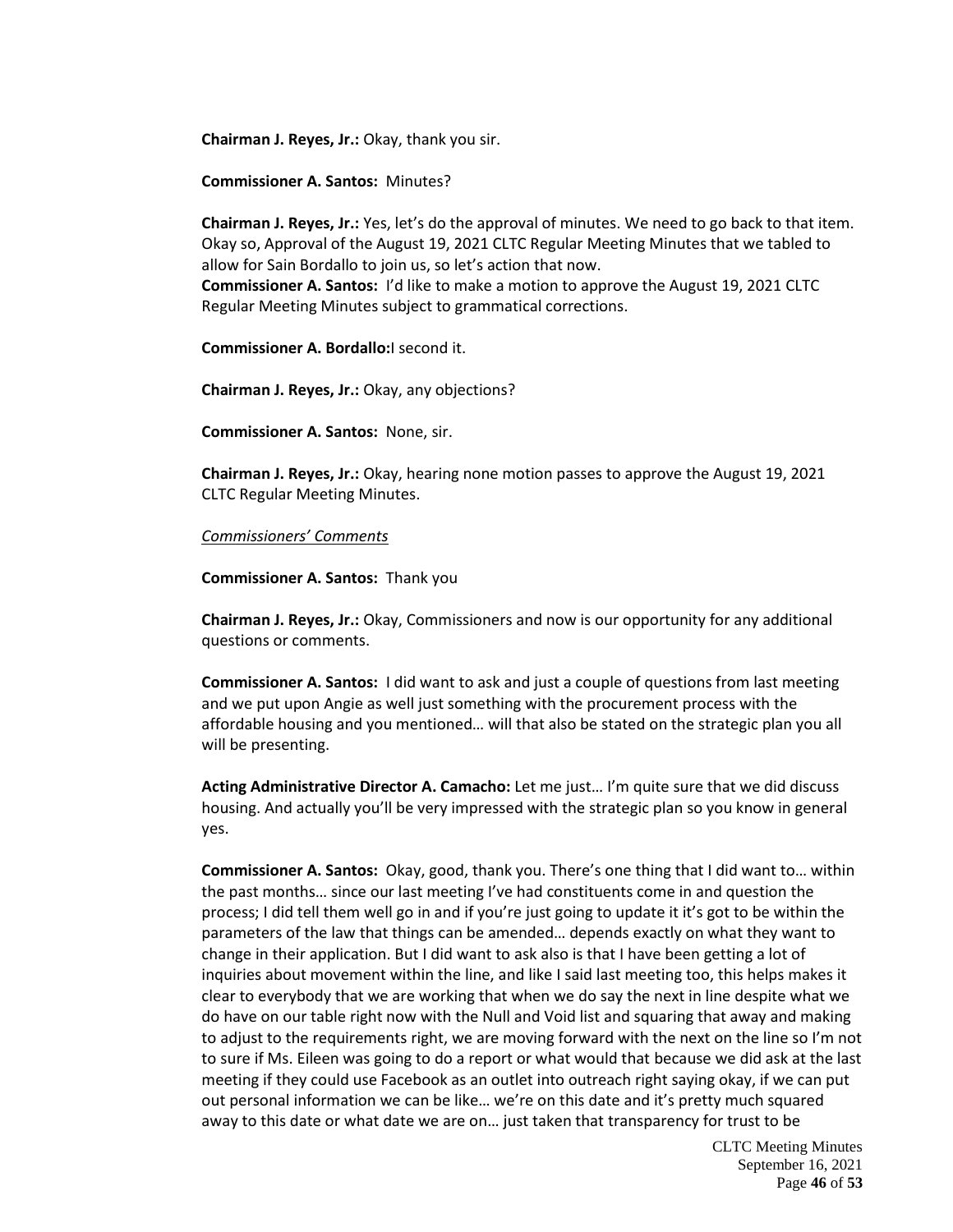restored and recovered within the agency. So… if what's the next on the list… 187 or 151 I don't know what number it is, I really want some clarification please.

**Chairman J. Reyes, Jr.:** Ms. Eileen do you want come and join us, thank you.

**Land Agent II E. Chargualaf:** Okay can everybody hear me clear or do I need to come over to the conference room?

**Chairman J. Reyes, Jr.:** You're good.

**Land Agent II E. Chargualaf:** Okay, so what had transpired between this meeting and last meeting is we had a total of 131 residential and 20 agriculture which totaled up to 151 applicants out of that 104 were contacted either via email, telephone, or we contacted the POA and then 47 we're able to contact whether through their telephone numbers that are on file, emails or any other ways of communication. And then what had happen was Ms. Terese merged the rest of the agriculture and then started from December  $2^{nd}$  1995, 8:07am to 10:30am and we came up with a total of 187 so of that 187 we had tried to make contact which I just mentioned earlier the 104 plus the 47 when they merged it we had an additional 36 agriculture applicants and with the 36 it came out to 36 agriculture applicants 7 of them was switch and transfer and the 29 remaining is assigned to Ms. Dayday to either contact them on whatever type of communication we have whether it's telephone number via email or through a POA. And what we were suggesting is that if the Board can approve for us to put it on Facebook like Ms. Commissioner Santos said, we can't put any type of information in regards to privacy act. What we can do is probably put a general statement out with the guidance of the Board and the legal counsel to put a general statement that anybody that applied in December 2<sup>nd</sup> would come in and update either contact numbers through telephone, make an appointment or via email and we have a Facebook page that is open to the public.

**Chairman J. Reyes, Jr.:** Yeah, I think if you make it general and if you work with Joey or Angie just to review what gets posted then I think that should be fine. So let's go ahead and proceed with that first and see what that would \*inaudible\* and then we can go from there if we need to do any additional \*inaudible\* marketing for these.

**Commissioner A. Santos:** So a total that was contacted was… how much?

**Land Agent II E. Chargualaf:** 47 out of the 151 but when we merged the agriculture with the time starting from December  $2^{nd}$  from 8:07 to 10:30 it came up to 187 total with that 36 being added to the previous number we had from last month.

**Commissioner A. Santos:** So total from 187… 47 were contacted?

**Land Agent II E. Chargualaf:** No out of the 100 well we still have to contact now 36 that's remaining that was merged in with our 131 plus the 20 agriculture which makes it 151 so we have 36 remaining to contact to complete this list that was merged from December  $2^{nd}$  8:07am to 10:30am.

**Commissioner A. Santos:** That's 36 from 151… I mean 47 from 151 were contacted ?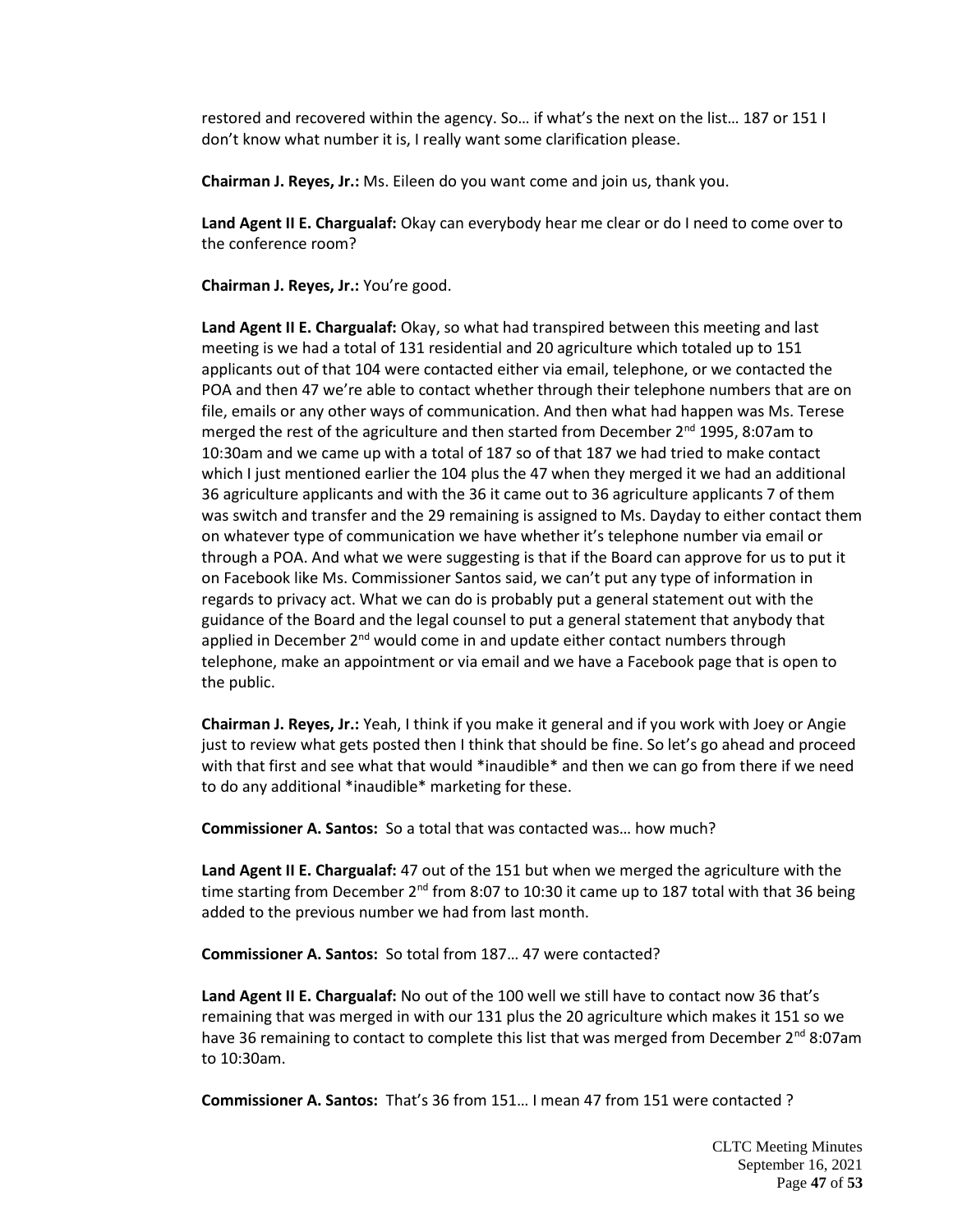**Land Agent II E. Chargualaf:** Were not able to contact. 104 we were able to contact.

**Commissioner A. Santos:** 104 we were able to contact?

**Land Agent II E. Chargualaf:** That's correct

**Commissioner A. Santos:** That was all avenues, mayors, mailings, however else… numbers, emails, next of kin?

**Land Agent II E. Chargualaf:** Yes sir.. yes ma'am. **Commissioner A. Santos:** Correct?

**Land Agent II E. Chargualaf:** Yes, ma'am.

**Commissioner A. Santos:** So 104 from 151?

**Land Agent II E. Chargualaf:** That's correct.

**Commissioner A. Santos:** Okay, thank you so much.

**Chairman J. Reyes, Jr.:** Okay, anything further?

**Commissioner A. Santos:** Yes.

**Commissioner A. Bordallo:**\*inaudible\* what is our total inventory of land that belongs to ChamoruLand Trust?

**Chairman J. Reyes, Jr.:** So Joey you can answer that quicker than us… looking through this.. what is in our total inventory today?

**Commissioner A. Bordallo:**\*inaudible\*

**Program Coordinator III J. Cruz:** What's the question?

**Chairman J. Reyes, Jr.:** What's our total inventory?

**Commissioner A. Santos:** Land inventory

**Program Coordinator III J. Cruz:** Right now, we have 11,666.88 acres in our inventory.

**Commissioner A. Santos:** 866

**Program Coordinator III J. Cruz:** 11,666.88

**Commissioner A. Santos:** Acres, Joey?

**Program Coordinator III J. Cruz:** Yes.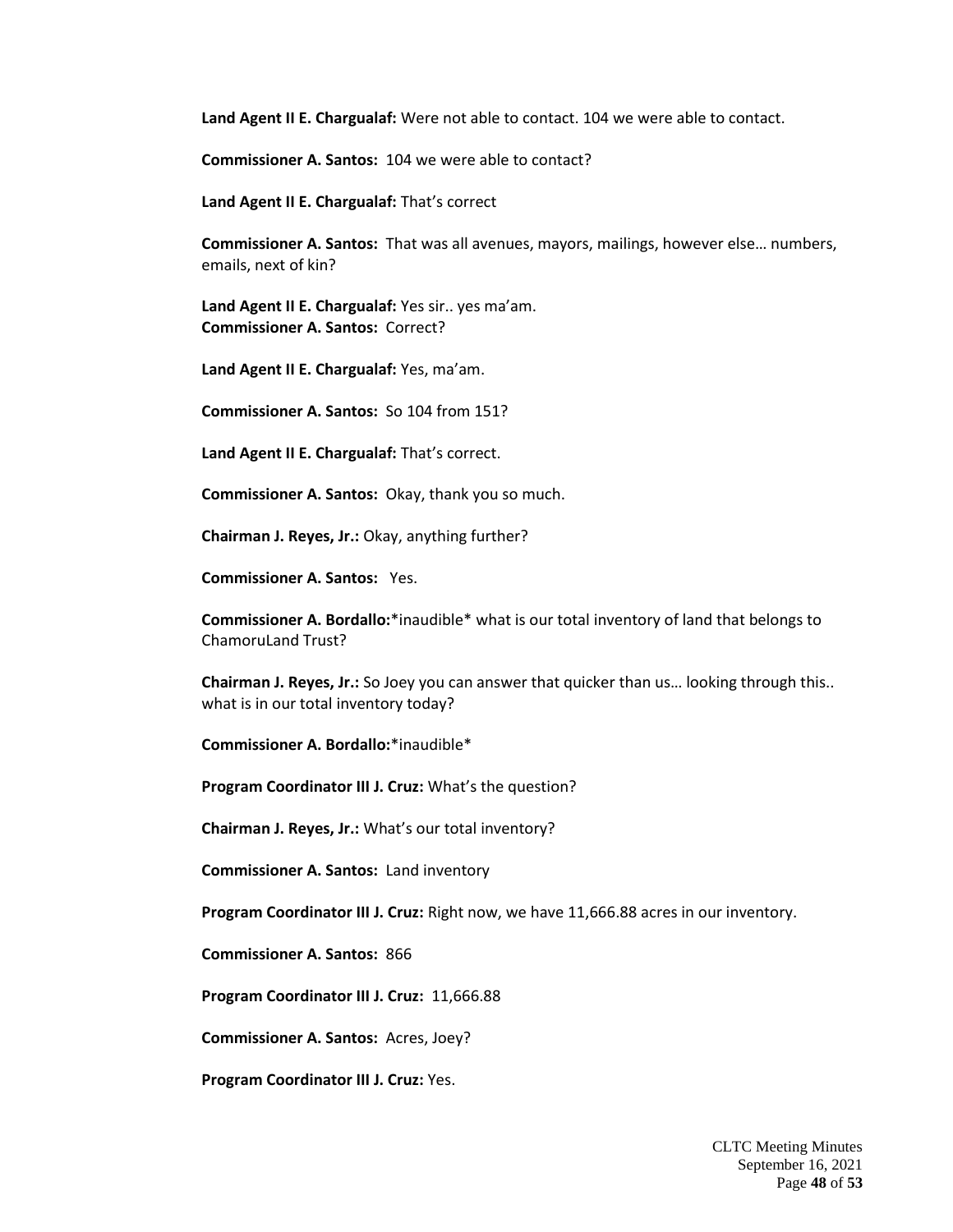**Chairman J. Reyes, Jr.:** And then Saina Bordallo's follow up question was on the plan housing development housing per say. I know in our oversight those are some of the questions that our speaker had and it's more in addressing which properties are ready to go for that? And then the approval that we gave for the affordable housing last meeting roughly three tracts that we could potentially let's say designate for some type of larger housing project. I'll pass it to Joey to give you some additional details there.

**Program Coordinator III J. Cruz:** Like the Chairman mentioned we've identified three parcels in the northern part of Guam. The first one that we had presented to the Board for the approval to proceed with the affordable housing was Tract 10123 in Yigo which is the parcel right across the Yigo gym. That was chosen because of the location of the utilities like sewer, power, water they run right along the easement going into Paradise Meadows and our properties. Our property is located to the \*inaudible\* at the right of that easement. The other property that we could potentially identified for affordable housing but hasn't been presented to the Board yet is Lot 190-41R1 which is located in Dededo which is right across Ironwood Estates so the sewer infrastructure the water the power is within immediate vicinity of that lot. The third lot Tract 10316 in Dededo also and that is located….

**Engineering Tech II M. Javier**: It's the opposite side of Swamp Road.

**Engineering Tech II P. Castro**: Stampa

**Program Coordinator III J. Cruz:** Stampa Road. Along Ysengsong Road in Dededo. And then we also have identified Phase II of the Ija Subdivision, the Land for the Landless Subdivision but the Phase II does not have power and water or sewer within the phase although it is at the end of Phase I so only certain lots have immediate connection to those.

**Commissioner A. Bordallo:**\*inaudible\* Ija

**Program Coordinator III J. Cruz:** Yes, ma'am.

**Engineering Tech II M. Javier**: One thing good about it it's been surveyed already it's just power water utilities is about 200 – 300 feet away from the surveyed properties.

**Program Coordinator III J. Cruz:** We also identified the extension of the FEMA Subdivision which is about another 40 – 50 lots

**Engineering Tech II M. Javier**: Tract 1113

**Program Coordinator III J. Cruz:** So we have multiple parcels of property where it would be financially feasible to install infrastructure such as sewer power water and as we move forward there's other properties that we do have but they're not registered yet so we're working with Attorney Toft on the land registrations.

**Commissioner A. Santos:** \*inaudible\*

**Program Coordinator III J. Cruz:** Dollar housing **Engineering Tech II M. Javier**: Dollar housing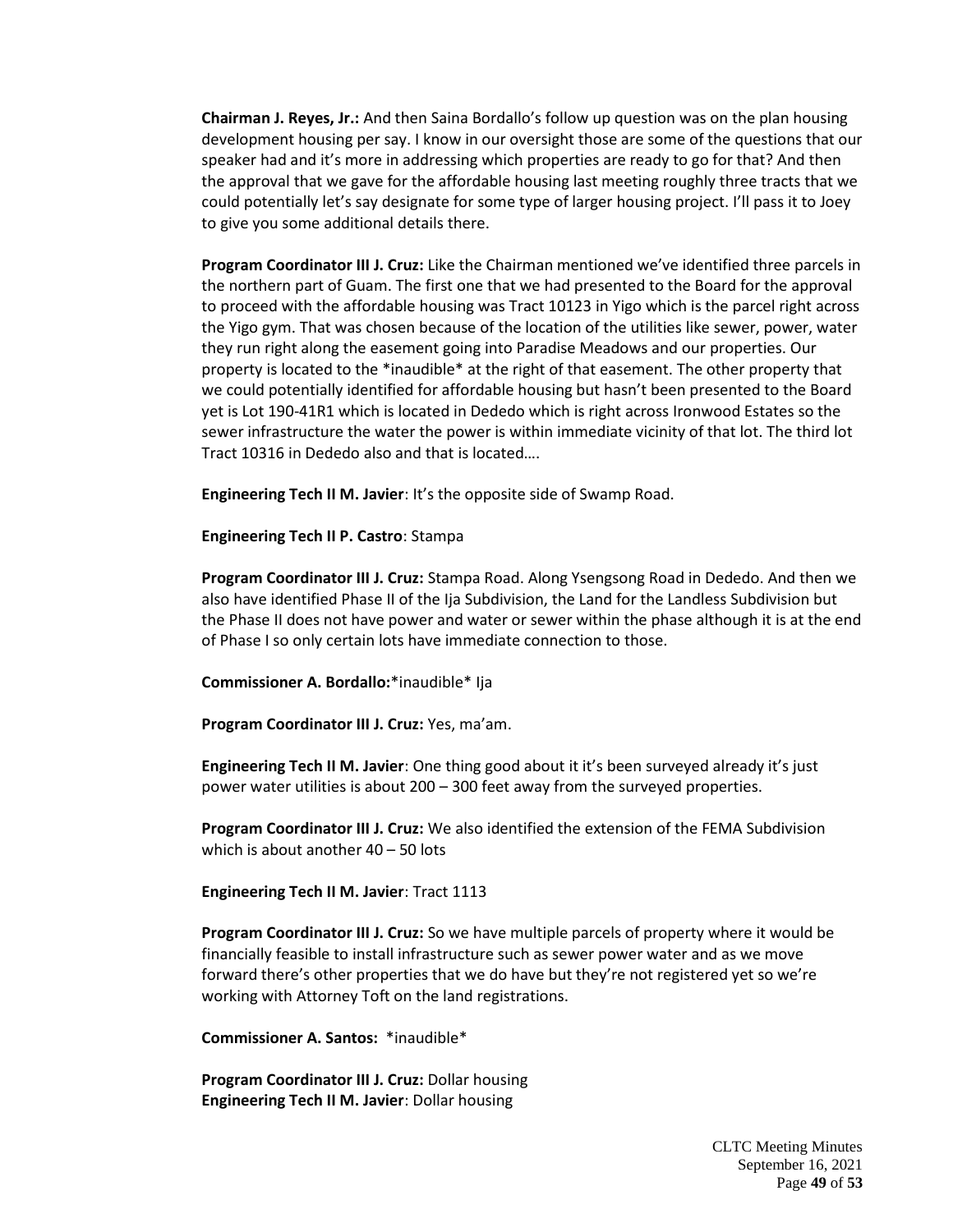**Engineering Tech II P. Castro**: Sagan Linayan

**Engineering Tech II M. Javier**: Sagan Linayan right behind it, the extension right across Astumbo Elementary Middle School.

**Program Coordinator III J. Cruz:** Aside from our affordable housing projects we've also identified other residential lots where constituents are not able to obtain a mortgage because of financial reasons so there will be an alternative lot in the event that our constituents are next in line to be processed for a lease they may choose another lot within those other subdivisions that we designate for alternative \*inaudible\* lots.

We're also simultaneously working to identify the potential agriculture areas for our agriculture lessees so simultaneously we're working on the affordable housing residential lots for our constituents who may not qualify for mortgage and also agriculture parcels where we can issue agriculture leases.

At the same time too, we are doing our land inventory so there is multiple projects we are all working on at one time but we will get it done it's just a matter of time.

Multiple conversation.

**Commissioner A. Bordallo:**Thank you, Joey.

**Program Coordinator III J. Cruz:** You're welcome.

**Chairman J. Reyes, Jr.:** Anything else Commissioners?

**Commissioner A. Bordallo:**Are there more lands in the south?

**Program Coordinator III J. Cruz:** Yes, ma'am. We have a lot of property in the south although our challenge is the topography of the property it's not like our property in the North where it's very level. In the South there's a lot of mountains, hills…

**Engineering Tech. II M. Javier**: And they're unregistered. Most of the unregistered lands are in the south.

**Commissioner A. Bordallo:**I understand. But are those government properties or are they properties that were taken away because of land tax?

**Program Coordinator III J. Cruz:** They are CLTC properties in our inventory.

**Chairman J. Reyes, Jr.:** \*inaudible\*

**Commissioner A. Bordallo:**Maolek

**Chairman J. Reyes, Jr.:** Maulek okay.

**Commissioner A. Santos:** I wanted to bring up just about this meeting. I do want to say thank you guys for everything that you do and that you continue to do considering short staff and what needs to be done and what's on our plate right now and what we're looking forward to. Today was a good meeting I do want to add that if we can please before it does come to the

> CLTC Meeting Minutes September 16, 2021 Page **50** of **53**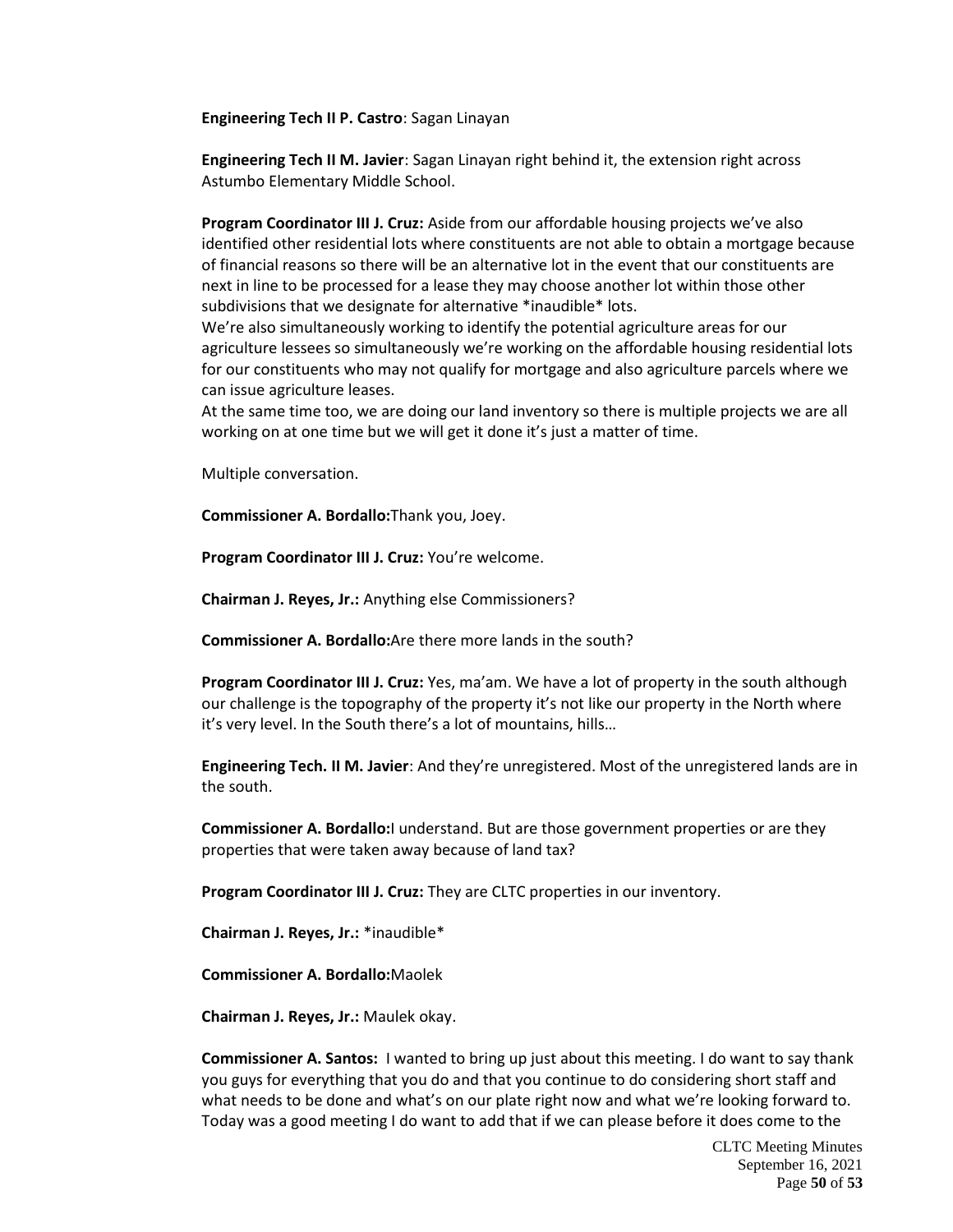commission, can we make sure that everything is squared away. I know we have a review committee on that so we're expecting a lot from you please in that sense is to what is being brought to the commission. But other than that thank you very much for your transparency and making things better to correct the wrongs from the past. I appreciate you all.

Chairman J. Reyes, Jr.: Thank you, Commissioner Santos and I do want to wrap up and so we do have a retiree who will be leaving the Commission. Mr. Melvin Javier who's had thirty-one years with the Government of Guam... thirty-three years, twenty-six with DLM and five years with CLTC. So, sir we thank you so much for your service, we thank you so much for expertise in helping here at CLTC. Even if I've only been here a short period of time, you've done... I've seen a lot where you've helped with our land agents so thank you. When is your last day?

Engineering Tech II M. Javier: September 24th

Chairman J. Reyes, Jr.: I'm sure that there will be something that the department will do and we'll be here. And I just wanted to recognize that this is his last meeting and we're sorry. And we'll see you again.

Multiple conversation

Engineering Tech II M. Javier: Thank you very much

Chairman J. Reyes, Jr.: No, thank you. Just wanted to recognize you on your last meeting with us. And with that said, may I get a motion to adjourn.

**Commissioner A. Bordallo:** I make a motion to adjourn

Chairman J. Reyes, Jr.: May I get a second

**Commissioner A. Santos: I second that motion** 

Chairman J. Reyes, Jr.: Alright, any objections?

**Commissioners: None** 

Chairman J. Reyes, Jr.: Motion passes, we are adjourning 4:51 p.m.

Adjournment: 4:51 p.m.

Transcribed by: Tina Rose Tainatongo, Land Agent I

Approved by motion in meeting of: October 21, 2021

Chairman John F. Reyes

 $\frac{2}{\sqrt{2}}$  - Date: 11/1/21

**CLTC** Meeting Minutes September 16, 2021 Page 51 of 53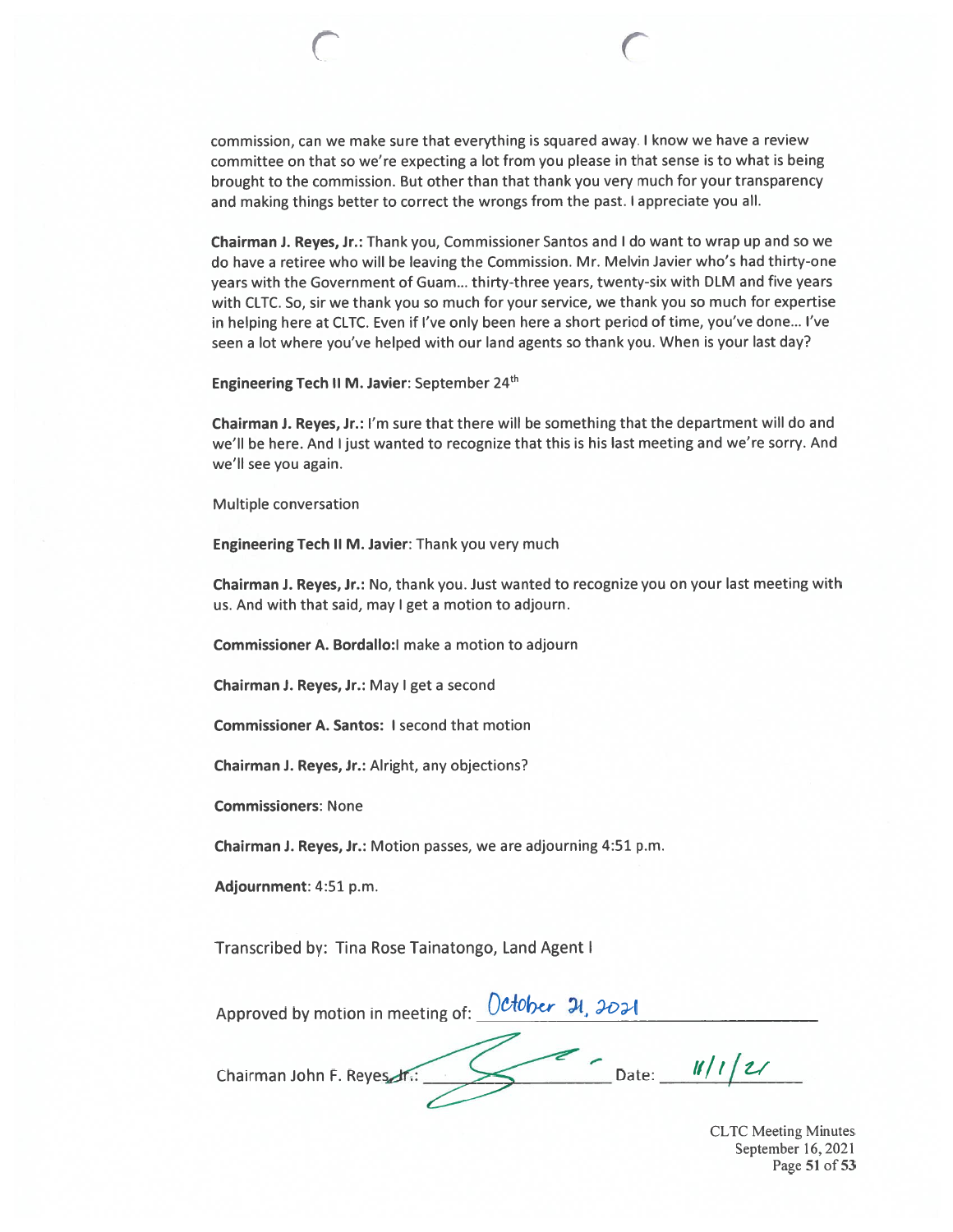CLTC Meeting Minutes September 16, 2021 Page **52** of **53**